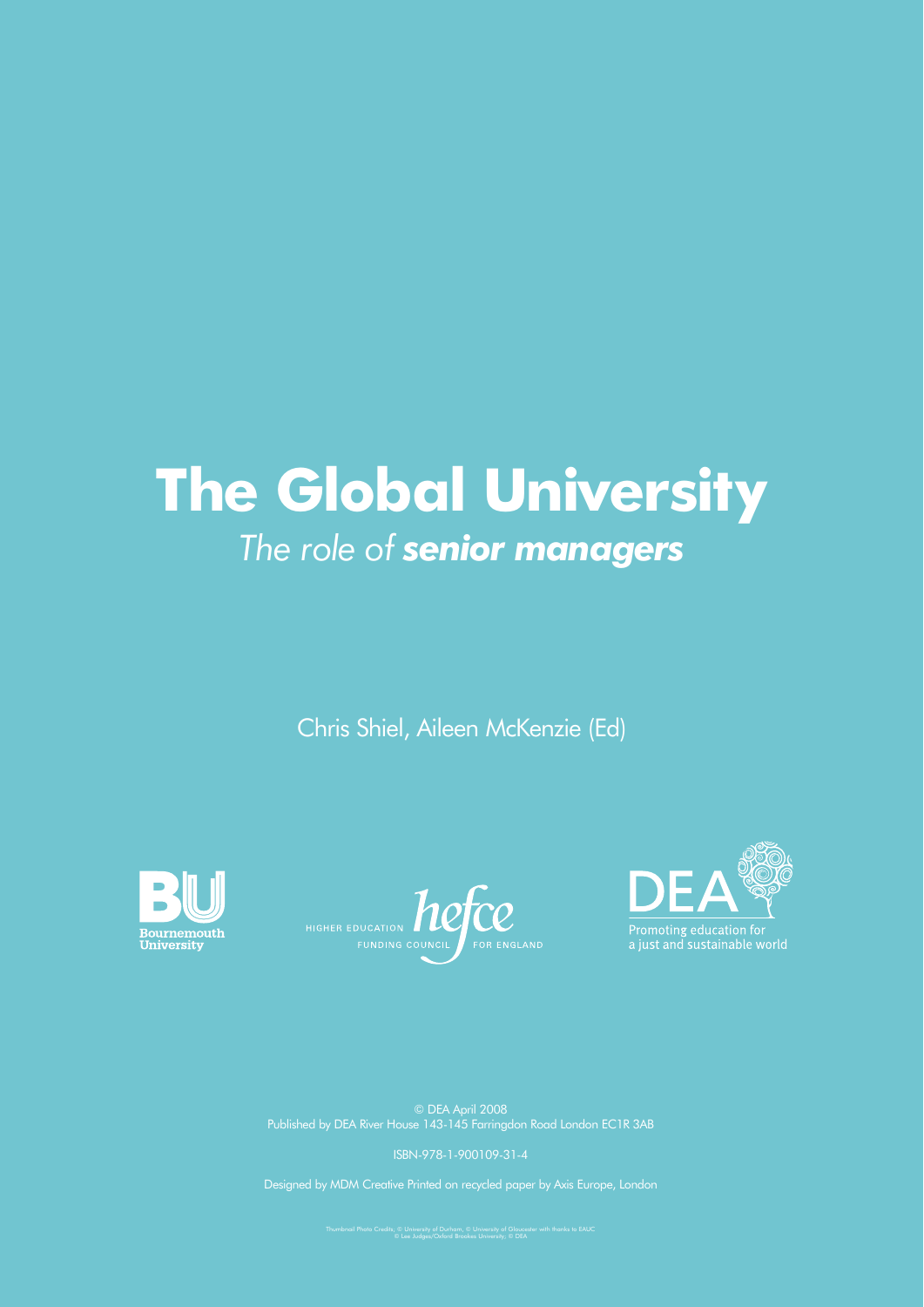# **Preface**



Many of our HE institutions have been in existence for decades now and in some cases centuries. They enjoy an illustrious history and have built an enduring reputation worldwide. Our more modern institutions also have unique attributes and have forged powerful collaborations, incorporating innovative ideas in their approach to HE provision in the UK. However, as the pace of change in the globalisation agenda has gathered one thing remains constant and that is that all HEIs will be required to continually adapt in order to keep up with ever changing demands. One key challenge is to provide courses which are not only exciting and attractive but more importantly, relevant to both students and employers in a context of increasing global interdependence. HEIs have a critical role to play in developing the knowledge, skills and attributes that will contribute to enhancing global society, the economy and the need for sustainable development in the 21st century.

Many institutions now have explicit internationalisation strategies and individuals whose role it is to lead change to make these a reality.

Globalisation has brought many changes. More students than ever before travel across borders with the advent of cheaper international travel, there have been significant advances in communications technology, but there are also more countries and providers entering the international education market. In order to continue to succeed our HEIs will need to continue to adapt the programmes they offer, the ways in which they are offered and where they are offered.

The UK HE sector has an enviable reputation for the quality of research it produces which has led to the development of many of the innovations we make use of in our daily lives. The big challenges that face the world today – climate change, pandemics, renewable energy – cannot be solved by one country or university in isolation. It requires institutions to work together across country boundaries and I know that much collaborative work of this kind is going on.

Globalisation is a phenomenon that cannot be ignored and its forces can be felt in almost every aspect of a university's operations - its staff, students, curriculum, research activities - to name just a few. This publication enables leaders in universities to exchange experiences and learn from one another. I welcome this publication for the useful contribution it makes to the globalisation debate.

#### **Bill Rammell** Minister for Lifelong Learning, Further and Higher Education, Department for Innovation, Universities and Skills (DIUS).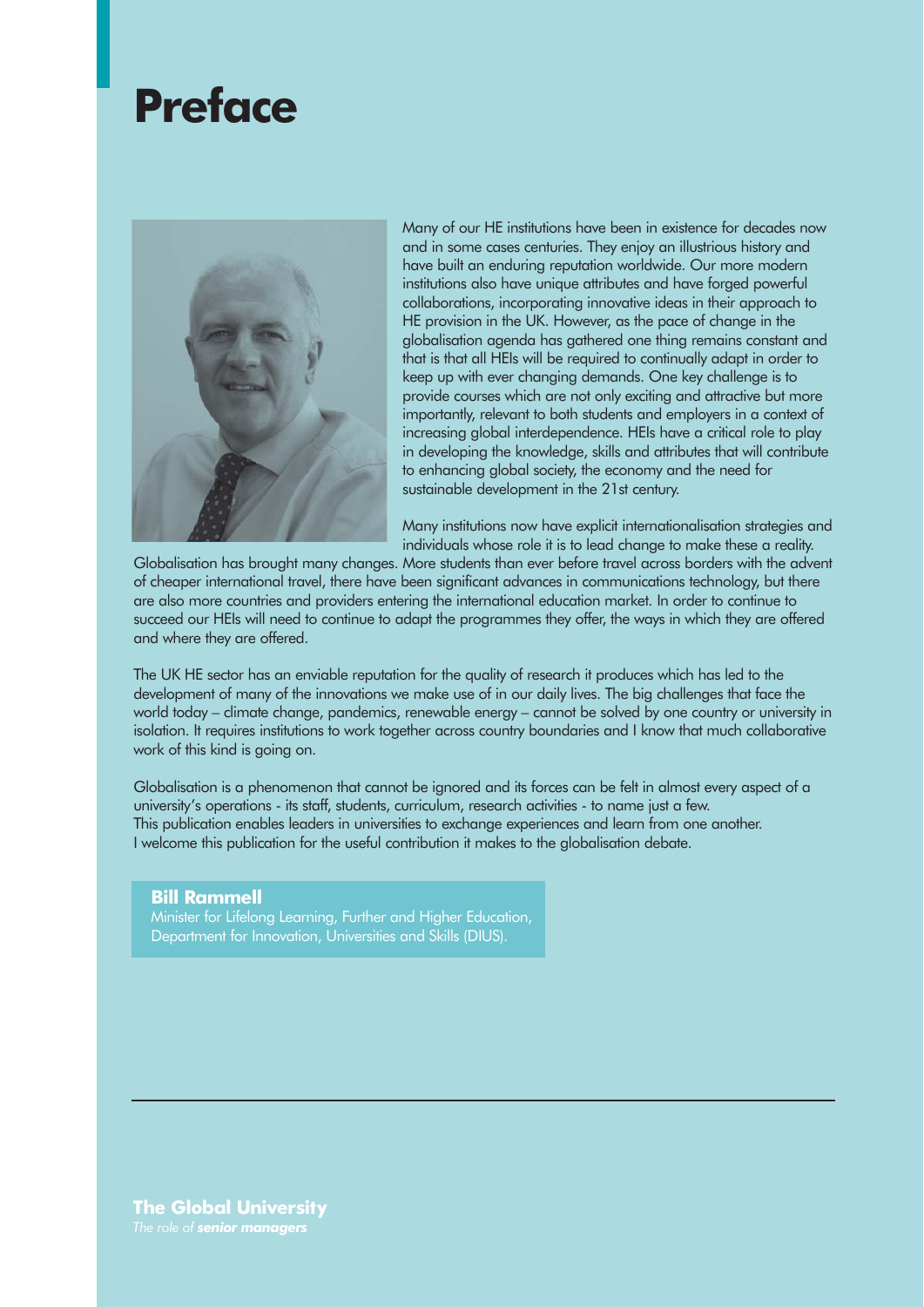

Of the four cross-cutting themes of the Leadership Foundation's new 5-year Strategic Plan, two are 'globalization' and 'sustainability'.

They underpin our leadership programmes not as mere rhetoric, but as intensely practical dimensions of what we teach about leadership, governance and management in UK Higher Education. They are vital components in the context and challenges facing universities over the next five to ten years. Moreover, these vital issues require sound leadership at all levels of the institution, if they are to be properly developed, championed and embedded inside our university system.

Chris Shiel was one of the first Leadership Foundation Fellows and the subject of her LF Fellowship was concerned with the global, sustainable university and internationalization. We are pleased to have played a part in the earlier development of this key piece of work and have no hesitation in endorsing this publiction. It will be a very useful adjunct to our programmes and related research.

**Ewart Wooldridge CBE** Chief Executive Leadership Foundation for Higher Education.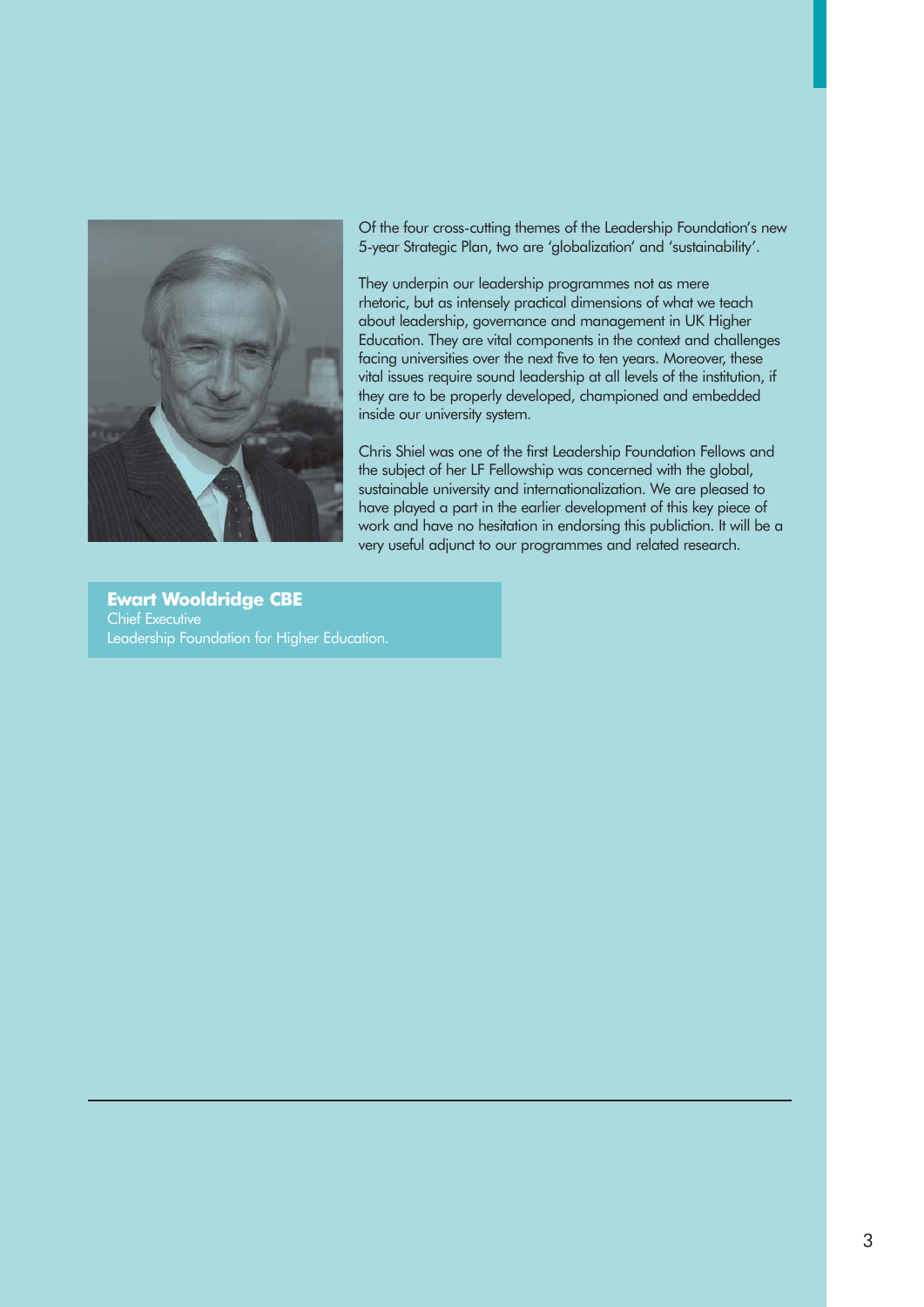# **Contents**

| <b>INTRODUCTION</b><br><b>Chris Shiel</b>                                                                                                          | $5 - 9$   |
|----------------------------------------------------------------------------------------------------------------------------------------------------|-----------|
| The Internationalisation of Higher Education: shifting the paradigm<br>Paul Luker                                                                  | $10 - 13$ |
| <b>Leadership and Internationalisation</b><br><b>Robin Middlehurst</b>                                                                             | 14-18     |
| A holistic approach to the 'globalisation agenda': the role of senior<br>management at Bournemouth University<br>Nick Petford and Chris Shiel      | 19-24     |
| Perspectives, policy and institutional cultures: world-wide horizons at<br><b>Leeds Metropolitan University</b><br>Elspeth Jones and Simon Lee     | $25 - 29$ |
| <b>Conceptualising the internationalised curriculum at the University of Salford:</b><br>from rhetoric to reality<br>Viv Caruana and Jane Hanstock | 30-34     |
| The global university: the Roehampton University experience<br>Jane Broadbent and David Woodman                                                    | 35-37     |
| Sustainable development: strategic considerations for senior managers<br><b>Geoffrey Copland</b>                                                   | 38-41     |
| Sustainable development: drivers for change at the University<br>of Gloucestershire<br>Patricia Broadfoot and Carolyn Roberts                      | $42 - 45$ |
| The role of universities in sustainable development<br>Shirley Pearce, Ed Brown and Jon Walker                                                     | 46-49     |
| The university's role in developing global citizens: a case study of the<br><b>University of British Columbia</b><br><b>John Mallea</b>            | 50-55     |
| Are Latin American Universities Ready for Internationalisation?<br>Jocelyne Gacel-Avila and Ricardo Avila Pilafox                                  | 56-60     |
| <b>REFERENCES</b>                                                                                                                                  | $61 - 64$ |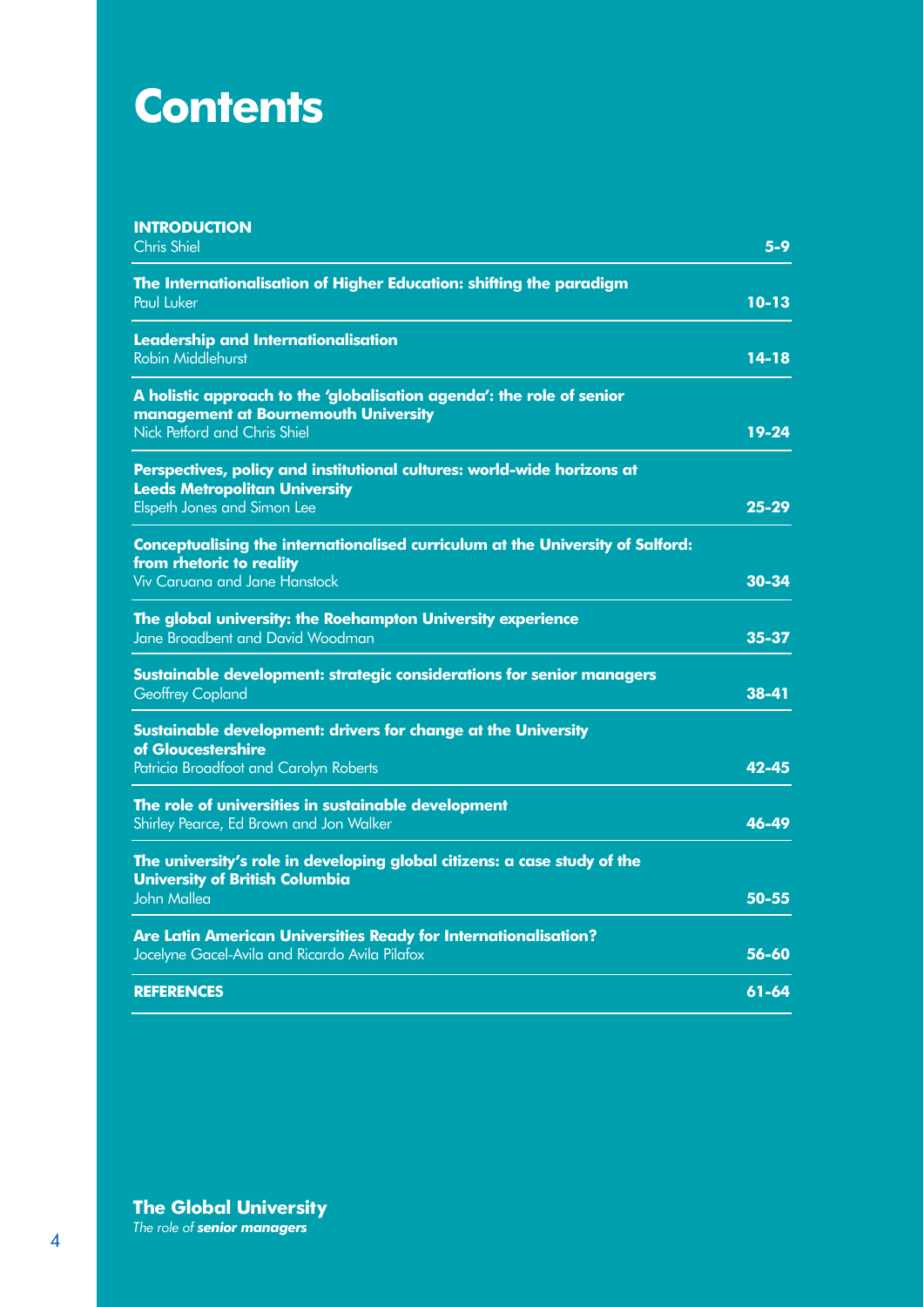# **Introduction**

As we move forward into the 21<sup>st</sup> Century it is impossible to ignore the challenges that we face in securing a sustainable future for humankind. It may seem preferable (and often simpler), to focus largely on the economic and competitive aspects of globalisation when we are caught up in the complexity of our 'local' working contexts but if in so doing, we then neglect to consider the contribution that we might make to resolving issues such as global poverty, conflict, inequality, injustice and environmental degradation – then we all stand to lose.

UK government underscores the role of education in taking up these challenges: global citizenship and sustainability are at the heart of policy concerns (Department for Education and Science, DfES 2003, 2004). Such documents may be criticised and it could be suggested that they may confuse, rather than clarify what form engagement should take, however the Higher Education Funding Council for England (HEFCE) and the Higher Education Academy (HEA) have sought to elaborate, suggesting possible directions. HEFCE endorse that '*Higher education has a pivotal role to play in helping society develop sustainably'* (HEFCE 2005, 6) and that engagement involves three broad areas – through the educational role; through research which provides social and technical solutions, and by nature of the fact that HEIs are themselves large businesses, consuming resources and with a duty to stakeholders to be socially responsible.

The HEA has responded to the educational challenge, addressing internationalisation and sustainability, albeit as separate concerns but acknowledging that they overlap. They stress the importance of preparing *'all graduates, regardless of country of origin, to be informed, responsible citizens able to work effectively in a global, multi-cultural context*' *(www.heacademy.ac.uk/ourwork/learning/ international)*. They are also supporting initiatives to extend sustainable development.

The HE Leadership Foundation has also placed a spotlight on these issues. Their 2006 conference

considered 'The *Leadership Challenges of Globalisation and Internationalisation*' as its theme, stimulating a broader debate around interpretations and consequences of internationalisation, and referencing the criticality of new leadership approaches. The responsibility of universities in '*resolving the current and emergent global problems'* (Fielden, 2006 p6) in both developed and developing countries was reinforced.

If the role of higher education is undoubtedly 'pivotal' (and judging by the increasing number of conferences for senior staff on Internationalisation, globalisation, and sustainable development, these concerns are more frequently marketed as 'managerial' and strategically important), how do we build the momentum for change? What do we need to do to ensure that a 'global vision', or a goal of being 'world-class', also aligns with the need for sustainable development?

Unfortunately, there are no simple answers. This publication certainly does not set out to propose a 'one size fits all' solution. It is hoped however, that by sharing reflection, perspectives and examples of practice, that ideas are stimulated and potential opportunities to engage are revealed. The publication has been purposefully written by senior managers for senior managers. The former were invited to share their experiences and reflections on shaping a 'global university', with the aim of contributing to the debate around particular challenges confronting the sector: internationalisation, globalisation, and sustainable development.

An increasing number of universities have responded to globalisation by broadening the curriculum and developing the student experience to embrace a 'global perspective', addressing 'internationalisation at home' as an essential component of international strategy. The notion that higher education might develop 'active global citizens' who are equipped to address sustainable development, is becoming accepted as a strategic aim of a few Higher Education Institutions (Bourn, McKenzie, Shiel 2006;) and is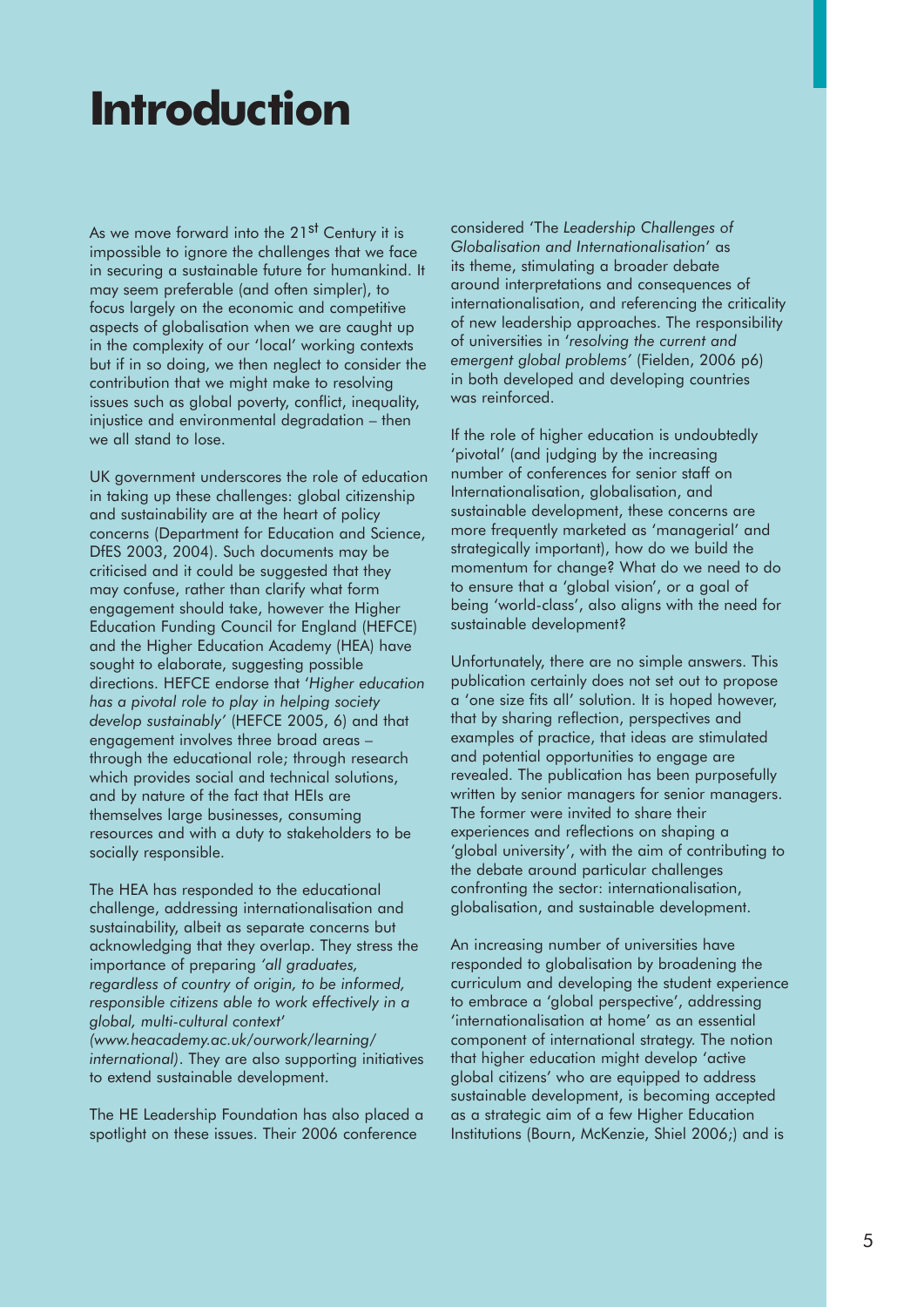## **Introduction** continued

being explored by others (Jones & Brown 2007, Lunn 2006).

Other universities are addressing this agenda from a starting point which focuses on sustainability, albeit that for a few, approaches are limited to addressing environmental aspects. However for an increasing number of institutions such engagement embraces innovation (HEFCE 2008) and a focus on education for sustainable development, as a driver for change.

This publication includes contributions from a range of perspectives and suggests that universities are uniquely placed to contribute to both 'internationalisation' and sustainable development – concepts which may even be brought together, under the overarching concept of 'global perspectives'. Some papers stimulate consideration of these issues as separate and distinctive strategic policy concerns; others suggest the potential for strategic solutions to actually overlap. We hope that by offering diversity, including two contributions from outside of the UK, that there is something here for everyone while ensuring that a common feature is evident: strategic commitment of senior staff is vital. This agenda represents a significant leadership challenge to secure strategic change more than inspiring words in mission statements providing an enabling environment for implementation is important in moving forward.

'*Like other important concepts such as equity and justice, sustainability can be thought of as both a destination (something worth aiming for) and a journey (that has no pre-ordained route)*.' (New Zealand Parliamentary Commissioner for the Environment 2004, Cited in Tilbury and Wortman 2004, p7)

In embarking on this 'journey' what seems important to emphasise is that there are strategic choices: paths to follow, modes of transport and things to see (or even chose not to see), along the way. Each institution needs to develop ways of working that resonate with ethos, mission and context – but hopefully with a common

destination – contributing to a more just, sustainable global society.

Before moving into the detail of the contributions, it seems important to say something about the 'journey' that provided the context for this publication. This is done in part to acknowledge the contribution of the DEA and participants who have contributed along the way but also to reinforce that developing approaches to change and the importance of leadership, were frequently signposted.

#### **Background to the publication**

*The Global University: the role of senior managers* represents an outcome of engagement between the DEA and Higher Education. The DEA's networking activity within the sector has inspired a number of projects, including a major national conference in 2005, *Graduates as Global Citizens: Quality Education for life in the 21st century* and publications such as *The Global University: the role of the curriculum* (DEA, 2006).

The early departure point (The Global Perspectives in Higher Education Project), involved working with champions in just four institutions, bringing together enthusiasts who shared a belief that higher education might do more to enable students to make an effective contribution to global society, in the light of critical global issues and the need for sustainability. As the network grew, the early priority became working with course developers to explore global perspectives across subject disciplines. During this phase the 'leadership of change' was raised as an important aspect of maintaining momentum.

The importance of leadership and the role of change agents was reinforced at '*Graduates as Global Citizens*', a groundbreaking conference, hosted in partnership with the Standing Conference of Vice-Principals (SCOP), The Higher Education Academy (HEA), the Department for International Development (DFID) and Universities UK. The conference enabled policymakers and academics (from almost 70 HEIs) to critically examine the role and mission of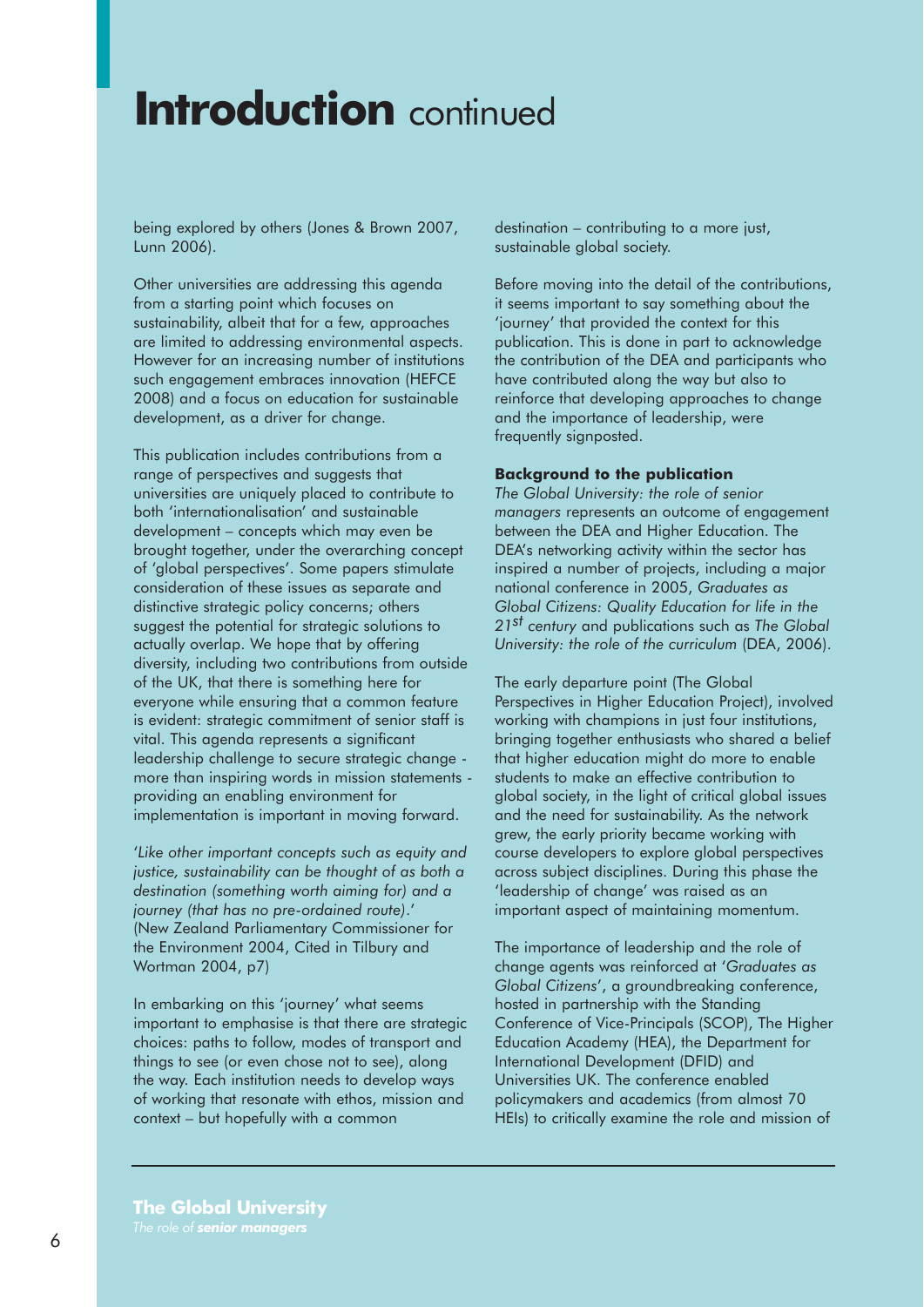universities in the context of sustainable development initiatives and in relation to government policies (DfES 2003, 2004). Discussion highlighted a number of themes and raised a substantial number of questions. Most apparent in the debate was the continued reference to senior managers as supporters and indeed leaders of change processes. Without senior support and strategy to link initiatives to institutional strategic direction and committee structures, innovations risk failure. Furthermore, 'bottom-up' approaches were not sustained unless they joined at some point by 'top-down'.

Throughout the journey participants have also confirmed the importance of leading institutional debate about values and the inspiration provided by senor staff who not only espouse a broader agenda but 'walk the talk', helping champions embed initiatives into the fabric of the institution.

Stace and Dunphy (2001; 262-3) argue that if we are to meet the challenges of '*transforming organizations'* to cope with the pace of change of the 21<sup>st</sup> Century that such transformation needs to encompass traditional *'production and consumption patterns and our personal lifestyles to reflect the fact that we are an integral part of a global community and an ecology vital to our welfare and survival*.' They suggest that that such a transformative agenda means that '*We are all change agents now'*. This might seem like an intimidating prospect but this publication may at the very least, inspire an exploration of what might be involved.

The article by Paul Luker sets down the gauntlet. He explores the shifting paradigm of internationalisation, reflecting on the purpose of higher education, while at the same time reminding the reader that HE is a business. He suggests that the business imperative has the potential to 'subvert' the '*mission to contribute to sustainable development and improvement of society as a whole*' (UNESCO 1998). He provides critical commentary on government initiatives in relation to internationalisation (including PMI and PMI2 and the EAPs) indicating the shortcomings of approaches which are either 'colonial' or too

focused on commercial interests. He offers a vision of 'true internationalisation', with the potential benefits of collaboration and reciprocity in the learning process. He concludes by calling for leaders to shift perspectives and practices, highlighting that support from the top is critical and that governing bodies should also be involved.

Robin Middlehurst's contribution draws upon extensive research and practical examples to focus upon the leadership challenges posed by internationalisation, identifying the different levels of leadership and the challenge of aligning leadership, management, administration and governance. She illustrates the levels of leadership that cut across institutional activities and summarises the potential 'pitfalls' for those who lead the internationalisation agenda. She stresses that a fully integrated vision of 'internationalisation' necessitates the leadership of change and the management of complexity.

The contribution from Nick Petford and Chris Shiel provides a snapshot of strategic developments at Bournemouth University set in the '*realpolitik'* of institutional life, as the university builds upon its holistic approach (incorporating global perspectives, sustainable development and internationalisation). The account offers insight into the reflection taking place in the process of setting up a Centre for Global Perspectives which will contribute strategically to the internationalisation agenda and cross-institutional developments. The approach builds upon earlier bottom up and top down initiatives, aiming to secure further alignment with corporate strategy, in a way which might be described by Caruana and Hanstock (subsequently) as a 'middle-out' approach. A summary of learning is provided and the role of leadership is outlined.

Viv Caruana and Jane Hanstock reflect upon different interpretations of internationalisation drawing attention to the influence of the '*marketisation discourse'*, the tensions where internationalisation conflicts with other agendas and the complexity created by the various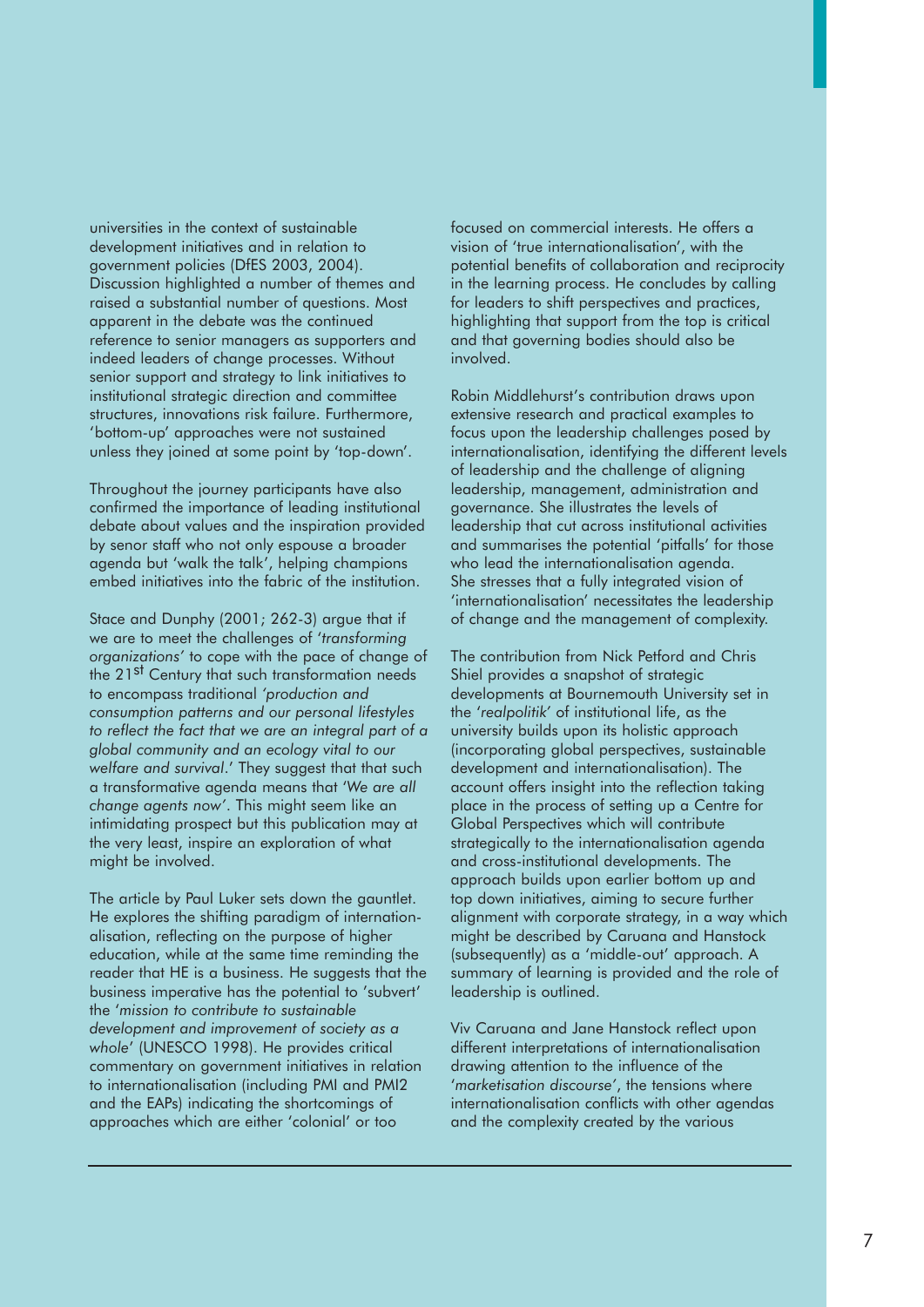## **Introduction** continued

perspectives of staff towards what is meant by internationalisation. The paper provides useful insights drawn from their experience at Salford University, as they embark upon 'internationalising the curriculum' with a goal of '*relational participation'*, rather than mere '*technical observance'*. They suggest that the latter subverts internationalisation (in its widest sense) whilst the former, necessitates a process of change management that incorporates developing shared values and embracing local ingenuity. They draw attention to the 'diffusionist model' (Rogers 1995) of change as a 'middle-out' approach.

Elspeth Jones and Simon Lee articulate cogently the benefits that a wider interpretation of internationalisation offers, providing an example of how a strategic approach and indeed, one that '*is fundamental to the university's vision and character*', enhances the global perspectives of students and staff. They provide an account of how agendas have been brought together and implemented in a holistic way at Leeds Met University, including detail of a strategic framework for curriculum change and initiatives that are contributing to culture change. The emphasis on a multi-cultural and strategic approach involves broad stakeholder participation and is engendering enthusiasm '*which will sustain enduring institutional change*'.

Jane Broadbent and David Woodman focus on the role of senior managers as leaders and advocates of change in the development and implementation of strategy and highlight the importance of involving students and listening to staff, as part of communicating a vision. They describe activities taking place at Roehampton University as part of the goal of global education and developing 'global citizens' in a context which celebrates diversity. In particular they refer to how the CETL, (CRUCIBLE) is providing a major stimulus in the implementation of a global university, highlight their substantial experience in 'service learning' and illustrate how research activity brings broader cultural perspectives, across the institution.

Geoffrey Copland's article like others in this publication, offers thoughtful consideration of the role of universities with regard to sustainable development reminding the reader that apart from generating and transmitting knowledge; developing future leaders and decision makers; lifelong learning for the professions industry and society that universities, are also large employers and users of resources in their communities. He suggests that universities must provide leadership on sustainability issues, addressing sustainability within their own institutions and within their wider communities. He refers to the work of HEFCE and evidence gathered as part of the strategic review of sustainable development in England, and highlights a range of issues relating to sustainability offering personal insights based upon substantial experience. The paper concludes that senor managers need to ensure that sustainability is more than just intentions in mission statements; leading by example is vitally important.

Patricia Broadfoot and Carolyn Roberts provide an insightful perspective based on experience at a university where sustainability has been a defining feature of the institution's work for over twenty years. They start with general observations on sustainability initiatives then provide an account of three drivers at the University of Gloucestershire: going with the grain of the institution; commitment from the top and inclusion. In addressing these, they highlight how values influence commitment to social justice and social responsibility, mutual support and public service. They stress that commitment from the VC and senior managers is crucial to progressing developments; developing a mechanism for inclusion ensures everyone is involved. They conclude with reflections on the role of a university '*in a world full of challenge and change.'*

Shirley Pearce, Ed Brown and Jon Walker remind us of the role that universities have already played in bringing environmental issues to the fore, of the need to work across disciplines and the global nature of the challenges which include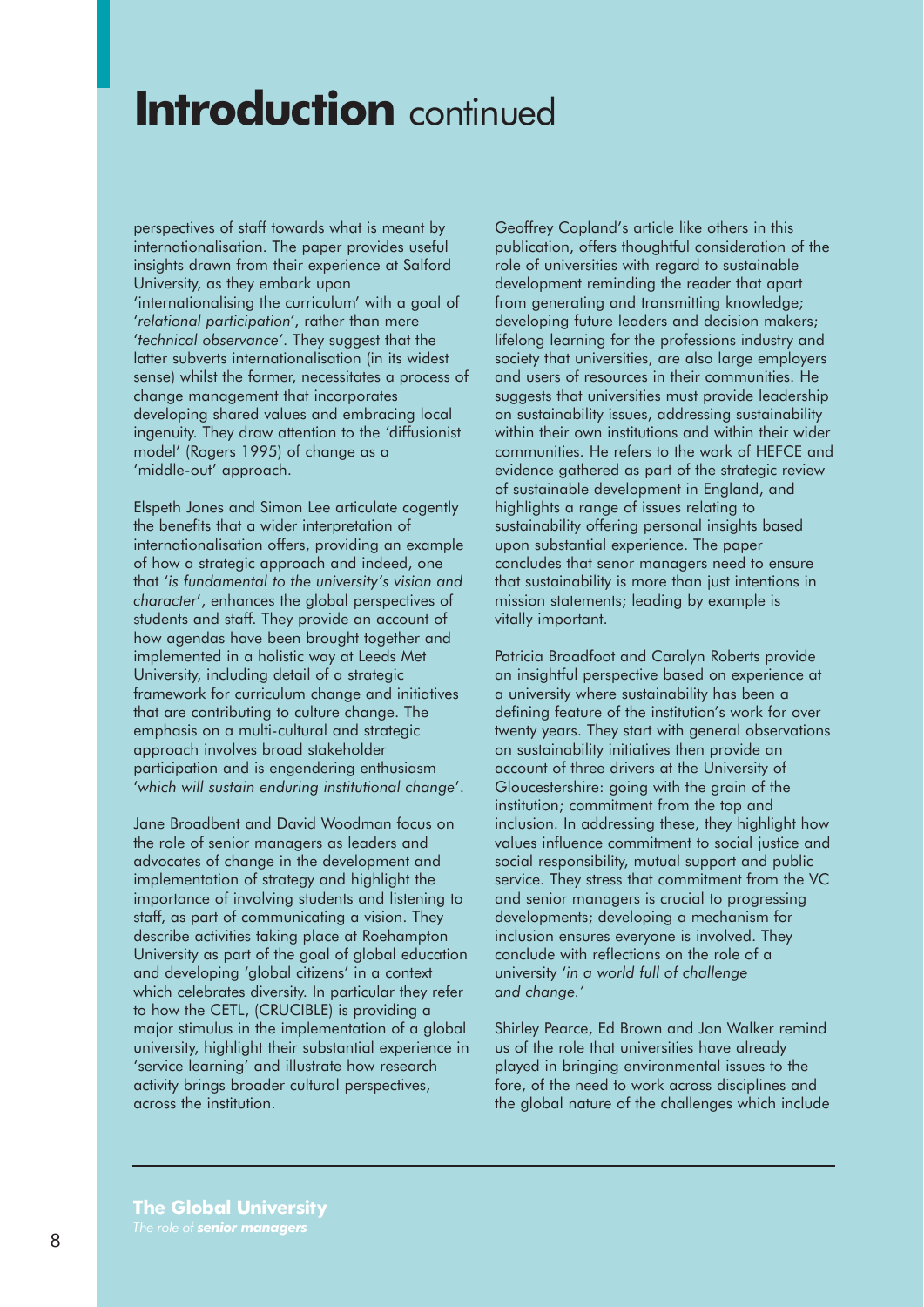the Millennium Development Goals and addressing poverty alongside environmental concerns They offer examples of initiatives that Loughborough University has been involved in including the higher education working group of the East Midlands UNRCE. They suggest that Higher Education must '*put its own house in order'* by embedding sustainable development principles – '*bold and innovative leaders'* need to respond to the challenge.

John Mallea's commitment to the 'global university' has been longstanding. His contribution provides an opportunity to learn from a perspective and approach from outside the UK, and from a country where issues of citizenship and civil society (and more recently global citizenship) have been central to debate. The paper provides a useful 'aide memoir' in its illustration of how the University of British Columbia has strategically promoted the values of civil and sustainable society in Canada, with a central focus on developing global citizens. He outlines the detail of their Global Journey which embraces goals and strategies under the areas of People, Learning, Research, Community and Internationalisation, with some supporting illustrations.

If we are to collaborate in learning as part of a global network, in the sense suggested by Paul Luker, then a starting point has to include challenging our own assumptions about the impact of internationalisation on higher education in other countries. The contribution from Jocelyne Gacel and Ricardo Avila provides a reality check and offers a basis for further reflection. They provide a perspective from Latin America which reminds the reader of the critical role of education in developing countries and the advances and challenges posed by internationalisation. Internationalisation transforms and modernises education systems however, policies and structures need to be in place if the benefits are to be realised. This paper provides an important reminder of what we take for granted in the North and in so doing, the danger of neglecting the real challenges faced by academic partners in the South. The difficulties of

mobilising financial and human resources to enable institutions to adapt 'to a new global reality' are brought sharply into focus. It is suggested that, international cooperation (North-South) based on solidarity, has real potential to enhance quality, contribute to staff development and improve the effectiveness of education systems at a faster pace, with the caveat that competition from the business sector has the potential to detract from a cooperative approach.

I would like to thank all of our contributors for sharing their ideas. We hope that this publication will inspire debate on what should constitute the vision, mission and values of a global university, within the context of global society. Given the global footprint of universities, the research capability to devise technical and social solutions which address global problems and above all the ability of our graduates to influence the future of global society, universities certainly cannot ignore the broader agenda. If HE is to contribute fully towards a more just and sustainable society, senior managers have a critical responsibility to review existing practices and perspectives and explore new ways of working – visionary and enabling leadership has to promote and sustain change.

#### **Chris Shiel**

For further information on any aspect of this Perspectives, please contact cshiel@bournemouth.ac.uk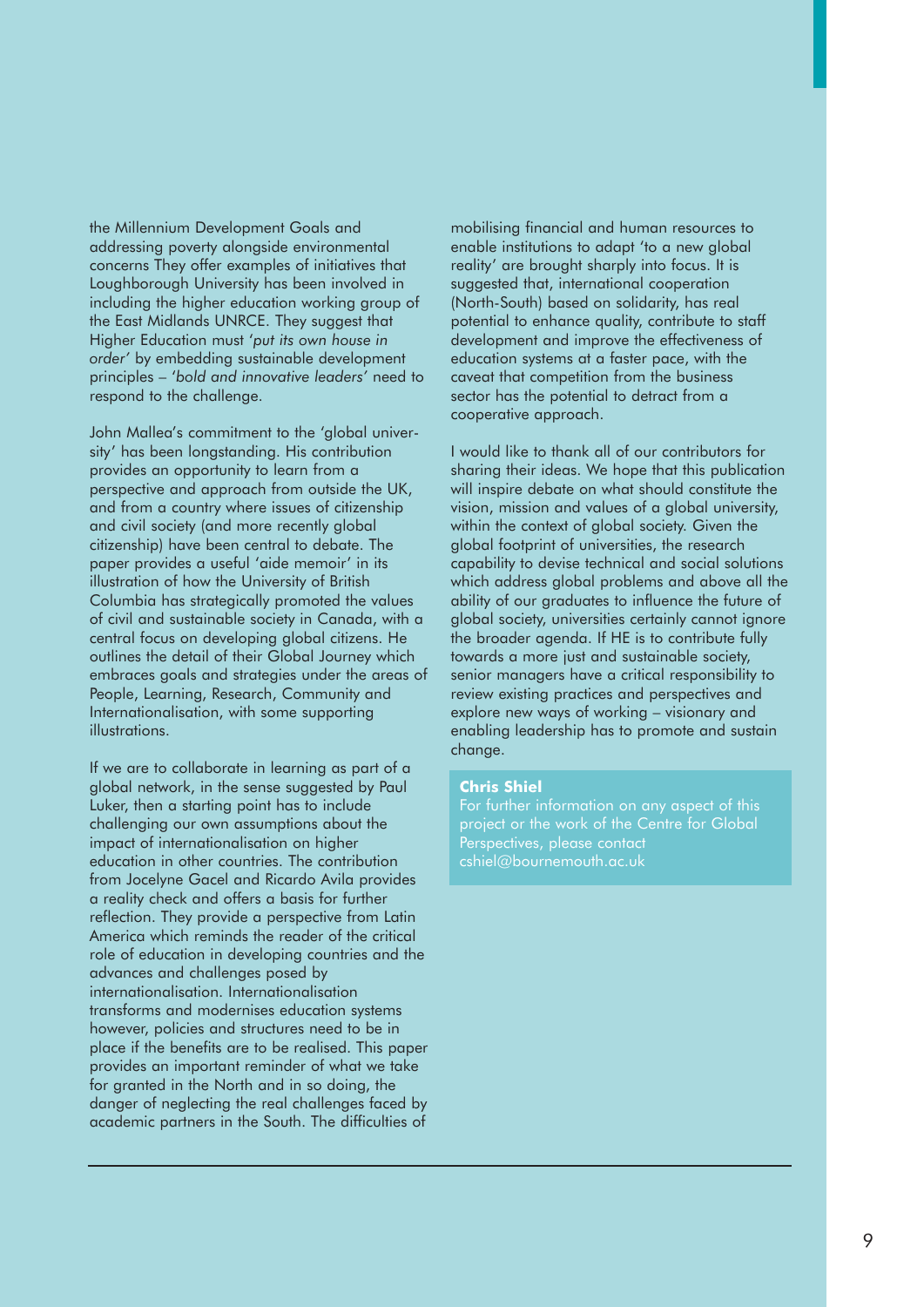

## **The internationalisation of higher education: shifting the paradigm**

Paul Luker

Some would argue that the most critical issue with respect to the internationalisation of higher education in the UK is to agree just what the phrase means. There is wide support across the sector for the definition of 'internationalisation' that Jane Knight originally formulated in 1994, for it has helped institutions to realise the pervasive nature of internationalisation and to understand that it is a process. But what is the purpose of internationalisation and why should we bother, when there are so many other things to do? For me, answering those questions is the most fundamental issue that needs to be addressed and the key to the answers lies in reflecting on the purpose of higher education itself.

The World Declaration on Higher Education for the 21st Century (1998) stated that *'We affirm that the core missions and values of higher education, in particular the mission to contribute to the sustainable development and improvement of society as a whole, should be preserved, reinforced and further expanded.'* The declaration elaborated this by saying that staff and students in higher education institutions should *'be able to speak out on ethical, cultural and social problems completely independently and in full awareness of their responsibilities…'*  In essence, the declaration conveys a strong sense that, whatever else higher education achieves in respect to the acquisition of knowledge and skills, it must equip graduates to be responsible global citizens. This was exactly the aspiration for those, like my former colleagues at Bournemouth University, who were in the vanguard of the movement to internationalise higher education in the UK. It is instructive to look at what we can learn from the pioneers.

One of the key drivers of the internationalisation strategy at Bournemouth University (See Lewis V., Luker P, 2004) was the Global Perspectives Group, which published "*A Global Vision for Bournemouth University"* (See BU, 1999)*.* This internal paper drew on a number of sources and, significantly, mapped the relevance of the vision to each of the University's Schools. The group

grew in size and breadth of membership to include many areas of the University, including the International Office. Also, it gained impetus through the support of the Leadership Foundation for Higher Education and the DEA. Internationalisation at Bournemouth included the following components:

- Internationalising the curriculum
- Integrating international and UK students
- Extra-curricular activities to support citizenship and global awareness
- Preparing the University to be a responsible global citizen

We found that, just as Knight's definition clearly states, internationalisation is a process, and it evolves as the complexities and nuances of internationalisation become apparent. One of the most crucial factors we found was the need for commitment from the top of the institution, a necessary condition to which I shall return. First, however, I shall briefly look at how we are doing (and how we are perceived to be doing) as a sector.

At a conference in London in October 2007, Professor Paul Wellings, Vice-Chancellor of Lancaster University, gave a thoughtful overview of the strategic issues with respect to the internationalisation of higher education. He noted that the paradigm of international activity is changing, from the colonial mode of the 1950s, through the commercial mode of the latter quarter of the twentieth century to the truly collaborative mode that is emerging today. However, if that collaborative paradigm is to succeed, then all vestiges of the other paradigms must be eradicated, which will take time, owing to the damage these paradigms have caused.

I do not see Paul Wellings' three modes as entirely separate paradigms. In particular, 'colonial' and 'commercial' are variations on a theme that is predicated on financial self interest and which is developed from a viewpoint which places the UK (and especially England) at the centre of the universe. Like it or not, higher education is patently a business, both for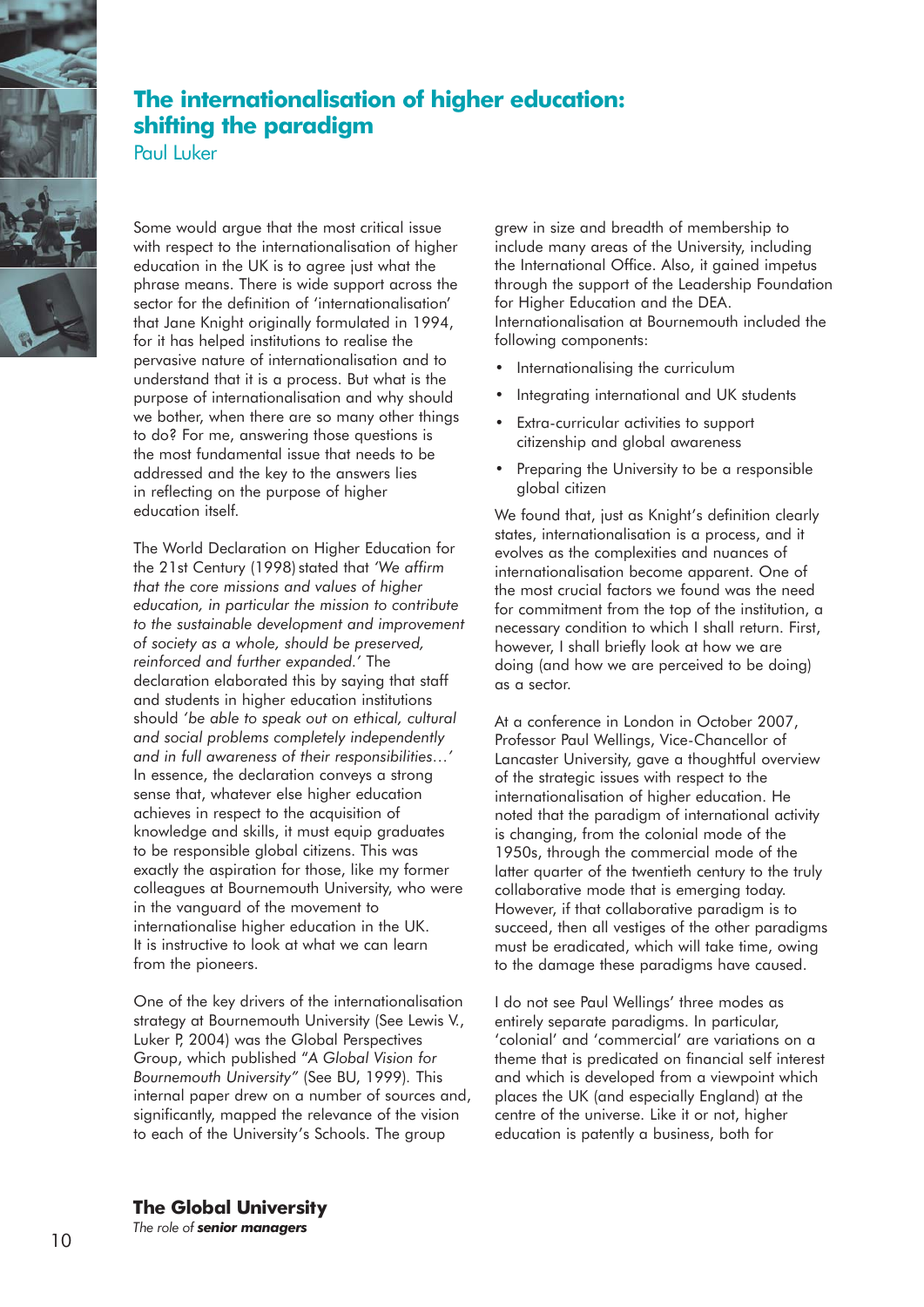

institutions and for UK plc. For wealthy nations, it is a global business. That, in a nutshell, is our problem, for, in such a climate, business imperatives can subvert the very purpose of higher education. Also, it is easy for the long-term sustainability (and financial viability) of an internationalisation strategy to be obscured by shorter-term expediencies. Let us look at this from both national and institutional perspectives.

It would be remiss of the British government if it did not develop strategies designed to enhance the competitiveness of the UK. How it goes about doing this, however, is highly significant. Take the Prime Minister's Initiative (PMI) as an example. PMI was originally launched in 1999 to promote UK higher education to international students and, through so doing, generate income for the UK (and its HEIs), while establishing a bond between our international graduates and their country of study, which will reap benefits to the UK later on. (Of course, the latter is predicated on those graduates having had a positive experience of studying and living in the UK.) Unfortunately, PMI conveyed the impression to all that the bottom line is clearly the bottom line. PMI2, which followed in 2006, introduced an element of partnership, which at first sight, appears to be less financially motivated. In practice, however, self interest lurks just below the surface. Are our higher education institutions doing any better?

Vice-Chancellors and Principals are accountable to their governing body for the financial health of the institutions they lead. The discharge of that responsibility requires balancing a number of income streams and aligning expenditure appropriately. As the unit of resource for teaching home and EU students has continued to decline, institutions have been under increasing pressure to generate more income from other sources. International students have for some time been viewed as a valuable source of income that might generate a surplus to offset costs elsewhere. Not surprisingly, therefore, a number of institutions have developed strategies to attract international students in large numbers. Institutions have begun to realise that their position in the

international market can no longer be taken for granted. Consequently, as John Fielden notes in his excellent report (2006:29), institutions have recently developed a variety of mechanisms to enhance the international student experience of UK higher education in order to protect the income stream in the face of intense international competition. I contend that these mechanisms alone will not secure this lucrative market, unless they are an integral part of a broader strategy for internationalisation that is not motivated by profit. Is it better if we offer UK higher education outside the UK?

A frequent criticism of models of higher education that require students to incur the cost of studying and living abroad for long periods is that they tend to favour the wealthy and denude the home country of talent. 'Internationalisation abroad' or transnational education (TNE) avoids this problem through a range of in-country initiatives, such as a franchise to an overseas partner, or even the development of an overseas campus. Indeed, the majority of international students enrolled on UK higher education programmes are already studying outside the UK and that majority is likely to increase significantly (See Vision 2020, British Council, 2004). Unfortunately, the primary incentive for the UK HEIs (and any partners involved) remains largely financial, so that, while TNE helps avoid the problems of brain drain and inequality, the perception that it's the profit that counts remains. So, what is the answer?

I shall return to my starting point, which I revealed as my most critical issue, the purpose of higher education. I firmly believe that if we, as individuals, institutions and countries, do not sign up to the mission to *'contribute to the sustainable development and improvement of society as a whole'* we will be selling our students, regardless of domicile, short. In a truly international market for higher education, we cannot afford to take our own students for granted. Why should a student from the UK settle for a less than internationalised education, when there are cheaper (even free) options to be had, taught in English, elsewhere? This brings me to a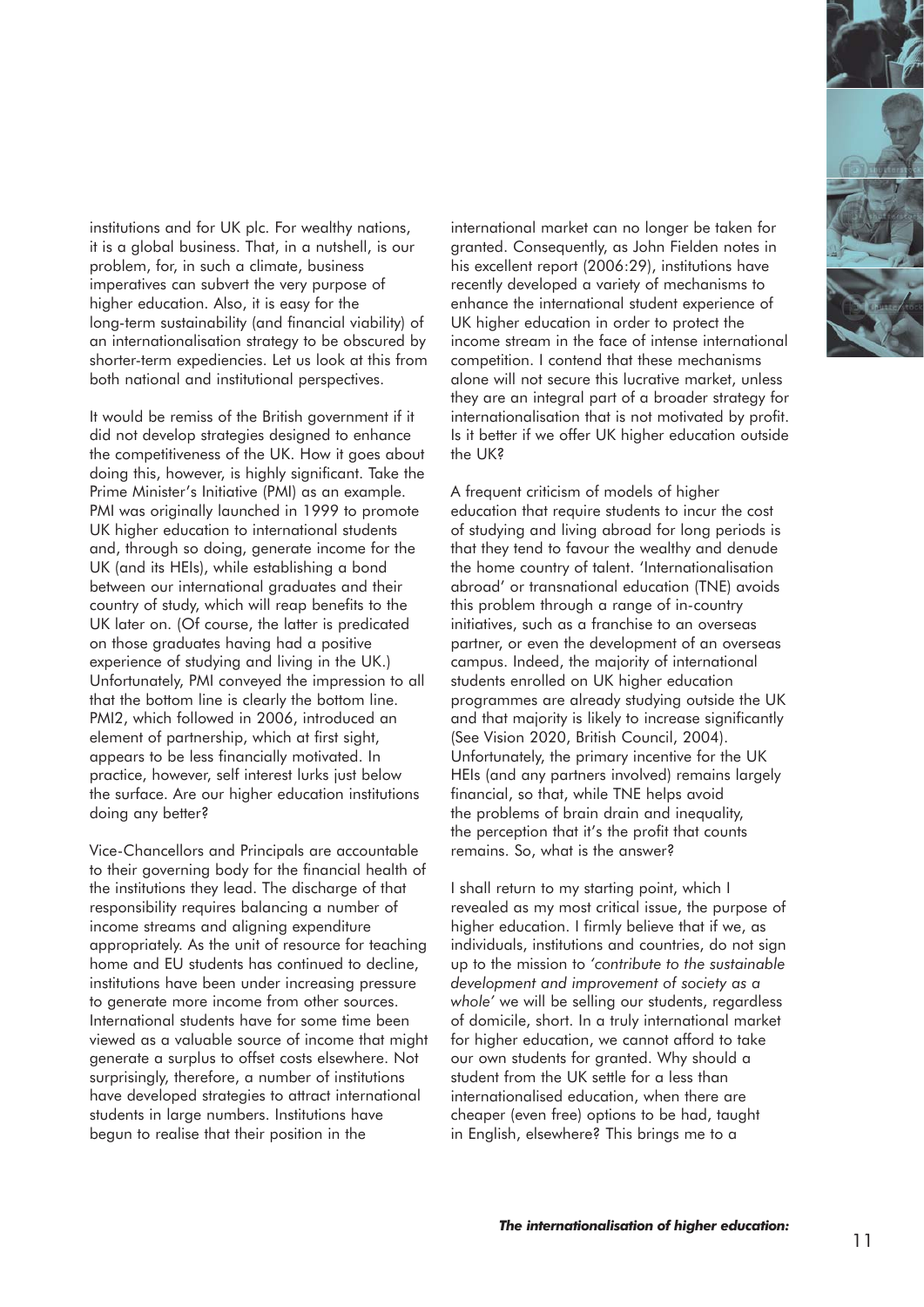

second critical issue, which is our need to understand our own place in the global higher education marketplace.

Once, UK higher education had a number of unique selling points. Today, apart from the transparent accountability and quality oversight we demonstrate, I struggle to see any uniqueness of our system, although it is one of the most expensive options. Let us be mindful of that if and when the cap is removed from tuition fees. Countries such as China, from which we currently draw significant numbers of students, have their own aspirations with respect to higher education. We need to engage with that in mind. Anna Fazackerley (2007), director of the HE think tank Agora has said the UK has *'no overarching strategy about what it should be trying to achieve in China in the long term or what form partnerships should take'* We need to work out what roles we can play well in this changing landscape, but we can't do this on our own. We need to develop appropriate and sustainable partnerships, not based on fixed models and ideas, but partnerships that will evolve as necessary. Partnerships with whom, however?

I have mentioned China only to illustrate a point. If we are to create an internationalised higher education system for the development and improvement of 'society as a whole', it is important that the UK's strategy not just focus on the countries we currently see as being economically important. That in itself would be a vestige of the old order. The England-Africa Partnership (EAP) scheme was launched by the Department for Education and Science (DFES) in 2006 with a view to funding partnerships between universities in England and sub-Saharan Africa to strengthen capacity in African higher education. An example project in the scheme is that between the Vaal University of Technology and the University of East London, which aims to address specific skills shortages and social exclusion in the Gauteng (See UEL, undated). Notwithstanding excellent projects like this, EAP itself, however, has been tarred with the colonial/commercial brush. Andy Cherry, (2007)

science and technology advisor of the Africa unit of the Association of Commonwealth Universities has said of EAP *'The UK wants Africa to see it as a major trading partner and the aid budget is not just for altruistic purposes. There is a strong element of increasing UK competitiveness.'* He went on to say that schemes like EAP *'have sparked criticism for failing to include enough African involvement in the way they are organised.'* How, then, do we develop the collaborative paradigm? Let me start with government.

I would like to see the UK government articulate a clear strategy for how UK HE will continue to be strong internationally, not just as a collection of HEIs, but as a country and sector committed to developing a truly international higher education system that is easy to access. It should support this vision by sponsoring programmes free of any whiff of the colonial/commercial paradigm. Funding should be contingent on engagement with a range of countries with wide geographic and economic spread. It would be better to engage with and support programmes developed by partners themselves, such as the Mobilising Regional Capacity Initiative, launched by the Association of African Universities late in 2007. Indeed, this programme is supported by the Department for International Development. Let us build on such initiatives. However, if we are to do that successfully, we need to remind ourselves of who we are doing this for, and look at our students somewhat differently.

Too often, we divide our student bodies into compartments with labels such as 'home/EU', 'UK' and 'international'. This is a barrier to internationalisation and also, perhaps, a contravention of equality and diversity principles. True internationalisation requires looking at the student body as a whole, not as several distinct populations. It is important that students get the chance to learn from and with students from other cultures and from other parts of the world. We can do much more with today's technology to provide electronic bridges to overcome problems of distance, so that peer learning can enrich the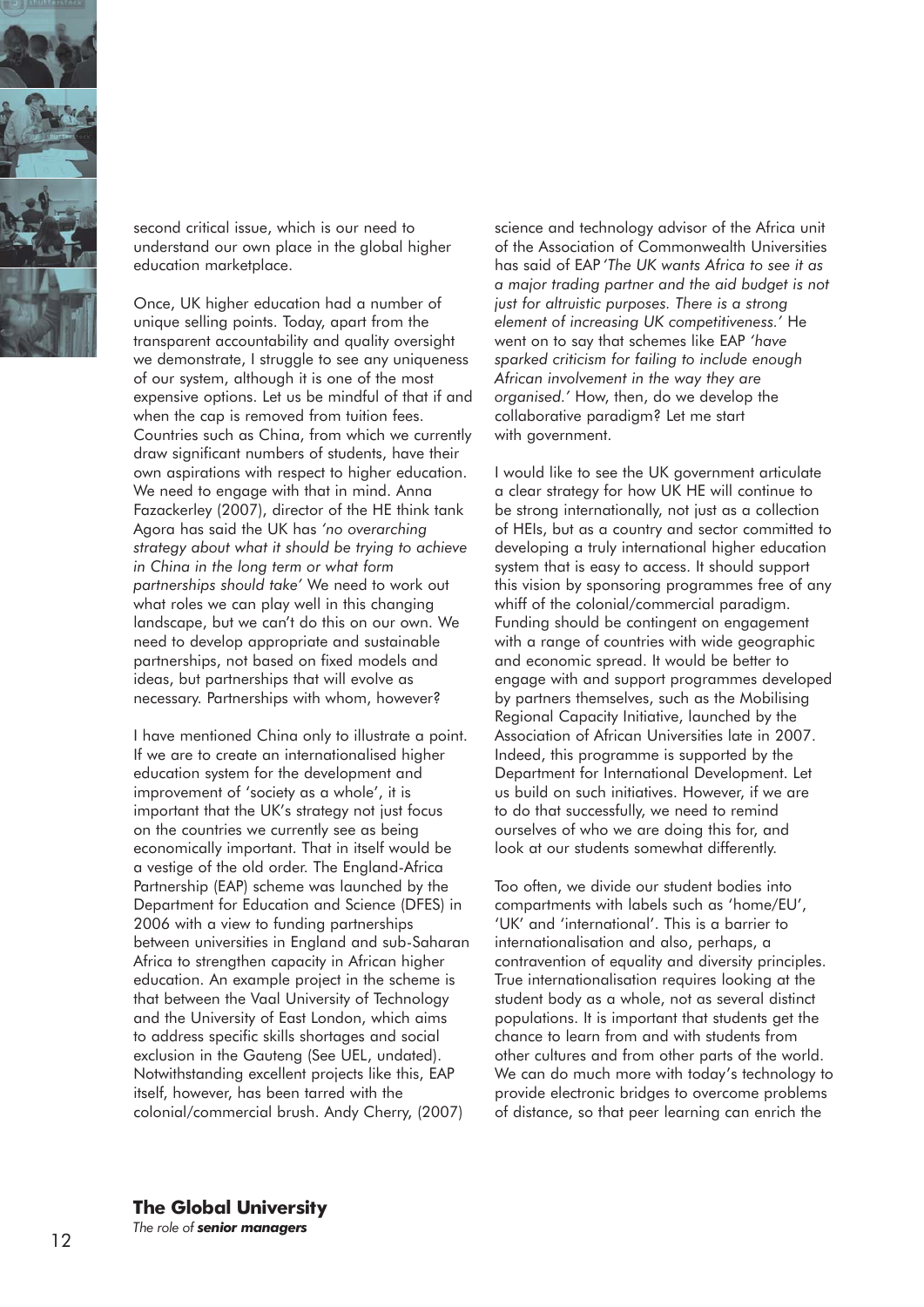

education of many. It is exciting to think what could be achieved through opening our minds to co-operative internationalised learning. There is a clear role for the Higher Education Academy here! The final piece in my jigsaw, then, is leadership across the sector.

I have already asked for government to take a lead. It is up to the sector as a whole, agencies, organisations and institutions, to evince the leadership to shift perspectives and practices. Earlier, I spoke of our appreciation at Bournemouth of the vital importance of support from the top. In our case, there certainly was buy-in from the very top of the University. The then Vice-Chancellor, Professor Gillian Slater, believed that *'As educators, we have a unique opportunity and clear responsibility to help prepare our students to be responsible citizens in the future. The fate of our planet and all its life forms lies in their hands.' (Mackenzie, A. et al, 2003:3).* Such support makes it easier to engender support across the institution (which is not to say that it is easy!). That support also has to be evident in decision making across the institution, so that the institution itself is seen as a responsible global citizen. Should this not be the case, or should the chief executive go 'off message', I would like to see the governing body of the institution take a lead. For that to happen, we need to look at the composition of governing bodies. Many institutions have worked hard, with varying degrees of success, to get greater diversity among its governors. That should be extended to attract governors with international experience and expertise but let us not forget that internationalisation should concern all our governors, just as it should benefit all our students. We should be mindful of this when designing training and support for governors.

In conclusion, money is, of course, important. It should not, however, be the driver for internationalisation. The catalyst for the revolution has to be a shared view of what a sustainable global higher education network requires, coupled with a realistic assessment of our own place within that network. Given the right vision

and leadership, groups of like-minded partners from all continents will get together to begin to construct an accessible internationalised higher education programme. Partners will learn from each other no less than the students will. Now that would be revolutionary!

#### **Paul Luker** Senior Associate, Higher Education Academy

*Professor Paul Luker has spent 37 years in higher education, in the UK and the USA. In April 2006, after nearly 6 years as Pro-Vice Chancellor Academic, Paul retired as an emeritus professor from Bournemouth University, where he had been fortunate to work with a brilliant team across the University, all of whom were committed to internationalisation in its broadest sense. In June 2006, he became a Senior Associate with the Higher Education Academy, where part of his remit is to contribute to the Academy's support for the internationalisation of Higher Education in the UK.*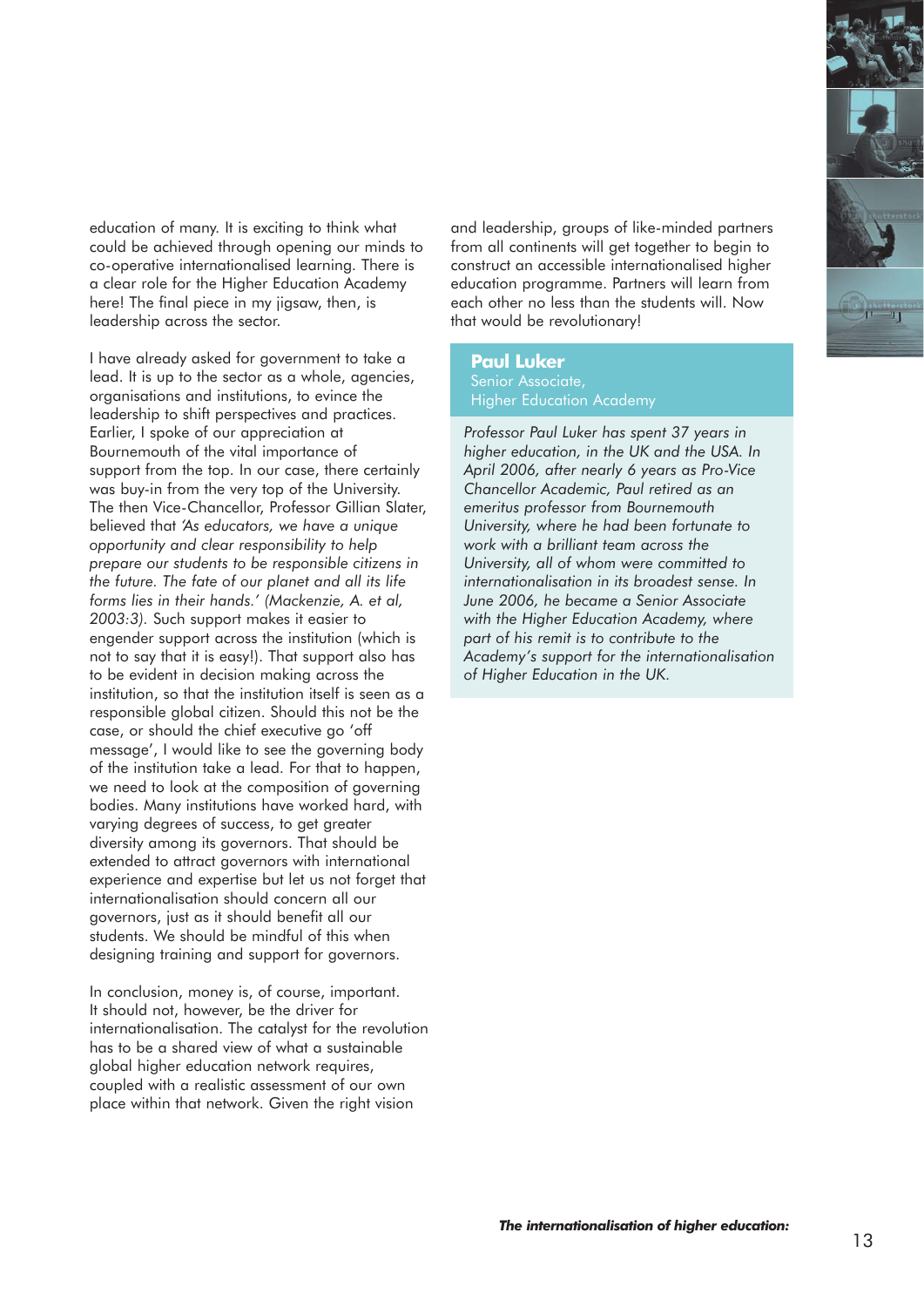

### **Leadership and internationalisation**

Robin Middlehurst

Why is leadership important for internationalisation? What roles do leaders play, or need to play, in promoting the international agenda in higher education institutions? These are the questions that this paper addresses, based on recent research published by the Higher Education Academy (HEA, Middlehurst and Woodfield, 2007) and work with higher education leaders through the Leadership Foundation for Higher Education. I will argue that leadership at several levels is needed to promote and sustain the process of internationalisation and in addition, that close links are needed between effective leadership, efficient management and administration, and sound governance if internationalisation is to be successful.

It is widely acknowledged by practitioners and researchers alike that the international dimensions of higher education are increasingly important at institutional and policy levels. Altbach (2007) in the US writes of *'the international imperative'* for higher education while Kehm and de Wit (2006:3) note in a European context, that *'internationalisation has become a strategic issue for individual higher education institutions'*. UK policy agencies also recognise the significance of internationalisation; the funding and representative bodies have jointly established an International Unit focusing on UK 'competitiveness,' while the UK Research Councils launched a new office in China in October 2007, in Washington DC in November 2007 with further plans for India in 2008. As these developments suggest, the international dimension is becoming a key part of the higher education operating environment and for this reason, 'internationalisation' – albeit in diverse forms - is now a core business agenda for strategic leaders, managers and governors.

Examples of the kind of strategies that institutions are adopting are taken from recent research (Middlehurst and Woodfield, 2007):

*• Strategic investment in overseas' campuses or centres (Nottingham, Liverpool, Westminster, Heriott-Watt, Middlesex)*

- *Strategic re-orientation of institutional mission and organisational approach in the UK (Middlesex, UCL, Warwick)*
- *Strategic focus on collaboration with private sector partners (eg Sylvan, Kaplan, or INTI), Nottingham Trent University, Surrey, Liverpool, Sussex*
- *Strategic focus on the development of overseas' collaborative provision for transnational education with a targeted range of international partners (eg Central Lancashire, Derby, Northumbria) or with a wide range of partners (Middlesex, Coventry, Westminster)*
- *Investment in and development of international consortia to deliver administrative, educational and research benefits (Sheffield, Leeds, York, Bristol, Edinburgh, Oxford and Cambridge, among others)*
- *Strategic investment in distance or blended learning (eg open University, Heriott-Watt, Leicester and University of London (external)*
- *Strategic re-structuring and re-focusing of international activity based on detailed financial and political assessment, including withdrawal from some or all transnational provision (Derby, Lincoln, De Montfort, Southampton Solent University)*
- *Strategic focus on the Bologna Process and the implications of the European agenda for research and teaching (Kingston, Bedfordshire, London Metropolitan University)*
- *Strategic partnerships with companies and Regional Development Agencies (eg White Rose Consortium, Sussex, Liverpool).*

As these examples of different strategic directions suggest, leadership responsibilities at the institutional level have both external and internal dimensions. These responsibilities are widely spread across different roles and functions including the roles of Vice-Chancellor or Principal, Pro-Vice Chancellors or equivalent, Head of the Administration, Finance, Marketing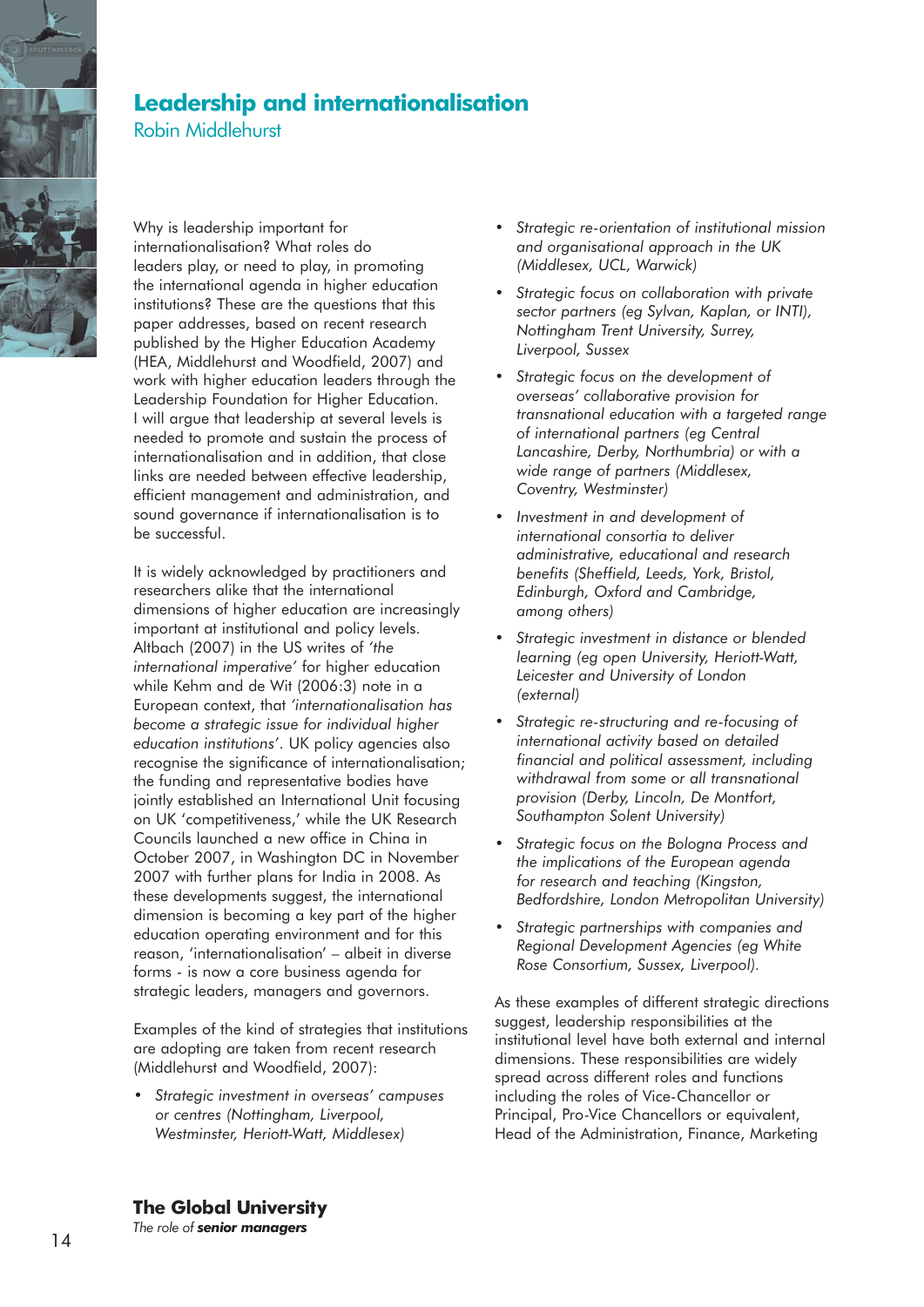

and Human Resources Directors as well as the Director of the International Office and the Governing Body. Leadership is required both at the level of individual functions and portfolios and collectively, combined with effective co-ordination and communication within and outside the institution. Jane Knight's definition of 'internationalisation' as *'the process of integrating an international, intercultural or global dimension into the purpose, functions or delivery of post-secondary education'* (2004) captures the notion of 'integration' as well as the need to infuse the international agenda into the core strategies and operations of the institution.

The growing significance of internationalisation for institutional reputation and positioning has had a number of consequences for institution-level leadership. Some of the more obvious ones include:

- The creation of new leadership roles with responsibility for developing, co-ordinating or implementing an internationalisation strategy (eg. PVC International, Director of International Development – the distribution of roles at the University of Birmingham offers an interesting example). A different model has been created at UCL with the identification of 'country or regional champions' for different parts of the world, co-ordinated by a Vice-Provost.
- New demands on the Vice-Chancellor's office (affecting both the VC and senior management team) with more time spent overseas or focused on international partnerships and related activities. Examples include institutions which are part of international collaborative networks, such as the World-wide Universities' Network (WUN) or Universitas 21. Both membership and chairmanship of these global international research and education networks involves extensive engagement with overseas' partners for the Vice-Chancellor and other senior staff. Clearly, other staff involved in the delivery of projects and programmes will also be

committed to working with their international colleagues.

• A need for senior staff to enhance their knowledge of international developments, their cultural awareness and sensitivity and their range of 'political' skills including diplomacy, negotiating, lobbying, networking, partnership working and commercial business development. Some senior staff have a great deal of experience in these areas based on their academic and professional backgrounds, others have more to learn.

There are significant leadership challenges in both the external and the internal dimensions of internationalisation. Internally, the challenge is to act as energetic and intelligent champion of the international agenda. This requires 'strategic intelligence' to understand the dynamics of internationalisation in a global context as well as 'organisational intelligence' to know how to translate external insights into internal rationales, persuasive arguments for a variety of disciplinary and professional groups, the re-shaping of systems and processes, and the crafting of operational solutions for the delivery of a range of institutional services. A key requirement is the ability to interpret the agenda in ways that chime with different constituencies and to work across boundaries within the institution and externally, in contexts where positional power may either be lacking or be insufficient to achieve desired outcomes. A premium is likely to be placed on other sources of power (drawn from French and Raven's (1959) original taxonomy) namely, power arising from professional credibility and expertise, relationships, social and professional networks, information, and inter-personal skills.

Through the lens of research and consultancy as well as observation of strategic leaders in action, it is clear that there are many pitfalls en route to successful leadership of internationalisation. Some of those encountered include:

Failure to act as champion(s) for the agenda, providing guidance on direction and priorities, taking charge of strategy development and consultation, engaging with key players in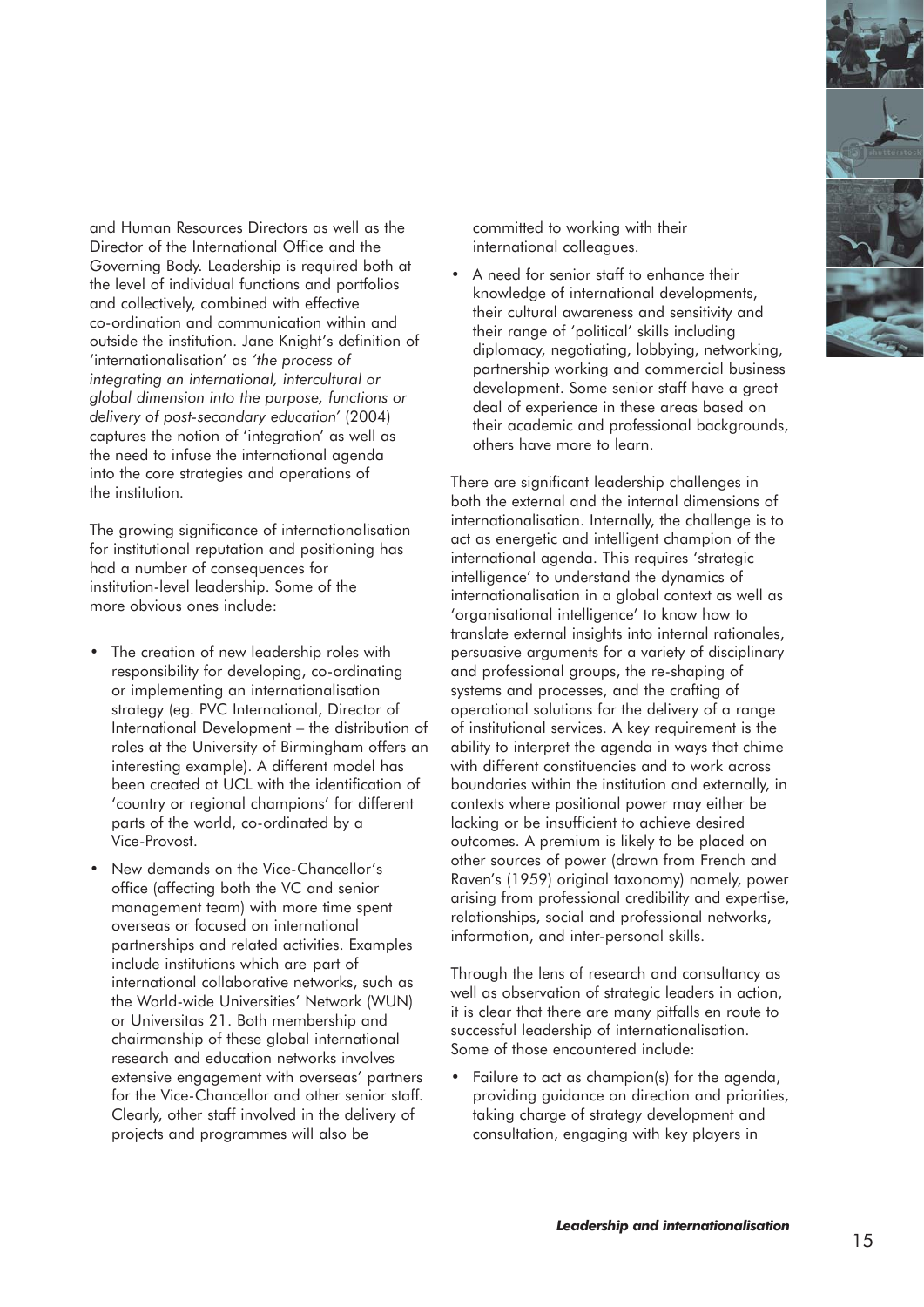

different parts of the institution (faculties, student services, Registry, Research Office etc), focusing attention, maintaining momentum and co-ordinating activities to achieve alignment and integration across functions.

- A lack of co-ordination: this may result either in duplication of effort (eg where several faculties or departments are undertaking the same work or contacting the same clients in the name of the institution) or gaps between activities (eg where international activity in research is unconnected to teaching or knowledge transfer opportunities).
- A lack of clarity over roles and responsibilities: this may occur between members of the senior management team or between the senior management team and others engaged with the international agenda such as Deans or Directors of the International Office or equivalent.
- A failure to acquire new or to redeploy existing resources in order to achieve the right balance between centralised and devolved responsibilities and accountabilities inside the institution or to align internal resources with those needed to support new ventures (campuses, centres, programmes, projects) overseas. The level of knowledge resources, knowledge sharing and knowledge management required may also be underestimated (eg market information, country profiles, key contacts and stakeholders, internal expertise and specialist data).
- Failure to gain internal support for the process of internationalisation from faculties or departments or the governing body. This may lead to lack of commitment to support extra work or new ways of working, and lack of willingness to share information and knowledge; it may also mean a lack of necessary formal support for the agenda.

While leadership at institutional level is necessary to develop the internationalisation strategy, to focus attention and mobilise support and action for its delivery, leadership is also needed at other

levels. Examples drawn from different sources are given in Table 1 (following page).

There are several kinds of leadership action identified in Table 1. In many cases, such action involves taking initiative, gaining support for a course of action from different constituencies and acquiring or mobilising resources to achieve change. In some cases, leadership is an expected part of a formal role and position, although the internationalisation agenda may be new (for example, for some Deans or Heads of Department). In other cases, leadership is not associated with a formal role but is exercised by individuals or groups because of a perceived need, an opportunity spotted or on the basis of values or ideas that act as drivers for action. Leadership can also be undertaken in different ways - by individuals or groups acting directly – or promulgated indirectly through a variety of structures and processes such as committees or networks and other media. Symbolic mechanisms such as individual rewards and incentives or the behavioural signals that are linked to internal resource allocation systems may also act in support of leadership or against it.

The focus, above, on leadership at different levels and in different forms has perhaps underplayed the importance of effective management, administration and governance in relation to internationalisation. Each of these overlaps with leadership and is of critical importance in relation to internationalisation both because of the level of risk and opportunity involved and because of the wide spread of institutional functions that need to be drawn into the internationalisation agenda. Kotter (1990) provides a useful framework for describing the relationship between leadership and management, arguing that leadership is a system of action that is needed to produce useful change while management is a complementary system of action that is required to produce a degree of predictability and order in complex situations. If 'intenationalisation' is to be achieved in its fully integrated sense then both leadership for change and management of complexity will be needed. According to Kotter, the leadership actions of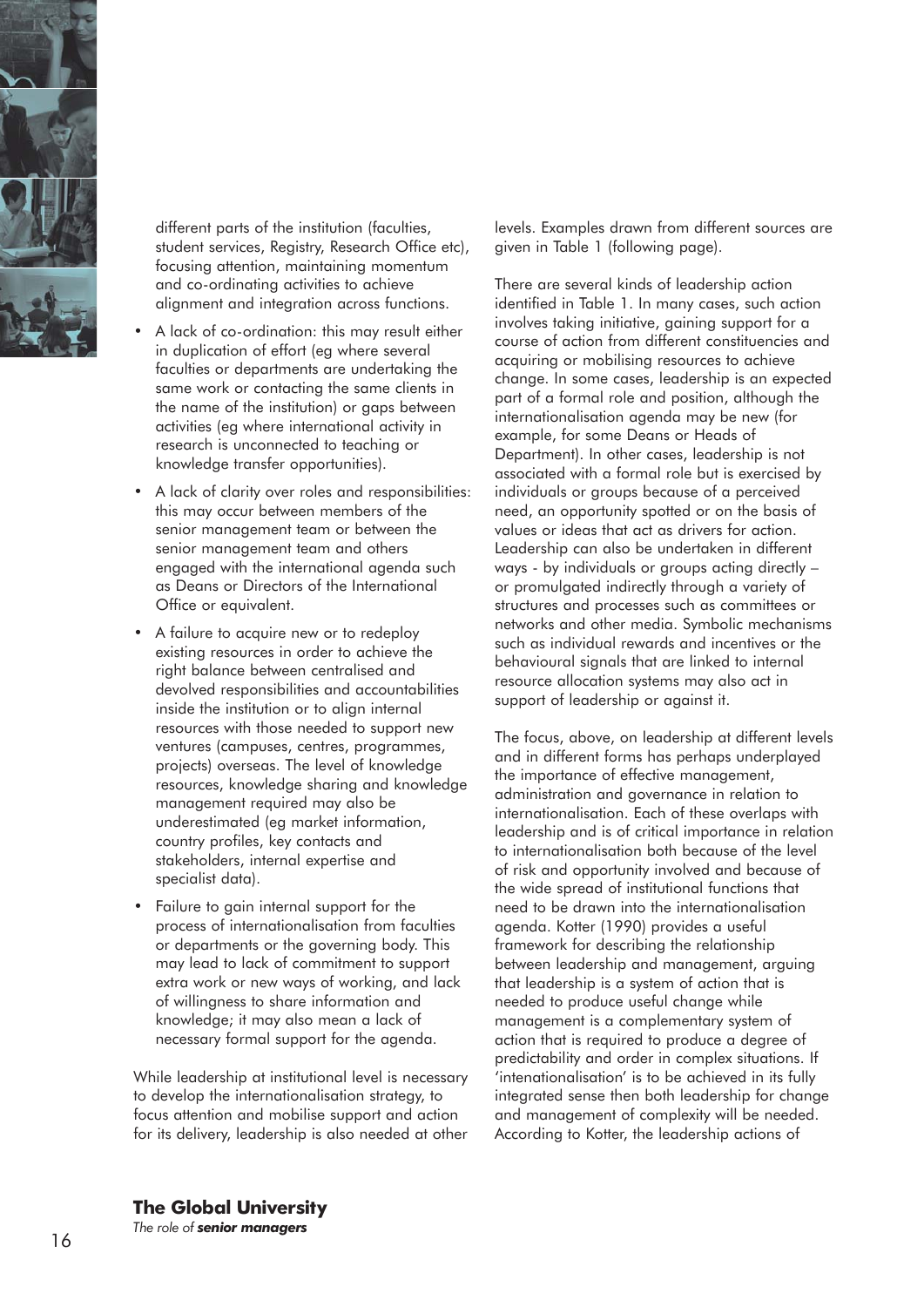

#### **Table 1: Exercising leadership formally and informally in support of internationalisation across an institution**

'n

|                                                                            | <b>Teaching</b>                                                                                                              | <b>Research</b>                                                              | <b>Business and</b><br><b>Community</b><br><b>Links</b>                                                                                                               | <b>Infrastructure</b><br>and Services                                                                                                                                                       |
|----------------------------------------------------------------------------|------------------------------------------------------------------------------------------------------------------------------|------------------------------------------------------------------------------|-----------------------------------------------------------------------------------------------------------------------------------------------------------------------|---------------------------------------------------------------------------------------------------------------------------------------------------------------------------------------------|
| <b>Academic</b><br><b>Leaders</b>                                          | Designing and<br>delivering new<br>programmes;<br>interpreting the<br>agenda and<br>gaining<br>commitment from<br>colleagues | Building research<br>partnerships and<br>international<br>projects           | Identifying and<br>building<br>partnerships<br>with business or<br>community<br>agencies and<br>developing<br>projects aligned<br>with the<br>international<br>agenda | Liaison,<br>co-ordination,<br>communication<br>across functional<br>boundaries                                                                                                              |
| <b>Professional</b><br><b>Service Leaders</b>                              | Providing<br>specialist<br>guidance,<br>support, advice to<br>support<br>international<br>programmes,<br>teachers, students  | Developing<br>specialist or<br>innovative services<br>to support<br>research | Actively working<br>to bring external<br>opportunities to<br>the attention<br>of internal<br>experts; making<br>connections                                           | Taking the<br>initiative to<br>design, gain<br>support for and<br>implement<br>tailored services<br>(eg catering,<br>pastoral care,<br>careers guidance,<br>cultural awareness<br>training) |
| <b>Informal</b><br>leadership in<br>support of<br>students or<br>graduates | Taking the<br>initiative to<br>assist and<br>support<br>international<br>students and<br>alumni                              |                                                                              |                                                                                                                                                                       |                                                                                                                                                                                             |
| <b>Students Union</b><br>and student<br><b>leaders</b>                     | Redesigning<br>services to meet<br>the needs of<br>different cultures<br>and actively<br>promoting<br>diversity              |                                                                              |                                                                                                                                                                       | Actively<br>engaging with<br>committees and<br>management<br>groups to<br>promote new or<br>enhanced<br>services                                                                            |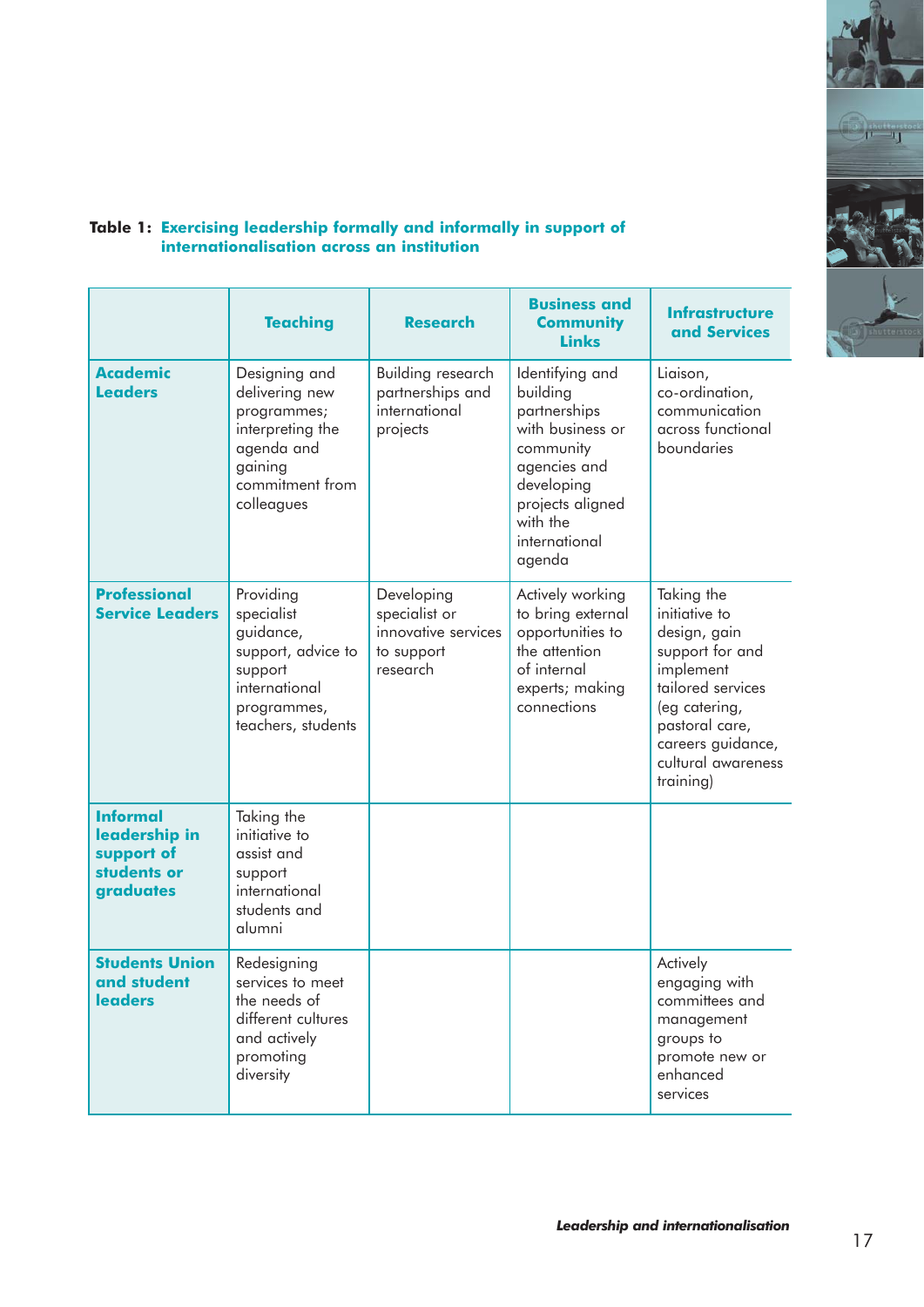

developing a vision and direction, aligning groups and individuals and motivating and inspiring people are matched by the management activities of planning and budgeting, organising and staffing, controlling and problem solving; clearly both are underpinned by timely and appropriately tailored administration. Governance, through the actions of the governing body, will involve debating and confirming strategy, direction and resource allocations, ensuring due diligence, financial probity and ethical conduct, providing useful critique and challenge in order to test institutional decisions, assessing risk management, and monitoring and reviewing progress and achievements. Arguably, the most difficult challenge that 'internationalisation' brings is to achieve alignment between leadership, management, administration and governance.

This paper has explored the variety of leadership roles that are needed in order to promote internationalisation as an integrated process. It has also highlighted the need for formal and informal, direct and indirect forms of leadership and for an alignment between leadership, management, administration and governance. Both research evidence and practical experience have been drawn upon to offer examples of effective and less effective practice.

#### **Robin Middlehurst**

Professor of Higher Education at Kingston University and Director, Strategy, Research and International at the Leadership Foundation for Higher Education.

Robin's recent report for the HEA: Middlehurst, R. & Woodfield, S. (2007). *Responding to the Internationalisation Agenda: implications for institutional strategy.* Research Report 05/06, York: Higher Education Academy. Further information about Robin and Steve's research and consultancy work on internationalisation and international higher education can be obtained by email contact: r.middlehurst@kingston.ac.uk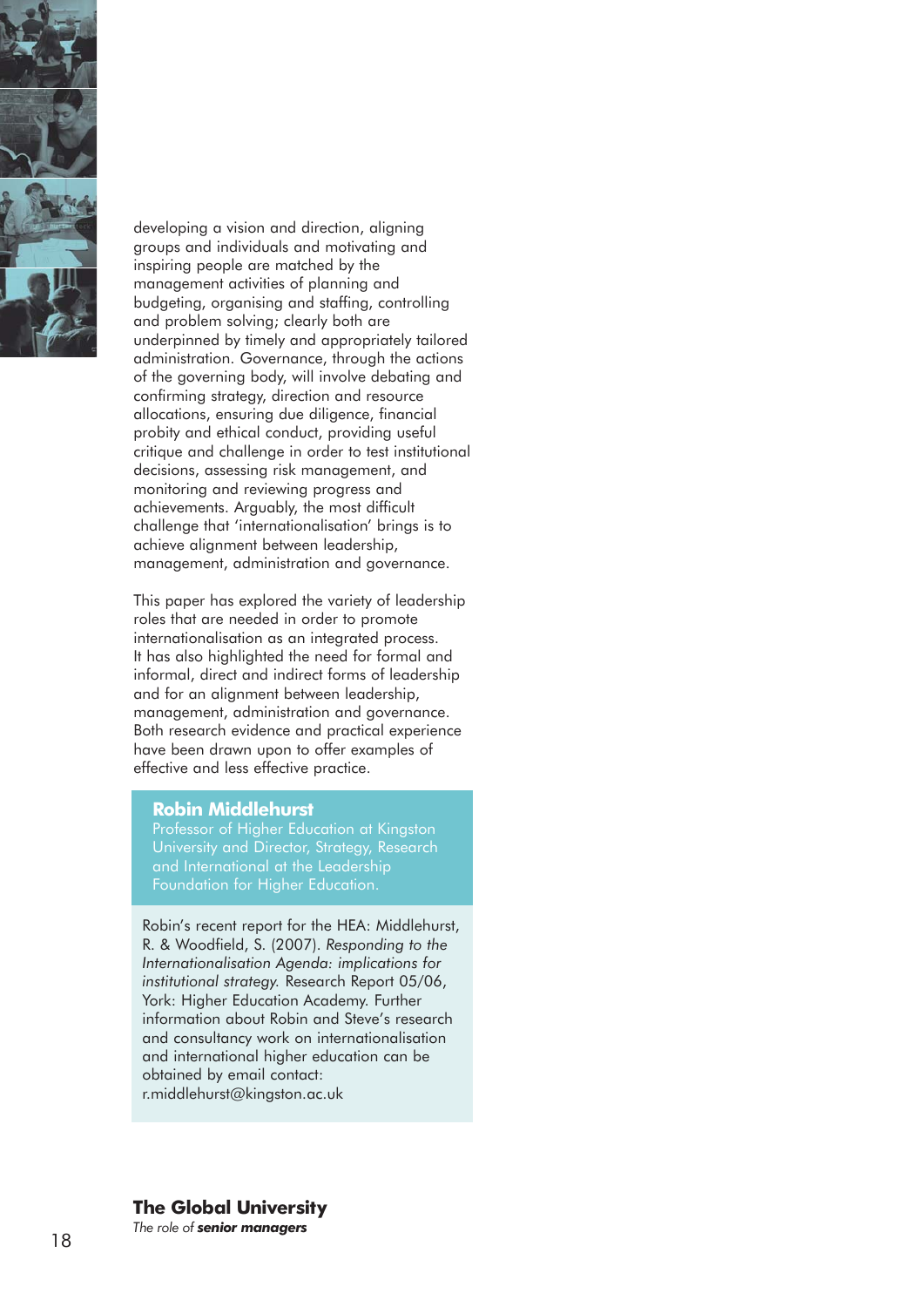## **A holistic approach to the 'globalisation' agenda at Bournemouth University: the role of senior management**

Nick Petford and Chris Shiel

This article sets out how different concepts (global, international, sustainable development) might be drawn together. It describes the approach adopted by Bournemouth University (BU) to develop a holistic (and strategic) approach to the globalisation agenda, describing 'work in progress' as we establish a Centre for Global Perspectives. The article concludes by commenting on the role of senior management in such developments.

Our mission at BU is to embrace and integrate three essential aspects of globalisation that together inform our higher education provision: (1) embedding global perspectives in the curricula (2), developing global awareness among our staff and students that feeds into research, enterprise and education, and (3) offering students an international curriculum and opportunities for cross-cultural learning in an international environment, befitting for a context of 'global employability'. In addition, finding ways to embed corporate responsibility and behaviour (the notion of the University as a global citizen) into the workplace remains an important longer-term goal. None of these key themes can, nor should work in splendid isolation, and their whole is definitely greater than the sum of their parts. In order to achieve success in uniting each theme coherently, we are devising ways to help implement the University's commitment to developing an internationalised curriculum as set out in our Corporate and Strategic Plans to 2012. These documents, along with the University International Strategy, provide the essential framework and supporting structure within which the global agenda will be developed. Our objective is to implement a management system that enables learners to be apprised of global issues and processes, together with sustainable development and internationalisation, both at home and aboard. A holistic approach to what might be seen as disparate agendas has the potential to secure synergies through more focused efforts. We aspire to build on our established excellent reputation for global perspectives (and internationalisation at home) and to grow

our global reputation for high quality research and pedagogy while at the same time promoting the student experience, diversity and employability.

These things are of course easy to write - after all, what university worth its salt would not want to push such a well-meaning agenda forward? But as ever, the Devil is in the detail. In a world where *'going global'* is fast in danger of becoming a hollow mantra, success or failure will depend crucially on a well managed agenda, driven from the top by senior management and linked fundamentally to the strategic vision of the organisation.

The context at Bournemouth is such that the drive to develop global perspectives has largely been sustained by champions working 'bottom-up'; such approaches run the risk of losing momentum without continued senior management support and change which is led 'top-down'. The current situation is one where despite substantial good work<sup>1</sup> to develop a curriculum for global citizenship based on the model represented in Figure 1, more needs to be done if Bournemouth is to '*foster a global outlook*' in all students and staff, as championed in the Corporate Plan. Our experience to date (and one which appears to be reflected nationally), is that students still lack an 'international experience' at home (Middlehurst, 2007; Shiel and Mann, 2005) and are not taking full advantage of study and work abroad opportunities. Our campus is still not as diverse as we would like in terms of students and staff, (although this is changing) and we continue to wrestle in some quarters with conflicting definitions of 'international' and 'global' in our undergraduate and postgraduate programmes. We suspect that we are not alone in this, and recognise a current tension between what is required of us with respect to our strategic development and mission and what is currently happening 'on the ground'. Indeed, reconciling the rhetoric with reality would provide a nice subheading to this article, where high-level managerial pronouncements on 'going global'

1. BU has been engaged with the 'global perspectives' agenda since 1999: Shiel (2007) provides a summary. Essentially global perspectives has<br>been developed as an 'umbrella term' incorporating several aspects including, in

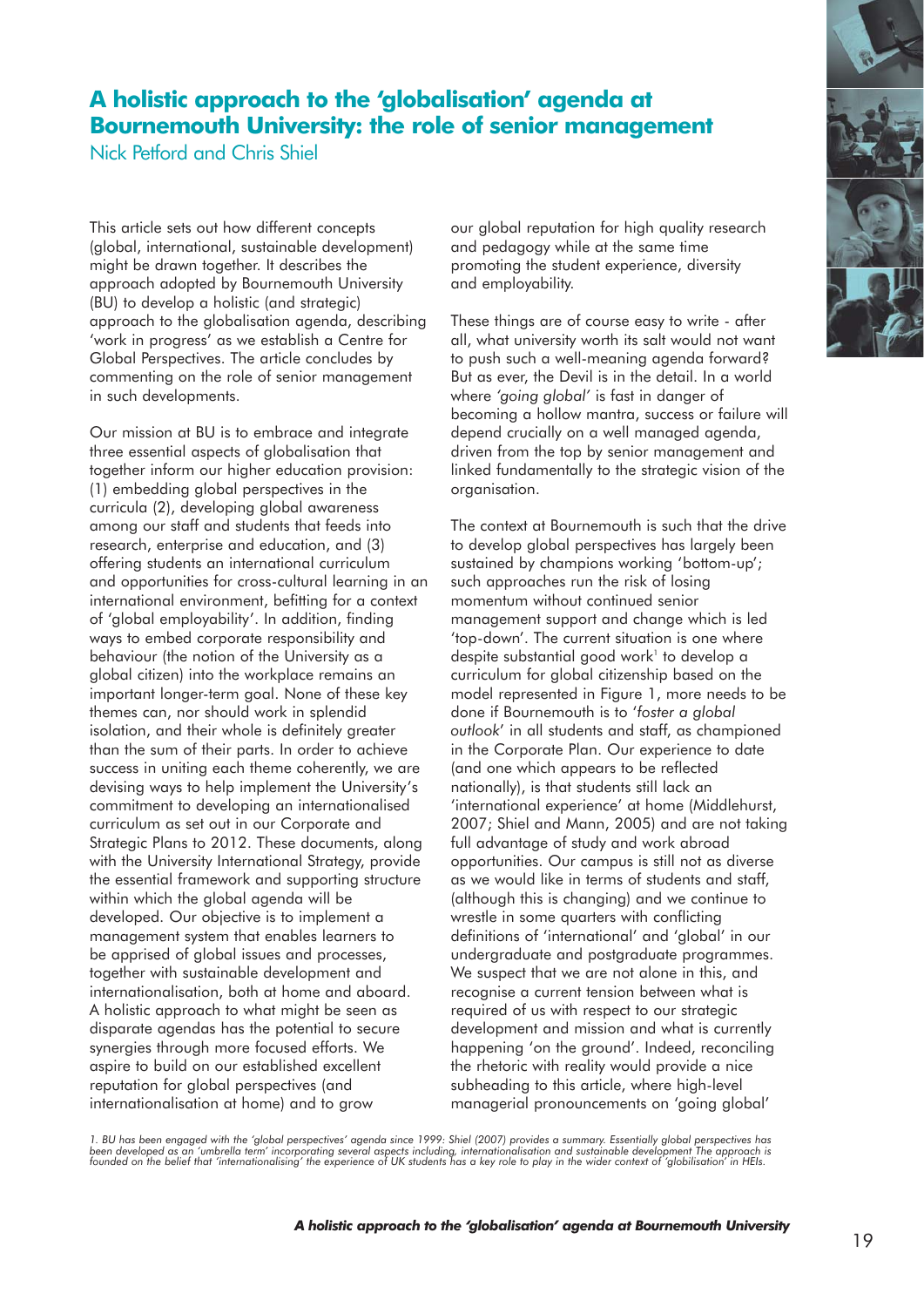

can easily become lost in the day-to-day bustle of university life.

There continues to be a real danger that internationalisation and globalisation are read cynically as euphemisms for international student recruitment (Fazackerley, 2007). There is also the idea, held by some, that simply having overseas students on campus makes a university 'international'. Both are of course misguided, as is the notion that being global requires a physical base abroad. Recognising these tensions and putting in place a management system that allows the University to follow through on its strategic commitment to global perspectives is thus key, to overcoming those sceptics who chose to interpret globalisation in a limited way and sustainable development as *'nothing to do with me or student learning!'* 

So what are we doing to address this?

Bournemouth University's new Corporate Plan states that while the bedrock of academic development and innovation will be found in its six academic Schools, this will be facilitated by appropriately resourced, University-wide activities. A Centre will function as a hub<sup>2</sup>, coordinating University-wide efforts to take global perspectives and internationalisation forward and ensuring that sufficient momentum is attained. Such a Centre would contribute strategically to the internationalisation agenda, taking responsibility for relevant areas of the Internationalisation Strategy, particularly with regard to the student experience and 'internationalisation at home'*.*  It would also facilitate the development of cross-institutional programmes (working under the direction of the International Strategy Group) and have an incubation and project development role, until new initiatives are embedded within the fabric of the institution.

More broadly, a fully integrated approach should support international recruitment (and marketing), contributing to an enhanced student experience and in turn, improved retention. Feedback from our students certainly suggests that we need to do more to reduce the 'ghettoisation' of the student body which we



*2. Not in the sense used as the centre of a wheel which may conjure up images of centralised control, but in the sense inferred by a 'transport hub' where movements are both inwards/outwards, operations may be on different levels and involve multiple stakeholder groups.*

20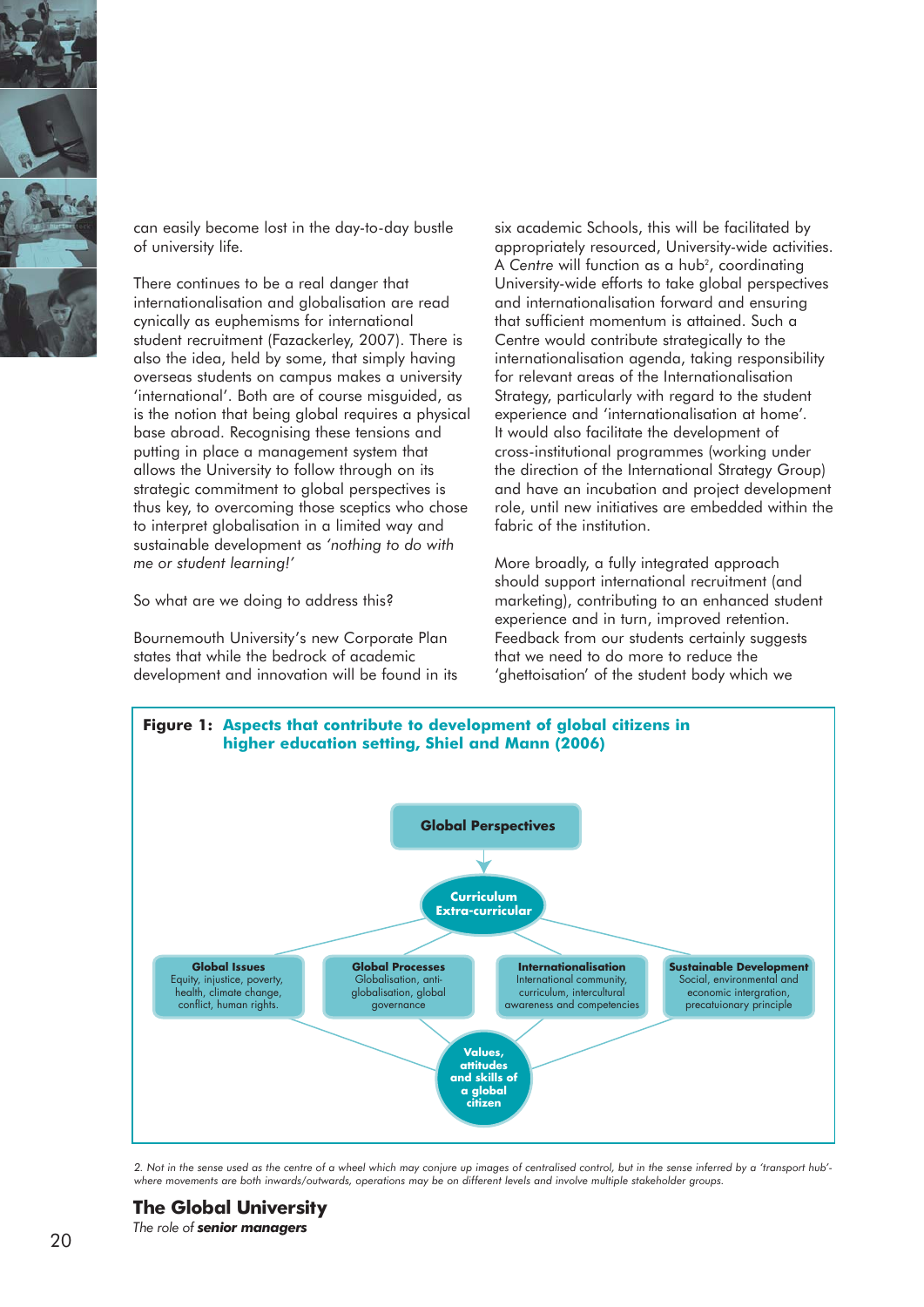

actually contribute to, by targeting university activities at overseas students, as a separate (and mistakenly homogenous) group. Better integration, an enriched student environment and cross-cultural learning could result, if activities were co-ordinated and targeted at all students. A Centre could also have a role to play in liaising with Human Resources, addressing staffing issues necessitated by globalisation: the appropriate balance of overseas academic and support staff and appropriate staff development to address curriculum, pedagogy and cross-cultural diversity. Of course, none of the above works without comprehensive buy-in and a sustained level of collaboration, within and between Schools and Professional Services in the pursuit of a common goal. Achieving success requires new, more inclusive ways of working, that in the short term necessitate strong support from senior managers.

So how do we move towards a central function for the management of global agendas? The next section represents 'a stage' in the development our thinking.

Before we can move forward in a strategic and holistic way, a number of issues internal to the University need to be addressed. For example, how will a Centre, outlined in concept above, ensure that we achieve the aims of the Corporate Plan? What can a centre do that the Schools aren't doing already? How will a Centre enable the development of new opportunities for global engagement at BU? In addition, the relatively small number of academics engaged in shaping the international/globalisation agenda means that significant staff development may be required in order to achieve strength and, eventually, excellence (in the sense of a 'Centre of Excellence' at BU). Ensuring that the current university-wide activities that promote good practice at a local level inform the development and role of the Centre is clearly an important first step. As part of our holistic management model to develop and promote globalisation as a university agenda, the following would seem to be a minimum set of requirements to be fulfilled by a centralised function:

• Act as a hub to coordinate and lead

curriculum development in all areas of global perspectives and internationalisation including the development of cross-institutional units that address global employability.

- Work towards the integration of (and learning between) UK and International students, fostering a student body with a broad international perspective and sense of responsibility.
- Contribute to the development of a network of strategic international partners (working with the Schools and International Office), to extend student/staff exchange and global opportunities, both in HE and industry.
- Develop an international perspective in the outlook of academic staff and within curricula.
- Contribute positively to institutional reputation and generate income through research and consultancy activities.

This is a tall order. Within most UK HEIs, various combinations of the above will doubtless be in operation at some level within the organisation. The suspicion of course is that they are run as uncoordinated<sup>3</sup>, fragmented and at best tactical initiatives. The cost to the organisation is in duplication of effort, time and resources and the potential danger of impact on retention, conflicting advice to students and staff and missed opportunities for learning through partnership. It is our belief that the only sensible way forward, is to create a central function that will provide a focus for coordination and act as an enabling mechanism to develop (and indeed lead) a more holistic approach, engaging with multiple agendas across communities. The model (Figure 2) suggests how we envisage the pervasiveness of global perspectives.

The aim of the Centre will be '*to develop cross-disciplinary research and activities to support the development of global perspectives and sustainable development across the University.*' Cross-institutional working will involve the challenge of aligning academic endeavour (research, curriculum development and

*3. Separate articles by Ritchie, E and Middlehurst R, in HE Academy Exchange Issue 5, Winter 2006 draw attention to the structural spread of internationalisation initiatives and issues of lack of coordination*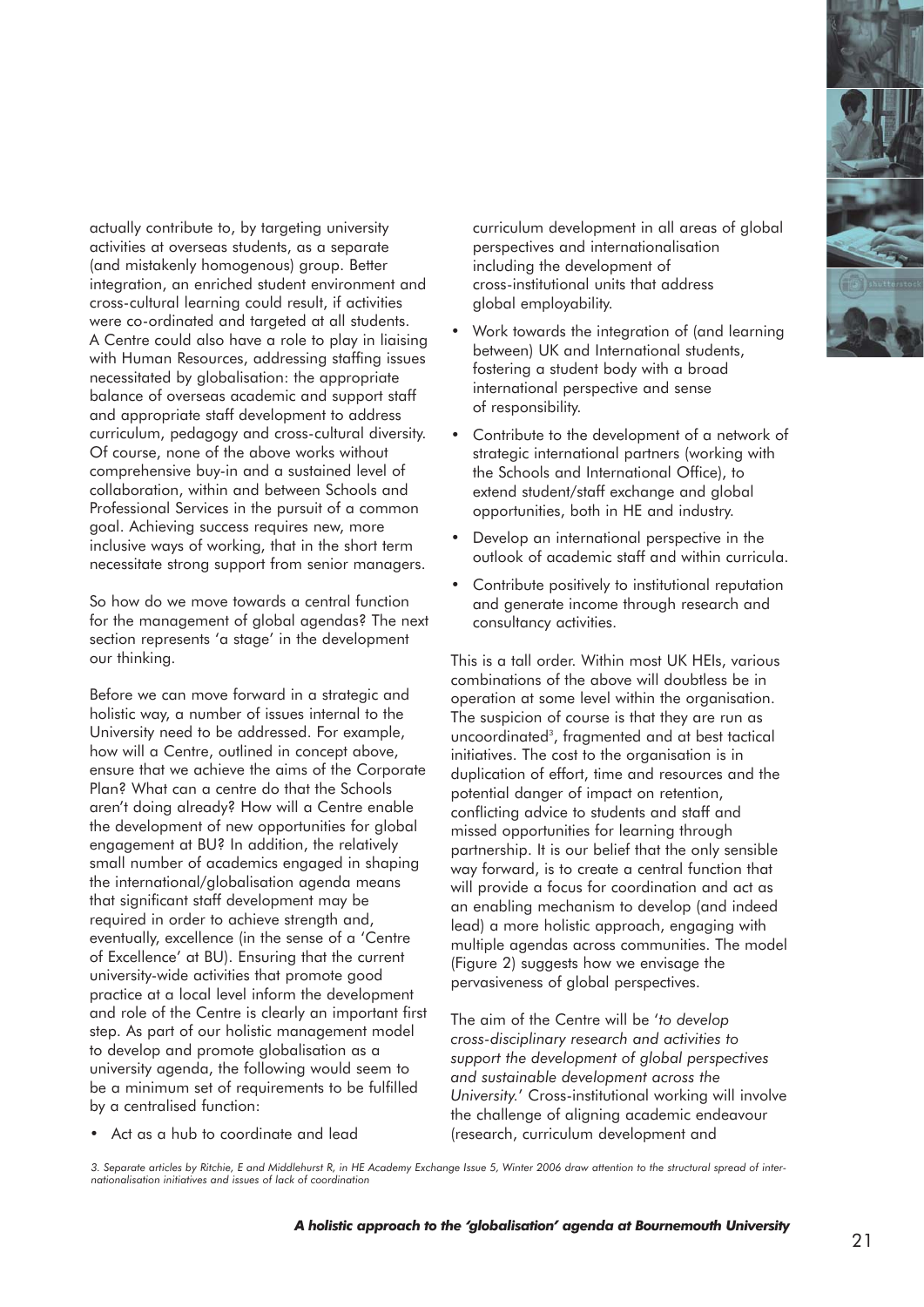

enterprise/consulting) with the non-academic, particularly activities currently undertaken by the International Office (IO) relating to the international experience, including student exchanges. The 'academic' and 'non-academic' are obviously not clear cut distinctions but with regard to the latter, the Centre will become involved for example, with the functions of the IO from a perspective that is strategic and scholarly rather than operational (operational defined as: international student recruitment and support). Separating out the outward facing aspects of the IO and re-positioning activities within the Centre should enable the former to focus on recruitment while the latter enhances 'internationalisation at home' in a more coherent way. The spirit of working in partnership will be critical to success. Indeed, developing mechanisms for collaboration across the range of institutional departments and functions to ensure that the global perspectives

agenda is a key feature of activity and fully integrated will be vital.

Attempting to combine the academic with the non-academic acknowledges what the research reveals as important: *'internationalisation is everybody's business'* (Middlehurst, 2006) – the challenge is to find ways to work across the 'silos' within HE and to align academic leadership with the leadership and activities of professional services. The Centre will fulfil a consultancy role across the institution, bridging the academic and non-academic domains but with particular regard in the short-term to the urgent task of working with academics to internationalise courses and develop more inclusive pedagogic approaches. This will require senior management support in the short term, until full buy-in is secured.



## **The Global University**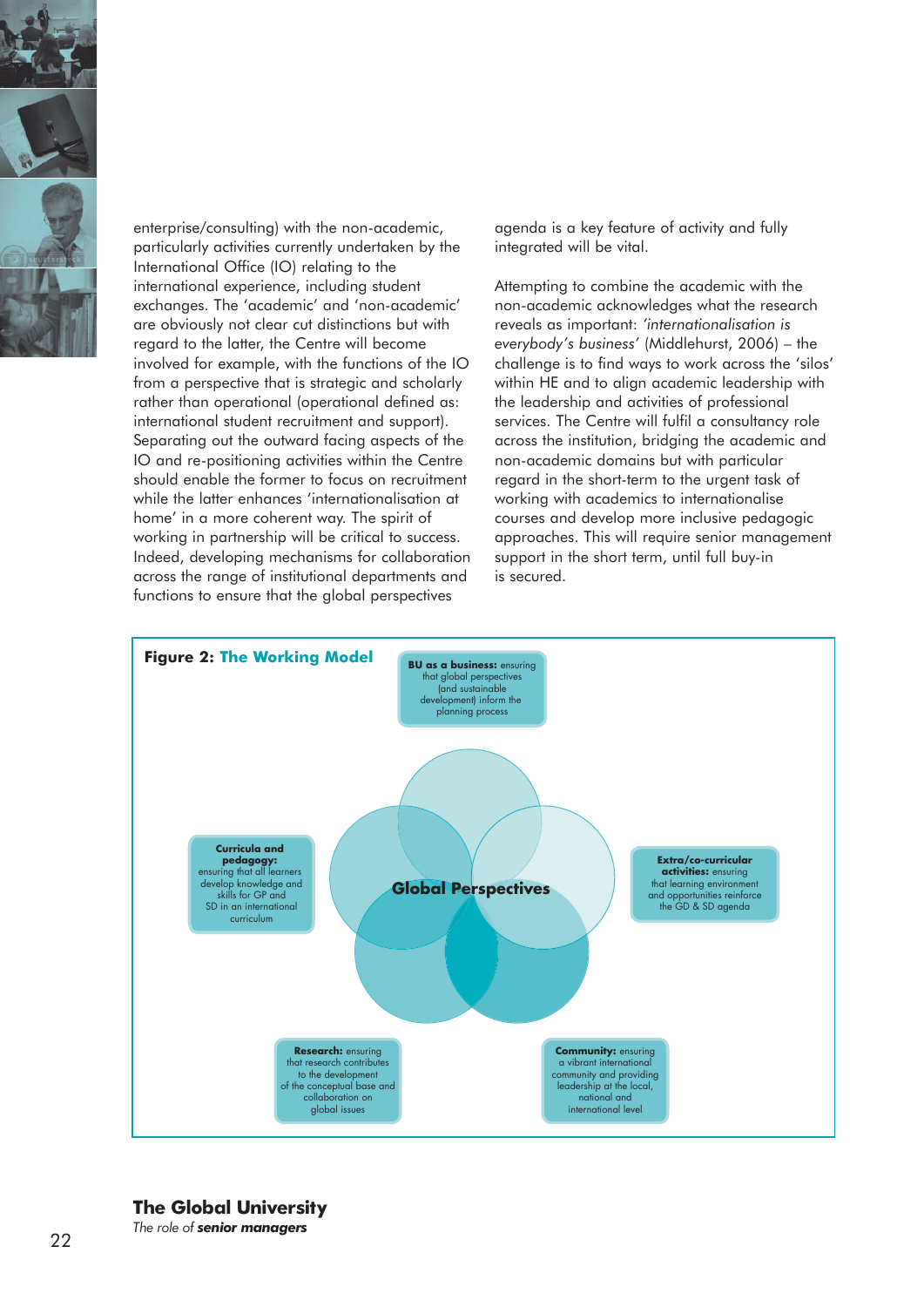

Cross-University working is already underway through the activity of *the Global Perspectives Group* (each school has at least one member). The Skills for Life Project (a DFID funded initiative) is also driving the development of 'skills' for citizenship across disciplines. Further curriculum developments (keystone/capstone units) will require the commitment of senior staff and strategic leadership to adapt the curriculum framework. Ritchie (2006 p15) suggests, that with regard to internationalisation and curriculum change, '*leave the more difficult issues until later'* - we can fully appreciate this logic, but suggest that incorporating a global perspective across learning and teaching, is an urgent issue in the global context.

Enhancing the student experience but particularly preparing students for global employability will be a key feature of the Centre's work. This will include initiatives to increase the number of students undertaking overseas exchange and volunteering; work with colleagues to improve the employability of all students through Personal Development Planning and; developments with partners to provide more flexible opportunities for work experience both in the UK (for international students) and abroad (for all). This will necessitate coordination with the activities of other professional services e.g. Careers and the Student Experience and work in the extra-curricular sphere, with the Students Union.

Finally if the Centre is to achieve academic credibility developing the research base will be important. The Centre will provide a forum for staff from across the University who are already writing in the areas of globalisation, global issues, cross cultural and education for sustainable development. An early task will be to scope the expertise within BU and draw together those who are developing their scholarly profiles in this area. The Centre will be a catalyst for developing high quality research and enterprise bids and building cross-disciplinary teams to take this forward.

How will we know if our approach has been successful? The University-wide performance

benchmarks embrace our strategy and set out the following general outcomes to be achieved by 2012:

- Be recognised internationally as a leader in innovative curriculum development that equips students with the skills necessary for employment in the global market place.
- Have a substantial track record in publications and research income.
- Have a critical mass of staff who are fulfilling these key agenda.

Apart from institutional 'performance indicators', we also hope that feedback from students and staff will acknowledge that the Centre has contributed to an enhanced learning environment and student experience; external endorsement will eventually also confirm that BU araduates have a broader world-view as 'global citizens'. We shall develop methods to capture this information.

#### **Conclusion and commentary on the role of leaders**

We have presented one institution's approach towards integrating internationalisation with a number of other activities under the banner of 'global perspectives', to enhance how we prepare students for global employability. The 'Centre for Global Perspectives' existed as a 'proposal' at the start of writing; it was approved in December 2007 and from 2008, will lead the implementation agenda, reporting to the Dean of Student Experience.

The journey from 'concept' to approval has been arduous, which may seem surprising for a university that has played a leading role in the development of 'global citizenship' and 'sustainable development'. It is however, to be expected in the context of complexity created by a large institutional change agenda, a new strategic plan and the competing challenges confronting senior leaders. It should also be noted that when an initiative involves 'breaking the mould' in terms of working across traditional boundaries (academic/non-academic), the vested interests at stake are considerable: stakeholders need to be 'won over' - this takes time.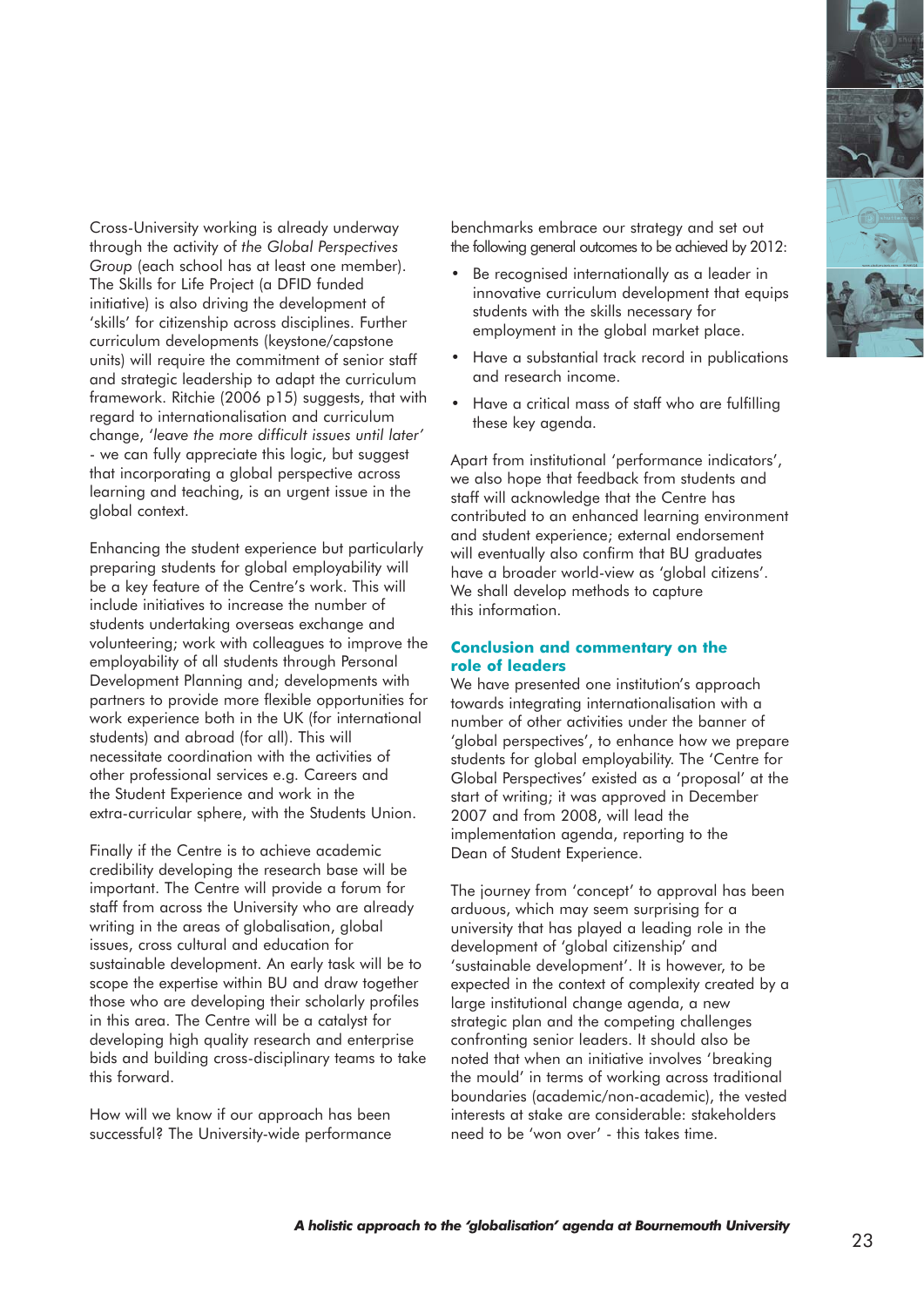

What we have learned in the process is summarised below.

- An important aspect of leadership in the development of strategy, is to find ways to incorporate the valuable work of champions, such that initiatives are not lost and contribute to the new strategic direction.
- Once the vision is set, it needs to be rein forced appropriately in key strategic documents and policies.
- The most critical role of leaders is to articulate the vision. Following this, they should ensure the vision is more than just rhetoric through proactive engagement.
- Providing an enabling framework or operating environment for change is essential. This may involve challenging the status quo and removing '*any barriers which may be entrenched within the processes and structures of the institution*' (Leadership Summit 2006, Post Summit Report, p5) with regard to varied interpretations of 'internationalisation'. Unless mechanisms are established to make a vision operationally possible, the best ideas/ideals will fail.
- It is important that the notion of a 'hub' (as used in this paper) is not seen as further 'centralisation' (or managerial control) but in the sense used in transport networks where movements are in multiple directions at multiple levels – language used by leaders needs to make the distinction clear.
- Political support is necessary to challenge 'institutional hurdles' and to create a supportive culture that makes innovation possible.

Our success so far at Bournemouth has been achieved by focusing attention on how this agenda contributes to 'global employability', and enhances the 'student experience'. Without persistent support of leadership to bring the agenda into a 'coherent whole', the initiative would have floundered on several occasions. It is now up to the Centre to prove that this approach will make a positive contribution to the University and our graduates.

#### **Nick Petford**

Pro Vice-Chancellor Research and Enterprise, Bournemouth University

Professor Nick Petford is responsible for internationalisation as Chair of the International Strategy Group. He joined Bournemouth University in June 2006 from Kingston University. He is a geologist by training and has worked on academic and commercial research projects throughout the world, most recently as a consultant to DFID on the management of volcanic hazard monitoring on Montserrat. He is former Council Member of the Geological Society, London, former Vice-President of the Mineralogical Society of Great Britain and Ireland and current section chair of the International Association of Volcanology and Chemistry of the Earth's Interior (IAVCEI). He has held visiting professor appointments at the University of Vermont (USA) and Macquarie University (Australia).

#### **Chris Shiel**

Director of the Centre for Global Perspectives, Bournemouth University

Chris was previously Head of Learning and Teaching in the Business School. She has led the Global Perspectives agenda at Bournemouth since 1999 and was awarded a Leadership Foundation Fellowship in 2005, for her work in this area. In 2005 she convened the first BU international conference on: 'Education for Sustainable Development: Graduates as Global Citizens' and a further conference in 2007. She has led staff development in a number of institutions in relation to global perspectives and sustainable development and is an Advisory Board member of the UNESCO Centre, University of Ulster and the Development Education Research Centre, Institute of Education, University of London. She is a former Trustee of the DEA and previously chaired the DEA Higher Education Committee. She is also a Board member of DEED: Development Education in Dorset.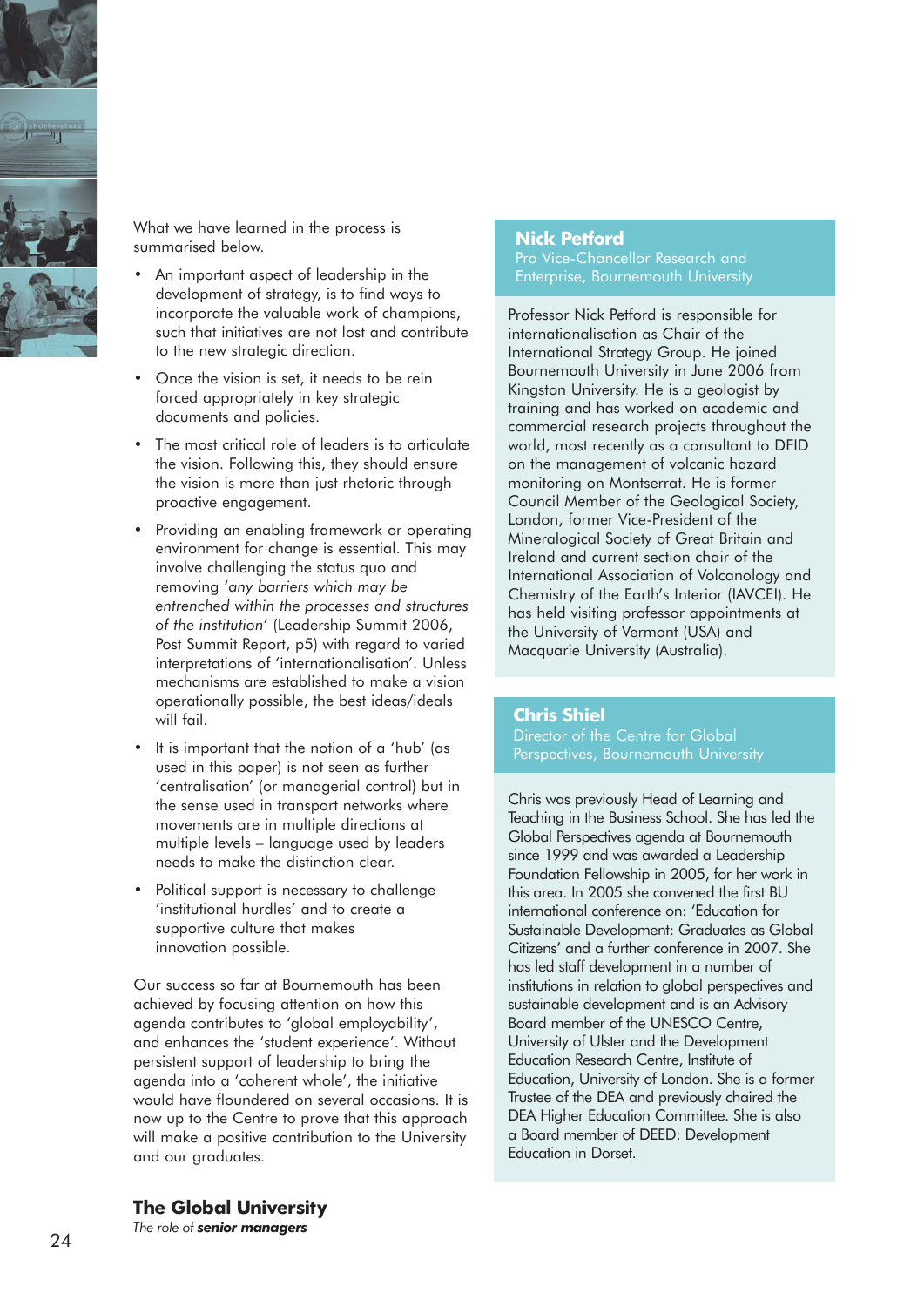## **Perspectives, policy and institutional cultures: world-wide horizons at Leeds Metropolitan University**

Elspeth Jones and Simon Lee

Writing in the *Journal of Studies in International Education,* John Taylor describes internationalisation as *'one of the most powerful forces for change in contemporary higher education'* (Taylor 2005). Instead, for many universities, internationalisation has meant simply the recruitment of international students, primarily as a source of income. This not only neglects other benefits such students can bring to the institution, but ignores opportunities to enhance the global perspectives of the wider student and staff body through a broader interpretation of the term. Ellingboe's definition of internationalisation begins to hint at this, seeing *'an ongoing, future oriented, multi-dimensional, interdisciplinary, leadership-driven vision that involves many stakeholders working to change the internal dynamics of an institution to respond and adapt appropriately to an increasingly diverse, globally-focused, ever-changing external environment.'* (Ellingboe 1998). Ellingboe sought to identify what this means for leaders of an institution, based on a study of respondents' views of ideal practice for a university attempting to internationalise. Examples in the literature of such a strategic approach being implemented within an institution and from which lessons can be drawn are less easy to find. We seek to offer here examples from our own experience.

At Leeds Metropolitan University (2007) we refer to *'world-wide horizons'* and this broad understanding of internationalisation is seen as fundamental to the university's vision and character. Such an interpretation offers creative opportunities to enhance the global perspectives of all students and staff, not only those who are already in an international environment through undertaking their education in another country. While international students bring important cultural diversity, it is clear that the mere presence of international students cannot alone deliver these 'world-wide horizons'. A systematic approach to introducing global perspectives across the curriculum has been adopted and opportunities for all students and staff to engage with the international dimensions of university life have been supported by staff development for internationalisation. Drawing on the experience of Leeds Met's approach to enriching the learning experience both for home and international students and to expanding staff horizons, we outline here some considerations for leaders who wish to adopt a similar strategic approach and place global perspectives at the highest level of institutional commitment.

The first of these concerns the vision itself. Any higher education institution wishing to integrate internationalisation successfully across a broad spectrum of activities needs to articulate this clearly in its vision or mission, and this must be underpinned by an institutional ethos which visibly values global perspectives. If such an ethos is supported and enabled by senior management, we have found that rapid progress can be made. Without such commitment, the emphasis may continue to be placed on the income which international students bring, or be limited to the disparate efforts of individuals. A collaboratively-produced Internationalisation Strategy may help to drive a shared understanding of how such a commitment to internationalisation can permeate university life. At Leeds Met, our Strategy (Leeds Met, 2003) identified six key elements and illustrated what this meant for different aspects of university life. We have sought to engage staff in the process by presenting information, offering opportunities and establishing policy requirements. For the latter, we require all staff wishing to travel overseas on behalf of the university to identify how their visit will fit with one of the six elements of our Internationalisation Strategy, to reflect on their experiences and to work with others who plan to visit the same country. We use the International Reflections web page (discussed in more detail below) to disseminate information and to raise awareness of world-wide horizons. International opportunities are offered regularly including festivals celebrating different cultures, international secondments, and the chance to take part in international volunteering initiatives on six continents. By drawing in staff through these means, the internationalisation process grows in strength and momentum; by extending opportunities, further creative ideas are released. We have found that a genuine culture shift can

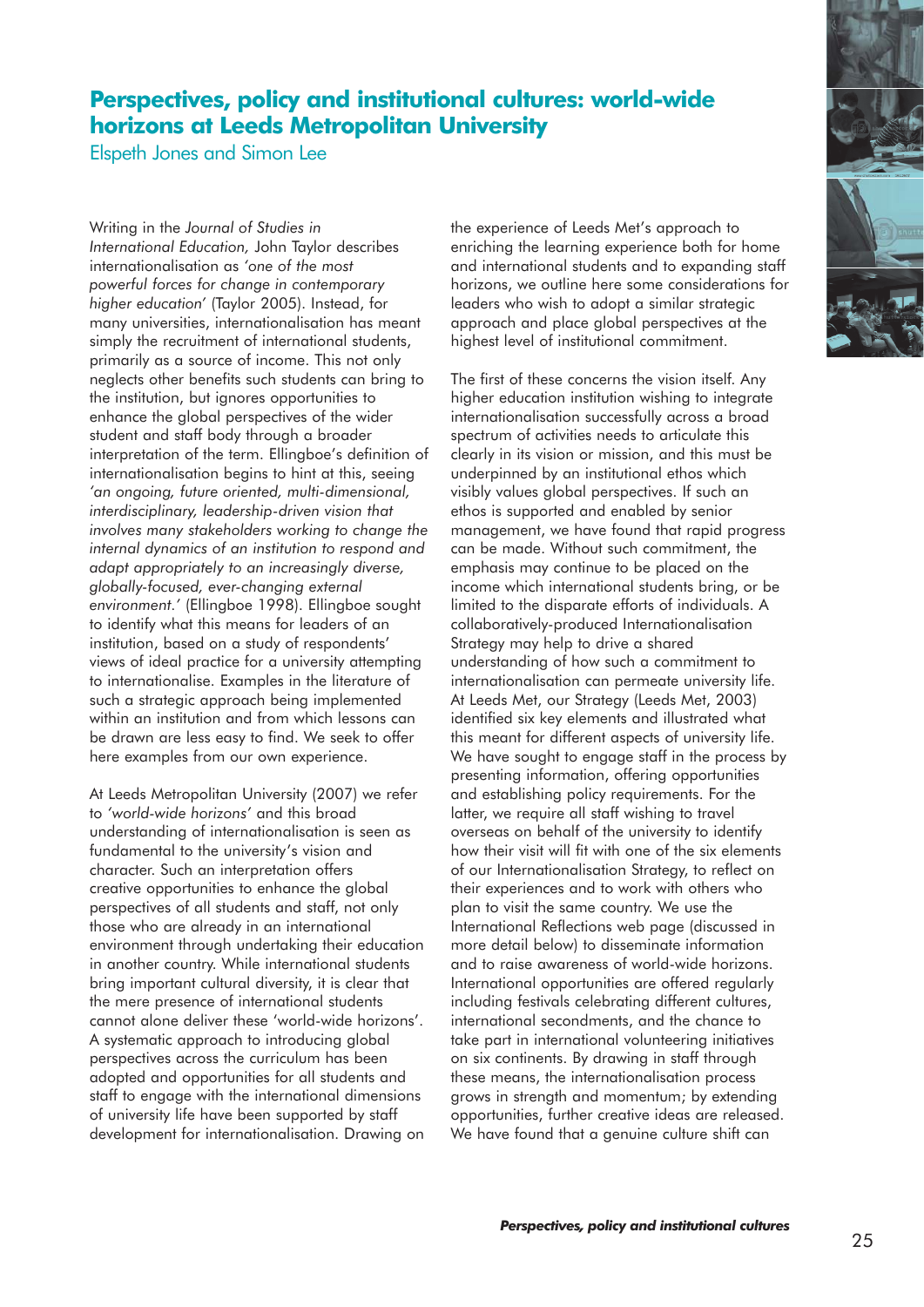

be realised if the vision is supported through policies and strategies which make explicit the relevance and importance of internationalisation in all aspects of university life. Such documents may include the Corporate Plan, Assessment, Learning and Teaching strategy, Research, Retention and Widening Participation strategies in addition to Equality, Diversity, Human Resources and Sustainability policies.

Strong international partnerships are an important mechanism in supporting internationalisation. These can facilitate staff secondments, student exchanges, international research, development and benchmarking opportunities. Such positive partnership links can go well beyond student exchanges and staff visits, leading to shared curriculum, research publications and other opportunities to support curriculum internationalisation.

Appointing diverse staff with varied international experience and bringing in regular international visiting lecturers is essential for a strategic approach to internationalisation. Equally important is enabling staff of all categories to have international experiences as part of an institutional enrichment process. Exchange programmes or visits to partner institutions are valuable for the majority of staff and the resulting learning or benchmarking process can enhance practice in the home institution. Opportunities can be found for support staff, as well as their academic colleagues, to engage in international research, knowledge exchange, partnership working and capacity-building. At Leeds Met we have enabled professional administrators to undertake secondments in partner institutions as well as helping to deliver governance and benchmarking projects in Sub-Saharan Africa. Staff from our Learning Support team work with students on programmes delivered overseas, thus enabling them to bring back the experience they have gained, and to support international students at the home campus more effectively. Systematically providing staff development opportunities to support internationalisation can make a real impact on institutional change. This may include providing for language learning and

cross-cultural capability training, or seminars on working with students whose first language is not English.

Regular recognition and celebration of international developments can also facilitate culture change and may include a programme of events to make explicit the institution's international intents. Recognising and valuing the international achievements of staff and students can support this. Whether this is linked to promotion and career progression, or whether it is celebrated by public recognition through internal awards, it is important to value what staff do to promote global perspectives in all aspects of their work, including learning, teaching, assessment, research or student support. It may not be the case that all staff share the enthusiasm and the capability necessary for turning the international vision into reality, so it is helpful to identify and support internationalisation champions across the institution. They, in turn, can help to spread the word amongst those staff who may be less eager to embrace the challenge.

A critical mass of international students on campus across a range of courses and from diverse countries can help the internationalisation effort. This needs to be coupled with actions to assist effective integration within and across national and cultural boundaries, including welcome events for international students, buddying schemes, arranged opportunities for students to network within and beyond their national groups, and targeted social activities. It should also be linked to, and benefit from, the broader celebration of diversity across the institution, and to policies and practice which enhance the diversity of the home student population. Leeds Met's partnership with the International Indian Film Academy enabled 150 international and UK students to work as volunteers when the awards ceremony took place recently in Yorkshire. Not only were they able to rub shoulders with the stars but working together as a team became a useful vehicle to support the integration of home and international students. A flexible, integrated and discipline-focused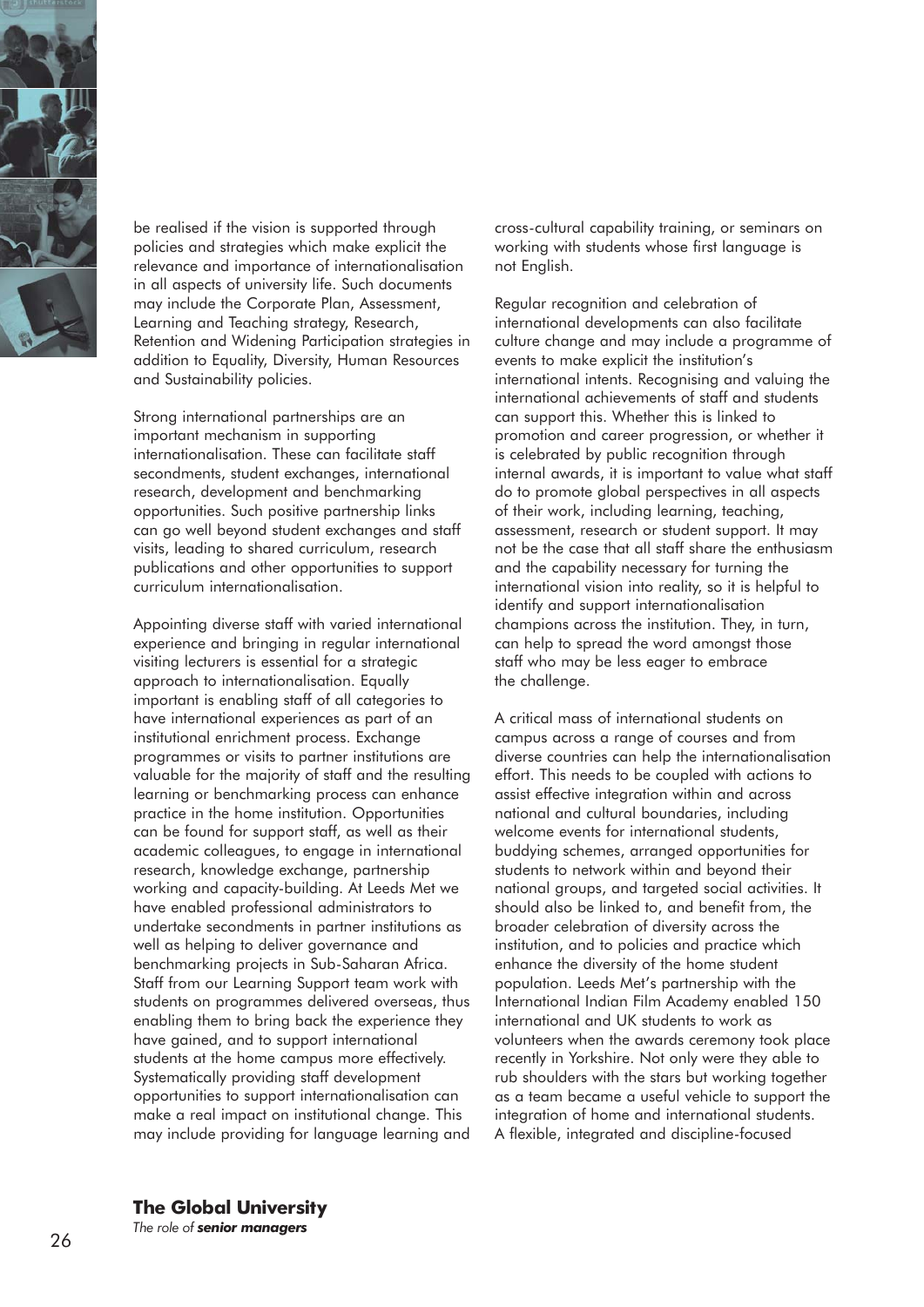

internationalised curriculum, incorporating global perspectives, will make curriculum access for international students easier while also developing the international and intercultural perspectives of all students and staff. Jones and Killick (2007) identify how a strategic approach to curriculum internationalisation has been implemented at Leeds Met. A framework document was devised outlining what was meant by cross-cultural capability and global perspectives across the curriculum. Course teams use the document in their own subjects to review courses, with the help of a series of enabling questions. Examples are given to assist interpretation, and suggestions from the pan-university Teacher Fellows network offer help on implementing the ideas in different classroom environments and subject fields for those with limited experience of internationalisation. By the end of 2008, all programmes will have been reviewed against these guidelines, although we view this as a process of continuous renewal. This approach of providing a strategic framework, while enabling subject specialists to determine appropriacy for their own courses, has proved to be a helpful means of delivering university-wide change.

Going beyond the traditional programme of study, Webb (2005) encourages us to *'normalise internationalisation of the curriculum'* and offers strategies for doing so which extend beyond the narrow interpretation of curriculum into the student experience as a whole. He defines such normalisation as *'turning the ad hoc and uneven efforts of a few enthusiasts into the normal expectations and requirements of the organisation'*. Thus, while internationalisation of the formal curriculum is important, extended curriculum opportunities can also contribute. These may include tandem learning, clubs and societies appealing to home and international students, celebrations of international culture and identifying international dimensions of all aspects of university life.

While an international experience might benefit the majority of students, not all will have the means to undertake study abroad or an

international work placement. A coordinated programme of opportunities for international volunteering for staff and students can provide shorter engagement in an international context which may be just as valuable. Equally, 'service learning' in the local community can offer international students a learning experience which benefits both the student and the local population. It can also be another meaningful vehicle for integration between domestic and international students.

A sensitive and positive institutional approach to accommodation, food, worship and other facilities will recognise the needs of students from other cultures and yet take account of the inherent dangers of ghettoisation which 'special' services can lead to. Strategic decisions are needed in delivering pastoral support programmes, for domestic as well as international students, which should recognise where needs differ and where extra support may be required. This could include, for example, specialist advisors on immigration issues, a formal pastoral support system and befriending opportunities where the support needs are social rather than practical.

In concluding this contribution, we offer an example of how a relatively simple idea has both supported and reflected cultural change at Leeds Met and helped to move the organisation from one which merely recruited international students to one which now embraces world-wide horizons. In September 2003 we introduced a daily on-line 200-word (no more, no less) *International Reflection1* and this has appeared each weekday since then, amounting to over one thousand testimonies from students, staff and friends of the university. As mentioned above, the original intention of this initiative was to raise awareness of internationalisation and to demonstrate that this went well beyond the recruitment of international students. Yet these daily postings have become much more than a source of information and have brought about change in the institutional culture, while at the same time reflecting change within that culture through their growing sophistication (see Jones, 2007). Several

*<sup>1.</sup> www.leedsmet.ac.uk/internat/reflects/index.htm*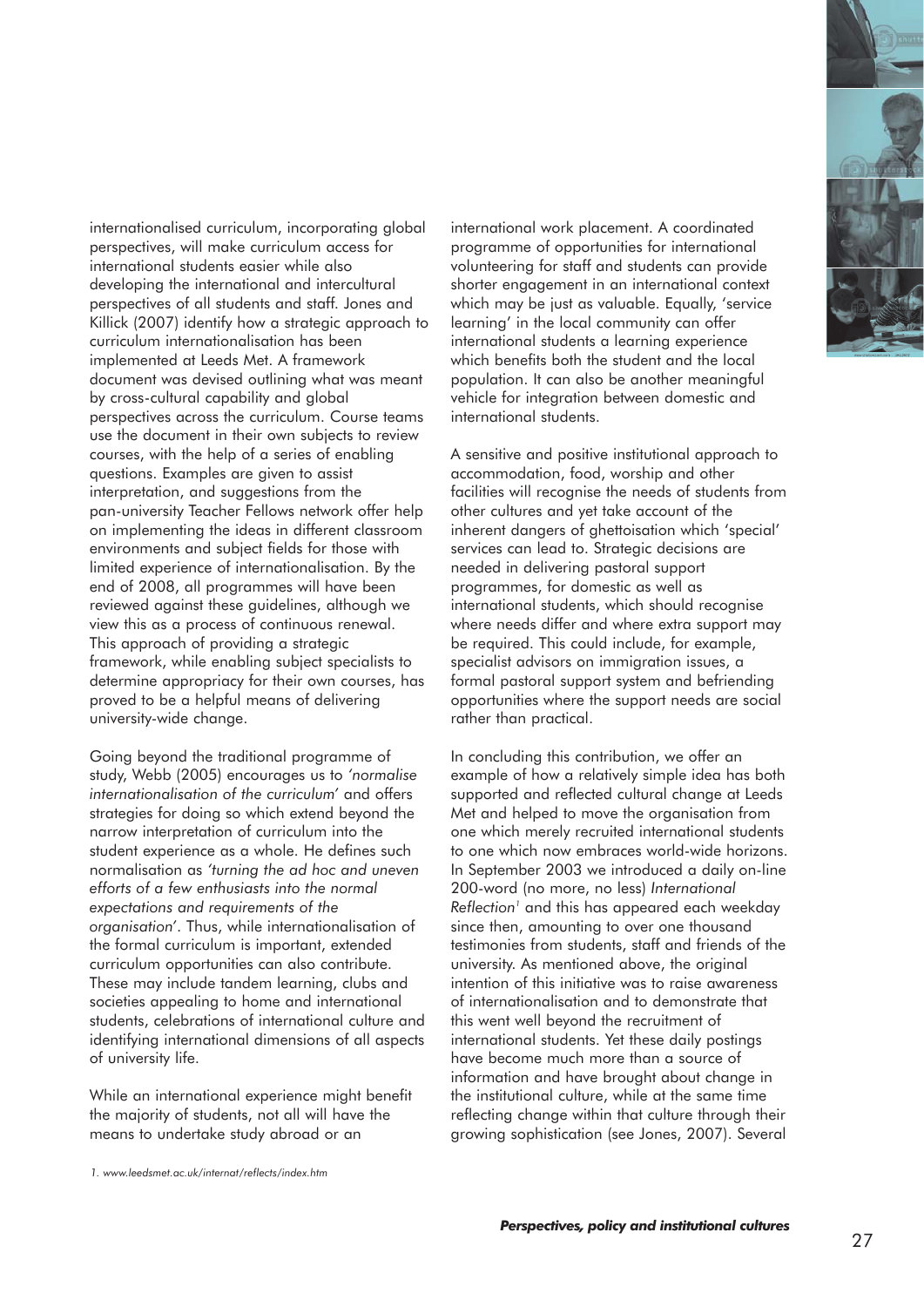

contributors note that engaging in the reflective process, and doing so in a public forum, is fundamental to the broader culture of academia, and it may be for this reason that they have been so enthusiastically embraced. Kezar and Eckel (2002) conclude that, *'change strategies seem to be successful if they are culturally coherent or aligned with the culture'* and this may be one reason for their success.

Reflections may offer tantalising glimpses of other cultures, or of different viewpoints on life as an international student in the UK. Many talk of personal transformation or changed perspectives as a result of an international experience or encounter. Others help to raise awareness of global development issues or the need to understand better other communities and cultures, including the needs of our international students. Yet more mark a response to world events, including natural disasters which may have affected students' families. It is not only academic staff who write reflections. Some of the most well received have been from support staff, including one who took part in a fundraising walk along the Great Wall of China<sup>2</sup>. Colleagues from international partner institutions and the British Council have made contributions, as have alumni and students on exchange overseas and incoming exchange students. There have been reflections from agents, representatives and international visitors. Many colleagues have said how much they value International Reflections, one saying that the best of these 'transport' him to other countries or cultures. The Reflections have created a focal point which draw staff and

students to the website each day. The ensuing discussion has, in turn, led to an increase in the quality of reflection produced and illustrates changed mindsets towards internationalisation.

The sustainable progress towards world-wide horizons has been greatly enhanced by students and staff having multiple opportunities for international experiences and to reflect thereon. The governors' strategy of vision and character or the commitment and leadership of senior staff would not alone make the difference that comes from creating life-changing experiences for a wide range of staff and students. It is no accident, therefore, that our university's statement of vision and character has on its front cover a photograph of one of our recent graduates, Dee Caffari, becoming the first woman in history to sail solo, non-stop, round the world the so-called 'wrong' way, against the prevailing winds and currents. Nor is it accidental that the front cover of Leeds Met Acts (a statement of the attitudes, character and talents expected of members of our university community) shows students and staff together with a local guide at the conclusion of an international volunteering opportunity in Indonesia, the inside cover shows the platform party at a summer graduation all focused on applauding a graduating student and the back cover shows colleagues and governors applauding staff winners of the Chancellor's Awards. The enthusiasm of students, staff, alumni and partner organisations provides the momentum which will sustain enduring institutional change.

*2. www.leedsmet.ac.uk/internat/reflects/jan06/jan17.htm*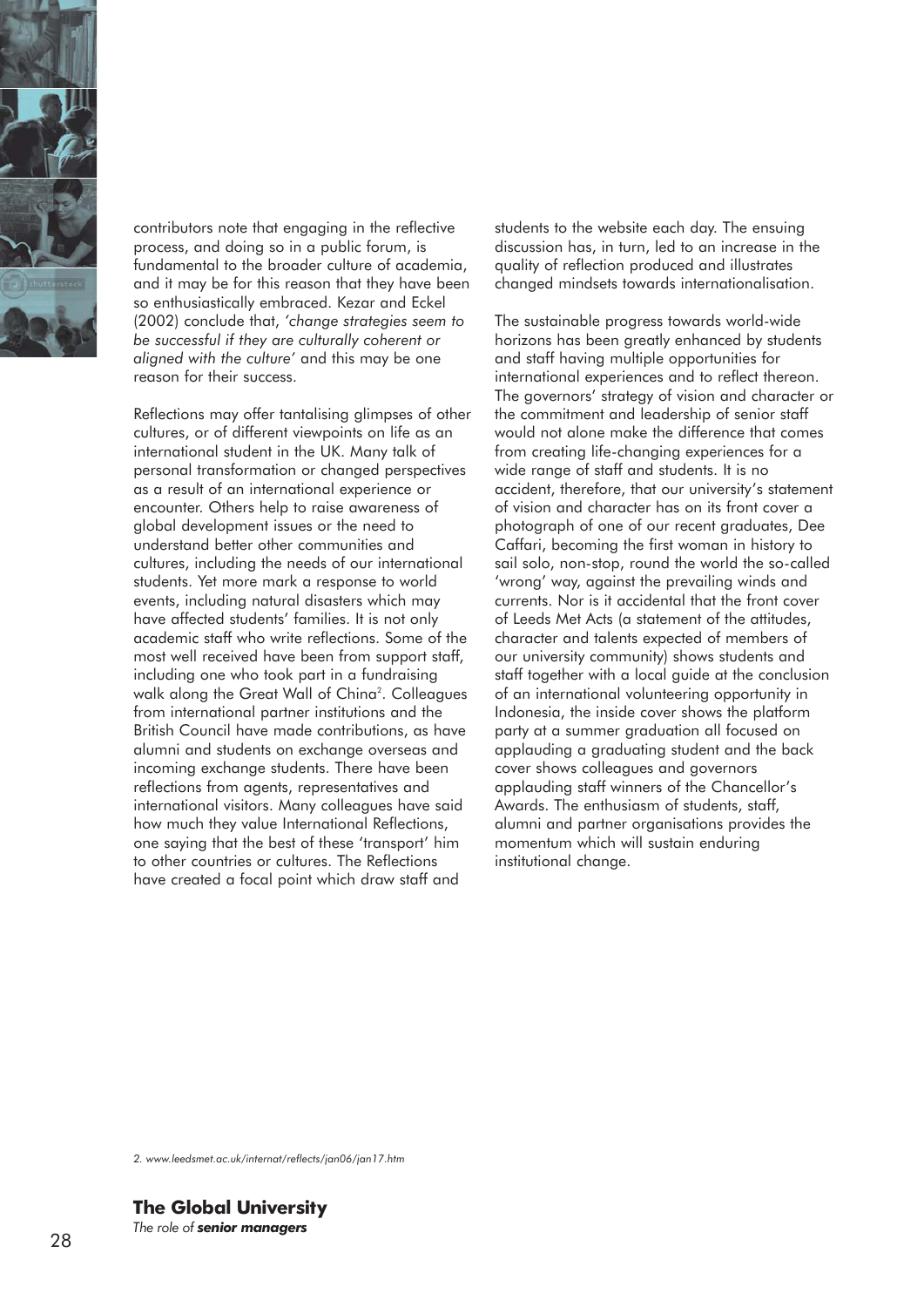

#### **Simon Lee,**  Vice-Chancellor, Leeds Metropolitan University

Professor Simon Lee became the Vice-Chancellor of Leeds Metropolitan University in 2003. He had studied as a Brackenbury Scholar at Balliol College, Oxford and then a Harkness Fellow at Yale Law School before becoming a lecturer in law at Trinity College, Oxford and then King's College London. He was appointed Professor of Jurisprudence at Queen's University Belfast in January 1989 where he also served as Dean of the Faculty of Law, before becoming an emeritus professor of Queen's when he left in September 1995 to take up the role of Rector & Chief Executive at Liverpool Hope University College. Professor Lee is the author of several books and has served on a number of government and voluntary sector bodies, such as the Standing Advisory Commission on Human Rights in Northern Ireland, and chaired others, such as the Independent Monitoring Board for the Liverpool education authority, the board of the Everyman & Playhouse theatres and now of Leeds Carnegie, the professional rugby union team.

**Elspeth Jones,** International Dean, Leeds Metropolitan University

As International Dean at Leeds Metropolitan University Elspeth is responsible for leading the University's ambitious internationalisation plans. These include all aspects of the international student experience, from recruitment to alumni relations, internationalisation for home students, and associated staff development.

With a background in applied linguistics and teaching English as a foreign language, Elspeth has many years' experience of learning, assessment and cross-cultural issues for students from a wide variety of nationalities and cultural backgrounds. She worked at the British Council in Japan for three years and in Singapore for four years.

As Secretary of the University Council of Modern Languages, Elspeth was involved in national debates on the future of languages in the UK and co-edited Setting the Agenda for Languages in Higher Education with David Head, Mike Kelly and Teresa Tinsley (National Centre for Languages, 2003). She is currently editing her next book entitled, Internationalisation: the Student Voice. She has delivered keynote speeches around the world and authored a range of chapters and papers on values-driven internationalisation and world-wide horizons. Elspeth was founding editor of Leeds Met's International Reflections webpage in 2003 and has edited it for more than four years.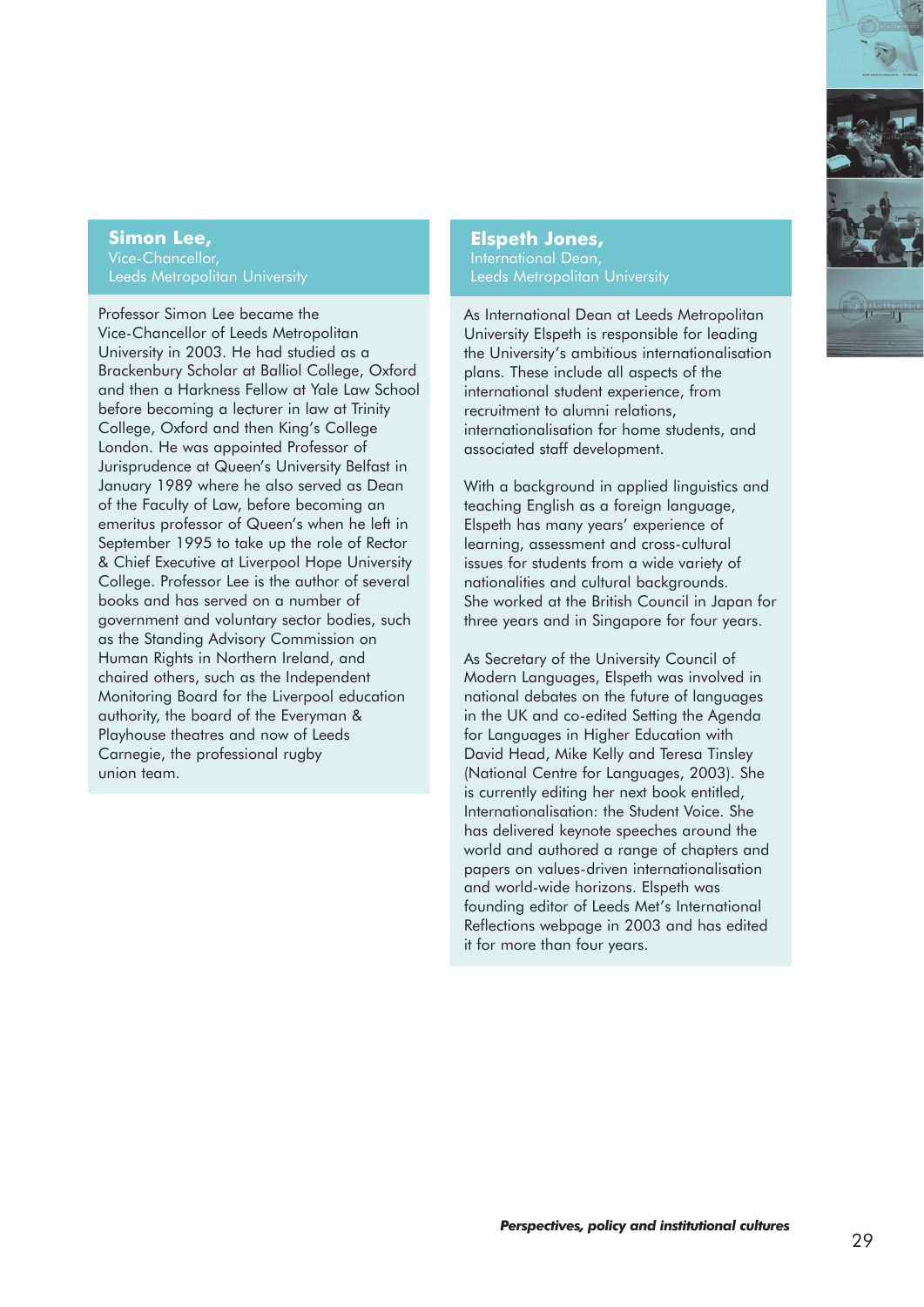

## **Internationalising the curriculum at the University of Salford: from rhetoric to reality**

Viv Caruana and Jane Hanstock

#### **The managerial challenge of 'internationalising the curriculum' as distinct from 'internationalisation'**

Ten years ago the concept of internationalisation in UK HE was marginalised, today it has 'come of age' and almost all UK universities have completed or are developing their internationalisation strategies. Whilst the language and content of such statements are similar across higher education institutions a key distinction emerges is that some institutions tend towards a university-centred approach whilst others are more student-centred. In effect, these approaches are informed by one of two alternative perspectives arising from the process of globalisation. The university-led approach is influenced by a 'marketisation discourse' that has come to pervade higher education as competition has intensified, whilst the student-centred approach is informed by conceptualisations of globalisation and internationalisation as synonymous with the emergence of the *'knowledge economy and learning society'* (Caruana and Spurling 2006; Fielden, 2007). Arguably, the university-centred approach focussing on reputation, branding etc. is likely to engage managerial, administrative and support services to a greater or lesser degree in the discourse that shapes and drives policy whereas the discourse within a student-centred approach is likely to be more firmly embedded within the academic community and supported by a myriad of academic-related functions (education developers, learning technologists etc) Stier (2002) cited in Mercado and Leopold (2006) notes the differences in approach to internationalisation adopted by these professional groupings:

*Policy-makers and managers tend to focus on ideological goals (e.g. the overall course of higher education), university administrators on formalities and practicalities (e.g. student visas, health insurance, grading systems, course-equivalencies etc) whereas teachers emphasise pedagogic issues (e.g. course content, language problems etc). (Stier (2002) cited in Mercado and Leopold, 2006)*

The balance between different goals and/or ideologies within any strategy may well be quite different, as indeed may be the focus of the process of managing internationalisation and what transpires as an outcome at the teaching and learning practice level. To quote Taylor (2004) cited in Caruana and Spurling (2007):

*…the process of planning is about priorities, determining what will be done, but also what will not be done or what will be discontinued…*

Whilst internationalisation may mean different things to different professional groups it is nonetheless likely to resonate since it is rooted in traditional structures of UK higher education and has simply *evolved* under the influence of globalisation. By contrast, 'Internationalising the curriculum' is a relatively new phenomenon whose meaning in practice tends to be blurred by the traditional distinctions drawn between home and international student experiences. The real challenge of 'internationalising the curriculum' in UK higher education, is as described by Ball (1994) cited by Keeling (2004) *'…the translation of the crude, abstract simplicity of policy texts into interactive and sustainable practices…'* and undoubtedly a key factor in the transition is the approach adopted by university leaders.

#### **University of Salford: The voyage of discovery…in search of meaning**

#### **Initial forays**

The University of Salford's Strategic Framework 2003-2004 envisaged a mission which included:

*… preparing students for careers that will be in the global economy…', whilst at the same time '…enriching the wider student experience by integrating the knowledge and experience of our international students...*

Our initial research explored how internationalisation as defined in this way (student-centred), could be *concretised*, underpinned by sound pedagogical principles and embedded into the University's curricula

### **The Global University**

*The role of senior managers*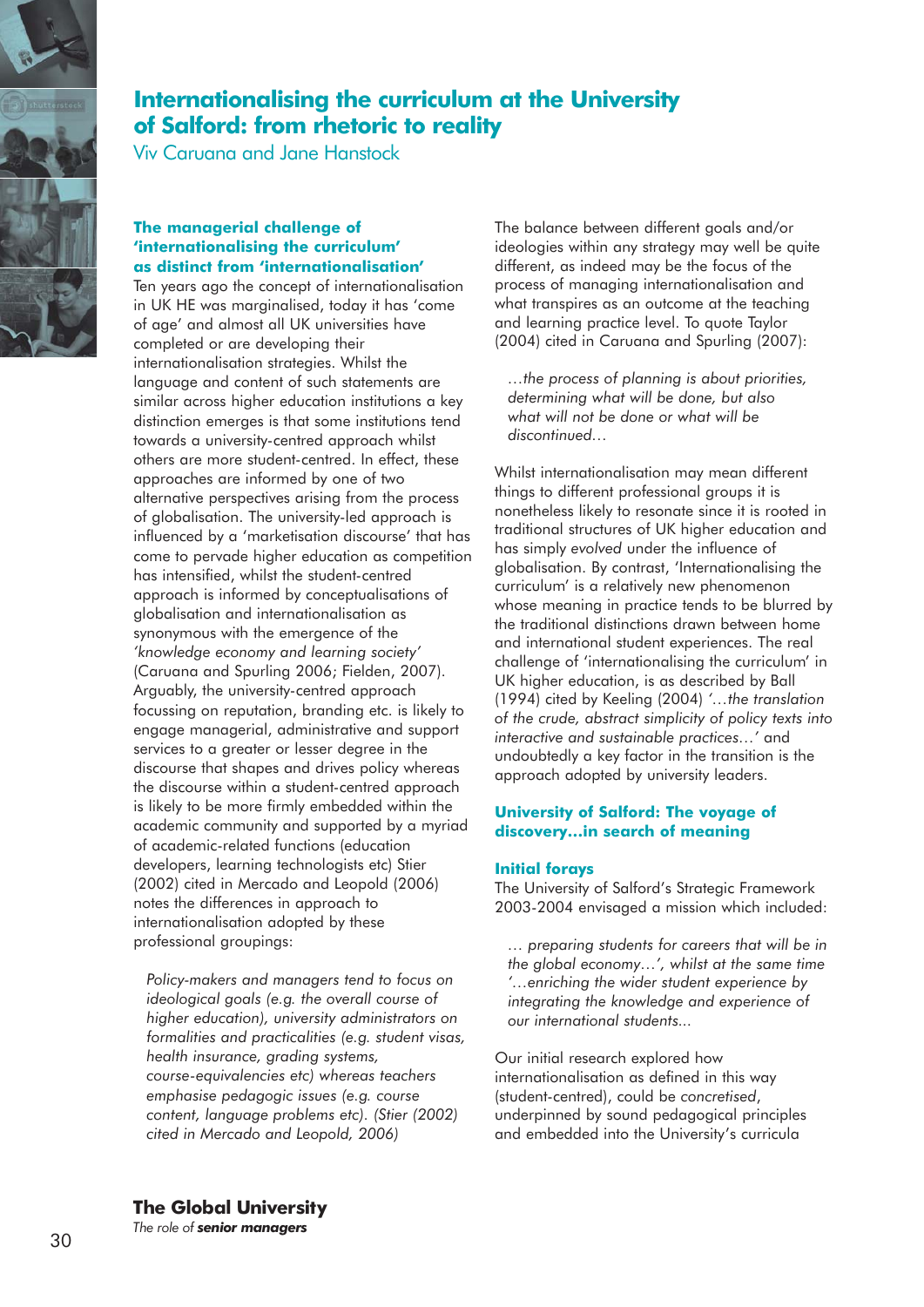

(Caruana and Hanstock, 2003). This early research explored four alternative approaches to internationalisation: ethos, activity, content and graduate attributes. We concluded that each approach progressively raised the profile of internationalisation in terms of curriculum design and together formed a continuum along which institutions could develop in order to fulfil their international missions. Ethos stood at one end of the continuum assuming a 'campus culture' orientation and the graduate attributes approach stood at the other with its focus on employability encompassing cognitive, attitudinal and intercultural dimensions. This latter approach seemed to offer potential in addressing the University's student-centred goals (Caruana and Hanstock, 2003).

As our research progressed we found however, that we were becoming pre-occupied (as was much of the literature with which we engaged) with the international student experience. We therefore made a conscious effort to try to re-focus and de-construct what it means 'to prepare students for the global world of work'. We began to engage with notions of cross-cultural capability and intercultural competence and in considering curriculum design to support the development of graduate capability encountered the distinction between *'internationalisation abroad'* and *'internationalisation at home'* (Caruana and Hanstock, 2005). 'Internationalisation at Home' served to illuminate subconscious preconceptions and assumptions about the nature of the internationalised curriculum which we had generally been oblivious to. We noted that the traditional emphasis on international mobility could ironically perpetuate a static view of cultural knowledge as facts or artefacts, history, art, literature etc. where internationalisation is perceived as involving activities that are 'far away' and that concern 'others'. Furthermore, we were introduced to the possibility that international mobility may reinforce the myth that a country has a homogenous national culture which in itself, may further detract from the dynamic view of culture as sets of practices in which people engage in order to live their lives,

to understand their world and to produce and comprehend (Teekens, 2005; Liddicoat, 2004 cited in Caruana and Hanstock, 2005). The literature in the field therefore suggested that 'internationalisation at home' could provide the framework to develop a broader and more dynamic conceptualisation of internationalisation in pursuit of a learning experience which embraced cross-cultural capability and, indeed prepared graduates for a global world of work.

As we reflected on these insights in the context of our experience at Salford we became more convinced that the gap between policy and practice might be rooted in the fact that internationalisation is a social practice which takes time to put into effect and will occur at different levels of engagement on a developmental continuum from *'technical observance'* to *'relational participation'*. *Technical observance* emphasises technical practices such as the recruitment of international students and international staff; use of international examples in curricula; support services tailored to help students to survive and to assimilate; remedial support to deal with poor English as a clinical condition etc. It seemed that technical observance might perpetuate a primarily university-centred approach based on 'old style' conceptions of internationalisation and our concern was that internationalisation would remain the 'add-on' with students being expected to change to meet the expectations of the University that remains the same*. Technical observance* thus offered little in the way of any systematic, self reflexive and critical challenge to entrenched norms and pedagogical practices. *'Relational participation'* on the other hand, is more specifically focussed on the learning experience and the student life-cycle. It is therefore student-centred and in turn thereby capable of accommodating the multiple yet complementary perspectives that represent the internationalised curriculum across a multitude of disciplines. Of course, as part of their academic development university students will engage in cultural reproduction but the principle of *relational participation* goes beyond this encouraging engagement in cultural production as well through a dialectical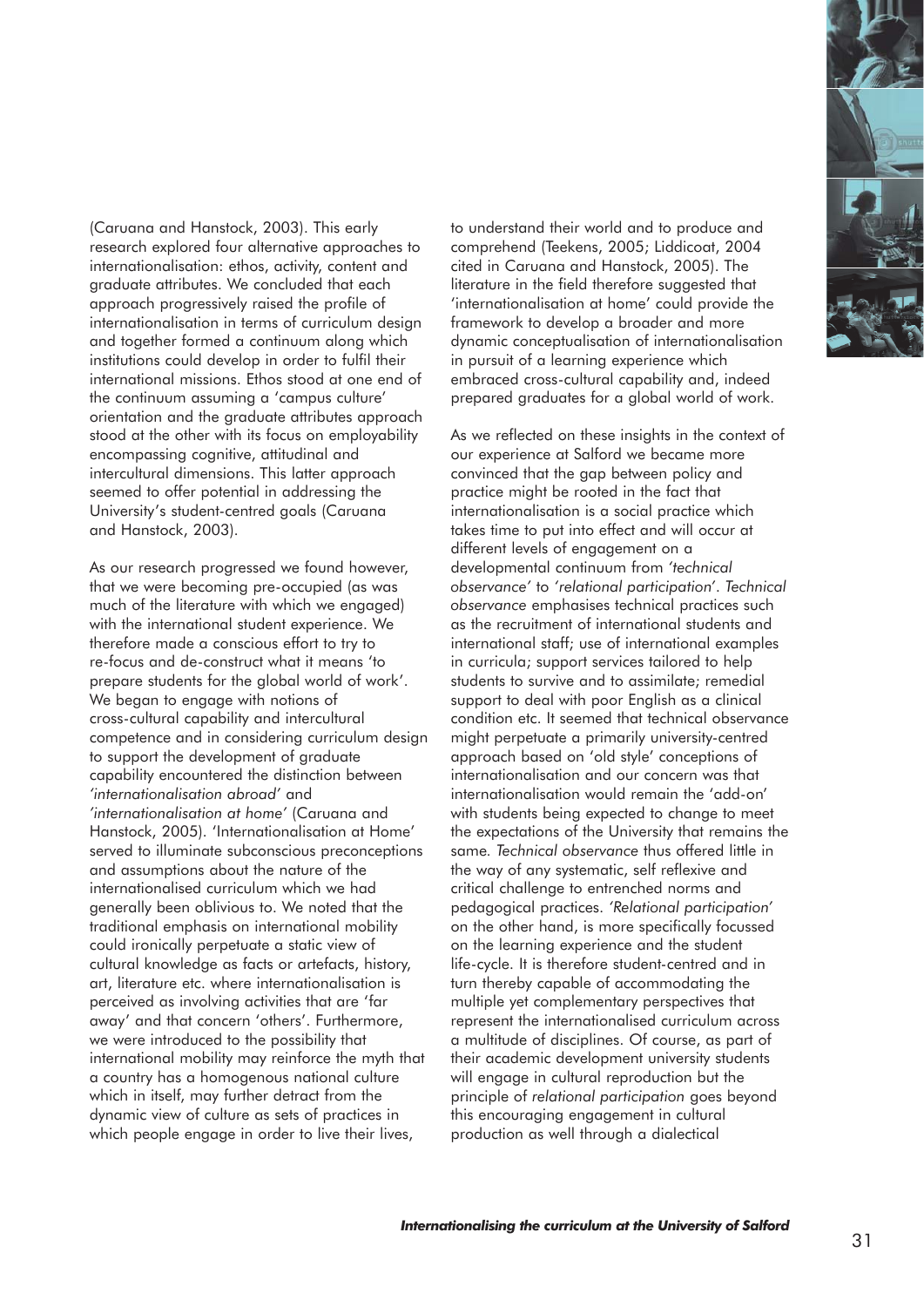

relationship between text and learner, teacher and taught, student and milieu that re-create globalisation in the form of social practices, that confront homogenisation and build new forms of *trans-cultural existence* (McTaggart, 2003 cited in Caruana and Hanstock, 2005).

At this juncture the notion of *'relational participation'* began to emerge as a key concept in driving a strategy that was designed to equip students with the cross-cultural capabilities that would enable them to operate effectively in the global world of work. Nonetheless, from our reading of the literature it seemed that a focus on technical practices had legitimacy as a *preparatory* stage in a process of internationalisation that would ultimately find institutions progressively moving towards *authentic* views of themselves as internationalised educational institutions. Emerging from this stage of our research was the key question – how will the University of Salford progress from a state of *technical observance* to one of *relational participation*?

To return to the original key issue of the role of university leaders it is significant that senior managers have tended traditionally to espouse a rational view, involving a process of identifying strategic priorities, getting people and resources focussed on them, developing key performance indicators and measuring how well they are doing. Interestingly, Taylor (2004) notes the tendency towards centralisation within management of internationalisation processes because of the perceived need for prioritisation, targets and planning. However, is this necessarily the approach which will drive institutions towards *relational participation*? (always assuming that that is indeed where they want to be). We argue that if the *'internationalised curriculum'* is to become a reality rather than simply rhetoric,

alongside the *'hierarchy of objectives cascaded down through organisational levels, giving target and performance indicators'*, there is an imperative to think less *rationally* and more *relationally* in seeking to appeal to shared values and local ingenuity. A purely rational approach to managing internationalisation may simply reinforce *technical observance* and hinder progress towards *relational participation* by subverting the goals of 'internationalising the curriculum' creating an *'illusion of compliance'* and even *'inducing counter-productive behaviour'* (Cuthbert, 2006). Our current preoccupation is therefore with identifying a process of change management that - whilst embracing the rational perspective - is based on the principle of shared values and local ingenuity.

#### **Managing the Way Forward - From Technical Observance to Relational Participation?**

The University of Salford has recently developed a draft *International Strategy* which focuses on three broad – but potentially antagonistic strands of development: marketing, the student experience and business development. Within the language of the strategy influence of both the 'marketisation discourse' and notions of the 'knowledge economy and learning society' is apparent. As far as the student experience is concerned the Strategy anticipates between 2008 and 2010, a phase of new programme development. Faculties and schools, individuals and teams responsible for developing policy and practices will be supported in driving the international agenda and a process of curriculum internationalisation will recognise and accommodate differing school, discipline and vocational requirements (University of Salford, 2007). This draft strategy then - in terms of the internationalised curriculum - has much in common with other institutions both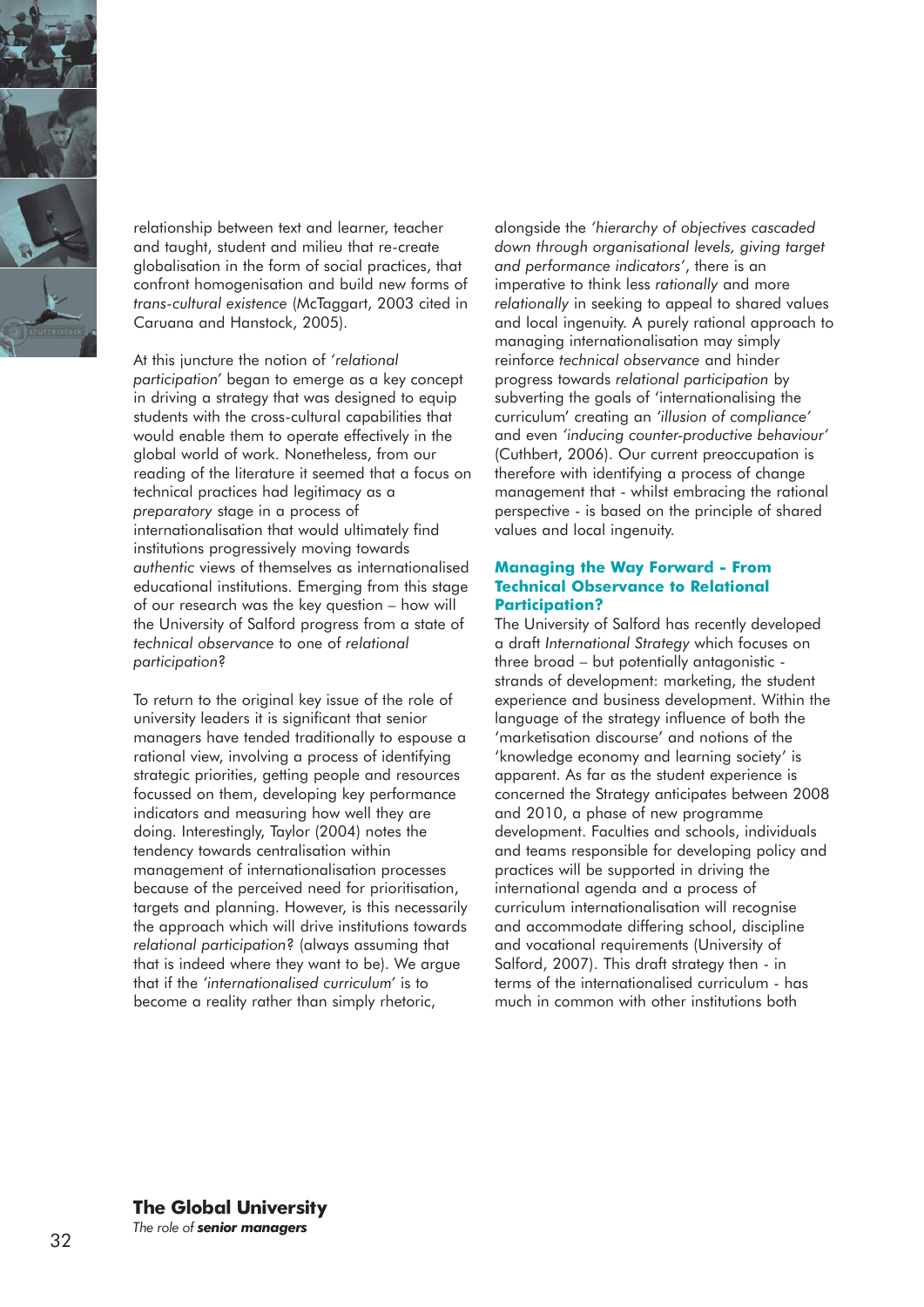

within the UK and abroad, in identifying the degree programme as the appropriate framework for curriculum innovation. Like our colleagues at the University of Leicester we would envisage the development of programmes that embody an international and intercultural orientation, a cross-cultural pedagogy, constructive alignment with student profile, working with local ethnic communities and intercultural learning in a virtual classroom (Chan, 2006).

Anecdotally, we know that there is already much useful work going on across and some very useful tools for supporting curriculum interrogation have been identified such as Mercado and Leopold's (2007) AOPI (Aspects Of Programme Internationalisation) framework. However, the crucial challenge of promoting and disseminating good practice, thereby harnessing local ingenuity in pursuit of institutional goals remains. In this context the *'diffusionist'* model of change management as defined by Rogers (1995) may be more effective than the rational planning model in moving the University towards a position of *relational participation*. Rogers (1995) defines the model thus: *'…the process by which an innovation is communicated through certain channels over time among members of a social system.'* Arguably the model is highly appropriate when the degree programme is used as the lens through which to look at ways to diffuse innovations to teaching staff. Rather than seeking change from the top-down (from senior management) or bottom-up (from students) the 'diffusionist' model promotes a middle-out approach to change that is based on the educational development function working with programme teams and acting as an interface between policy makers and programme staff, interpreting policy in terms of programme enhancement as well as providing sound

practical solutions as a means of implementing policy (Chang *et al*, 1994).

At the University of Salford the academic development function has traditionally embraced Staff and Curriculum Development within an over-arching structure of an Education Development Unit. In terms of engagement with the academic community two models are in evidence: (1) staff development catering for the continuing professional development (CPD) needs of individuals within the context of institutional strategies and objectives cascaded, interpreted and re-interpreted through the various organisational levels, and (2) curriculum development organised on a project basis with 'project managers' at the centre supporting nominated individuals based in schools and faculties and programme teams, in embedding particular strategic initiatives (e.g. employability). This second approach mirrors the 'diffusionist model' of change although specific projects tend to exist almost in isolation of each other.

The outcomes of the first approach have tended at times to be fractured and unsystematic. All too often staff development events designed to encourage ownership of University strategy at the local level and geared towards embedding strategic initiatives across the institution have attracted a relatively small number of willing converts or 'champions' in the field recruited from the ranks of a hard-pressed army of academics who are struggling to cope with the ever-increasing, ever-more complex and often competing demands of their role. The second approach seems to offer more in terms of facilitating change across the institution. However, the change which takes place - whilst being significant in terms of its breadth - is relatively lacking in scope since there is limited opportunity to make connections between alternative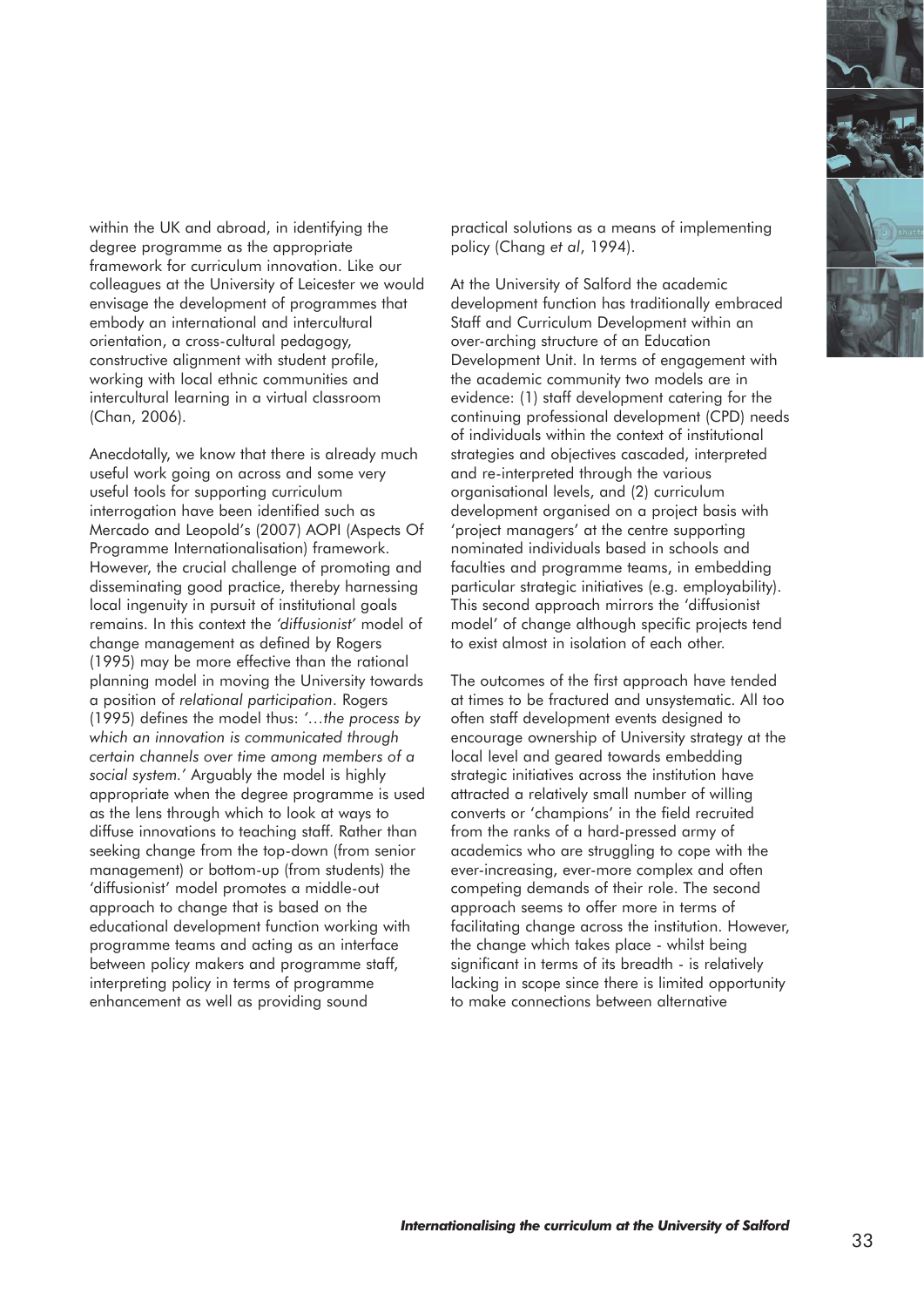

strategies at the level of the programme and foster a more holistic approach to curriculum innovation. On balance, it seems that the seeds of the 'diffusionist model' exist in the project model but this seed needs to be nurtured if the internationalised curriculum is to become a reality. Centrally-based project managers are in a position to foster collaboration across disciplines as they operate within and across the boundaries but they cannot provide the holistic framework through which potentially disparate strategic initiatives affecting curriculum design can be understood as a whole (Chang *et al* 2004). The role that senior managers will play in supporting and developing a *diffusionist model* of change management seems to be the current challenge in making the rhetoric of the internationalised curriculum a reality.

#### **Dr Viv Caruana,**

Development Co-ordinator (Learning and Teaching Practice)

Viv 's role embraces staff and curriculum development in the general field of teaching and learning in higher education. She is an active member of the University's Higher Education Research Centre (HERC) and Editor of the University's in-house journal 'Innovative Learning in Action' (ILIA). Her research interests include the impact of the global knowledge-based economy and learning society on learning and teaching in higher education with special reference to internationalising the curriculum and interdisciplinarity. Viv has recently conducted a literature review with Nicola Spurling, commissioned by the Higher Education Academy, *The Internationalisation of UK Higher Education: a review of selected material*  available at: *www.heacademy.ac.uk/ourwork/*

*learning/international*

#### **Jane Hanstock,**

Jane has worked extensively with higher education institutions across the globe in the field of internationalisation and in her capacity as PVC chairs the University's International Strategy Committee.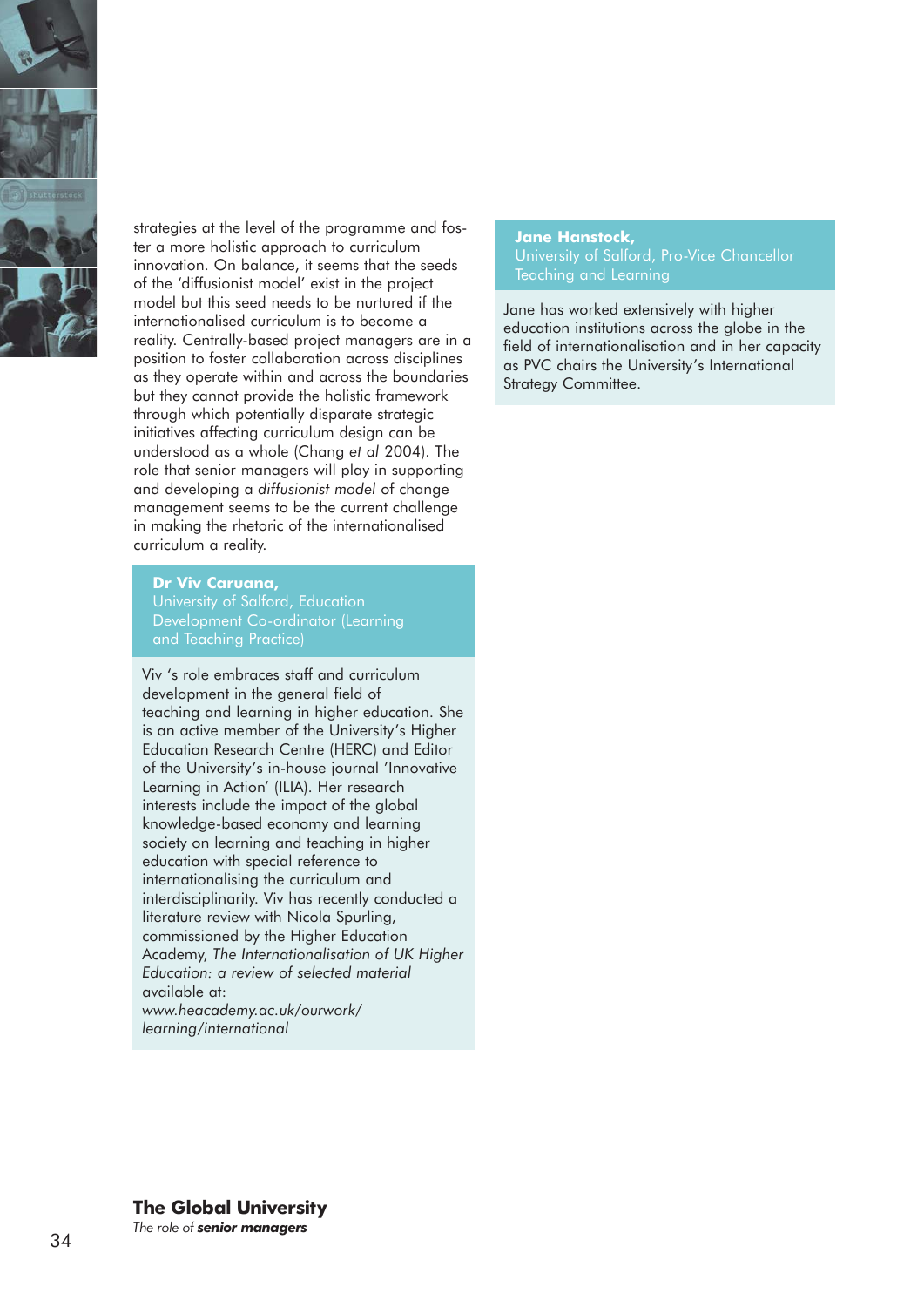## **The global university: the Roehampton University experience**

Jane Broadbent and David Woodman

In embracing the concept of the Global University, Roehampton University has developed a mission that emphasises and celebrates diversity. We are of the view that education is enriched for all when a diverse community of staff and students is fostered and supported. In our conception of diversity we recognise the need to build our community to both include and learn from those from different nations and cultures to ensure all members of the University community have the skills needed to reach out to the global community. Roehampton University's Vision sees our role as *'Challenging, inspiring and supporting students to grow as individuals and to be responsible citizens and leaders in a complex world.'* The values that underlie this cite our desire to work to promote social justice in a variety of ways including engagement with different communities. For example, Roehampton is a member of the CARA (Council for Assisting Refugee Academics) network of UK universities, which, , through its pathfinder grant scheme, helps support the special needs of refugee academics. This work clearly supports the University's mission but it, in addition, broadens the frame of reference of all the academic and administrative staff who are involved. Students also benefit, when refugee academics share their experiences in the classroom as part of the process of helping them to understand the UK context of learning and teaching.

We aim to be excellent in all aspects of our activity and in this sense our teaching and research will contribute to the global community in both the development of knowledge more generally and in the development of our graduates as global citizens. Hence we recognise the importance of promoting the exchange of students, academic and administrative/ professional colleagues in both learning and teaching and research activity. Internationalisation is recognised as an important element of our academic strategy and is described in more detail in the University Internationalisation Strategy, which states,

*The University's own vision for its future development builds on our historic desire to promote equality, diversity, mutual respect and* *understanding: ideals which underpins Roehampton's mission as a University. By facilitating exposure to different social and cultural traditions and fostering an international perspective among both staff and students we will help prepare our students to be leaders and responsible citizens in an increasingly complex world as well as to take up successful careers in a globalised economy.*

In summary, Roehampton is working towards the internationalisation of its curriculum as well as the student and staff experience

One key aspect of leadership in strategy development is that of interpreting the external environment, predicting the changes taking place now and in the future and considering the effect such changes may have on the institution. In this sense senior management must not only identify opportunities but also become advocates for change. This will involve convincing colleagues of changes they may not have thought about and it is also important to recognise that not all relevant change will be palatable to organisational colleagues.

Senior Managers can, by themselves, achieve very little. Alongside the identification of a set of strategic challenges, the need to engage colleagues in such challenges is paramount. To make progress in any aspiration requires the involvement of the whole of the University community and that requires that the community is involved in the building of strategy as well as its delivery. A clarification of this approach is to be found in a contribution our Vice-Chancellor gave to the Leadership Foundation's *Engage* magazine in late 2007:

*I think it's really important to listen to students. When putting the plan together, the most valuable interactions for me were talking with people in small groups where people felt able to speak up. Students have a lot to offer on advising the university on its future direction, especially in times of unpredictability.*

Senior managers need to be facilitators while

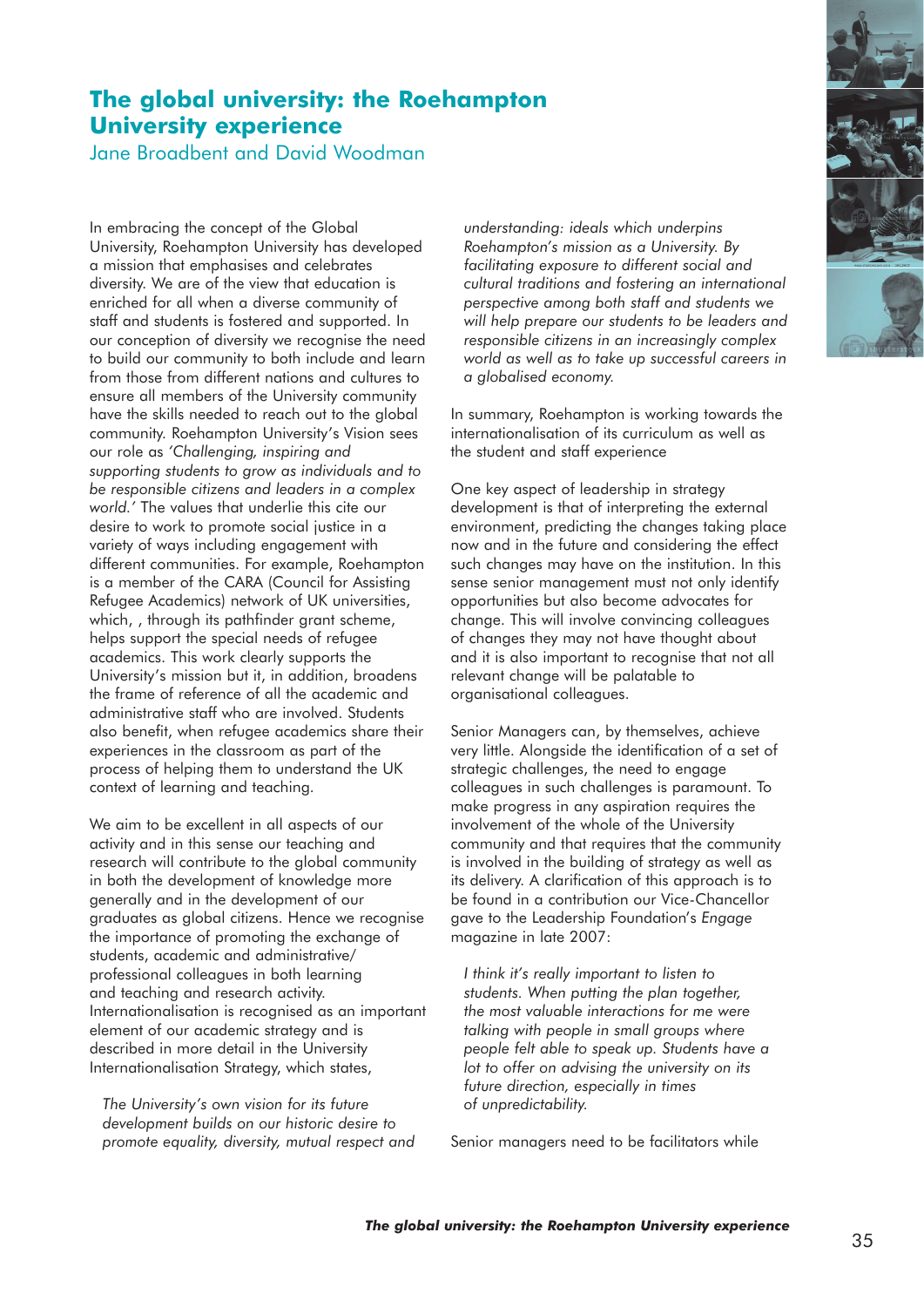

leading and inspiring.. Change of any sort is easiest to achieve when it helps to deliver elements that are not in conflict with existing values of the University. This does not mean ignoring aspects outside the existing value set. If senior managers simply act within the boundaries of accepted practice then, as noted above, the danger is that there will be no change and the institution may well simply become stale and obsolete. It is important to recognise if a change is an incremental one or if it is more fundamental, in order to adopt relevant processes to achieve it. Understanding the views of the members of the university is therefore crucial as a starting point for developing the communication that will enable change.

Senior managers have recognised that the need to work towards a Global University must be embedded in the usual range of activities that are undertaken in the University. The implementation of Roehampton's strategic aims works with current strengths and resources as well as the development of new initiatives across the university in research, teaching and learning and enterprise.For example, a major stimulus to the implementation of the concept of a global university comes from the University's Centre for Excellence in Teaching and Learning (CETL) *Crucible* (Human Rights, Social Justice and Citizenship Education). This centre is working across the University in the development of both the undergraduate and postgraduate curriculum, new initiatives in teaching and learning and, most importantly, using its relationships with a variety of external partners to enrich the student learning experience. All of this work has a global orientation.

In the past two years Crucible has developed, organised and delivered a new module entitled 'Questioning Citizenship' which is available to all first year students across the University. In the first year 400 or so students were enrolled and in the current year it is closer to 600; almost half of the whole intake of the University. This module, as its name suggests, questions the formal association of citizenship with the nation-state as the only possible interpretation which, then, forces a

consideration of citizenship on a global scale. The significance of this work lies not just in its content but in its form i.e. the fact that it brings together students from more than 20 subjects to work together on a variety of topics and tasks, all of which have an international dimension. There are opportunities for students to share their experiences of being 'citizens' around the world. For many students their understanding of citizenship only develops after they have heard from others, whose citizenship has been denied or severely limited.

Crucible also has a number of initiatives at postgraduate level including a prestigious master's programme in human rights practice. The programme successfully applied for Erasmus Mundus status. Roehampton is one of the few UK universities to have two of these programmes, the other being in special educational needs. Both are international programmes with students selected from around the world and provided with extensive EU bursary support. The students on the MA Human Rights Practice spend time in the partner universities in Göteborg (Sweden) and Tromsø (Norway) as well as London. The students on these programmes considerably enrich the international experience of students and the University as a whole. Finally, Crucible has taken a strategic initiative to co-ordinate the development of a portfolio of master's programmes in the area of human rights, all of which contain a global perspective. These programmes are central in establishing the University's reputation for global education.

Crucible works with many international organisations in both the public and voluntary sectors. These organisations help in the provision of placement opportunities for students and in the development of learning resources and the curriculum. Students on overseas placements document and share their experiences with other students.For the past 15 years we have operated a level 2 and 3 service-learning programme, which has been adopted by a number of different subjects. This programme integrates volunteering into a student's academic study of civil society. It attracts overseas students who are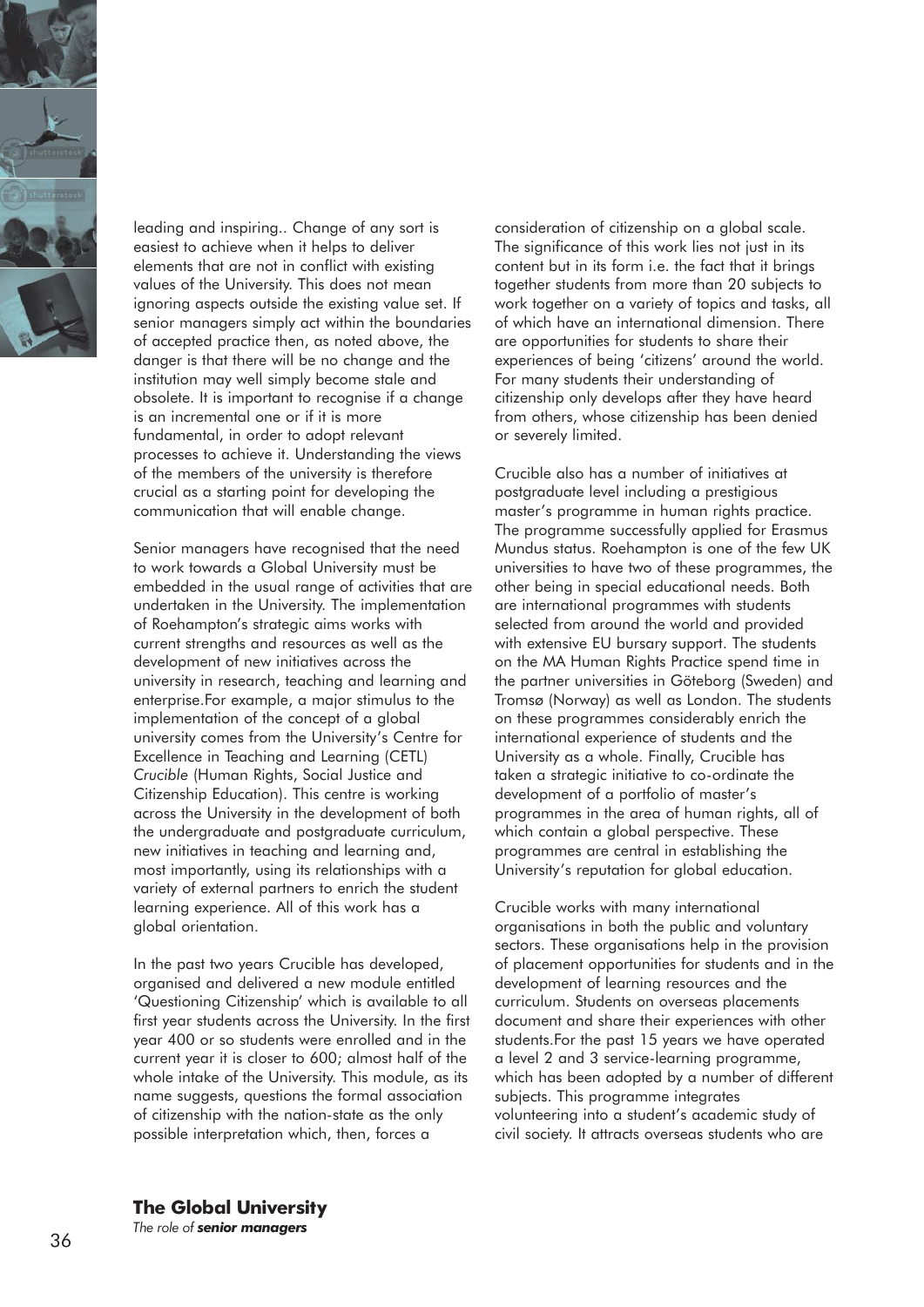interested in working in civil society organisations around the globe. Complementary to this the University has 10 years experience of running a masters programme in International Service where students spend their time on placements with national and international Non-Government Organisations (NGOs) in Jamaica, Mexico and the UK. In a relatively small university like Roehampton these students, most of whom are from outside the EU, make an important contribution to the global reach and appeal of the University.

The University has a highly regarded research profile and, inevitably, much of its work is international in nature. For example, our research work is clustered within research centres and, as can be seen from the titles of a sample of these, their horizons are truly international:

- Arts and Humanities Research Centre (AHRC) Research Centre for Cross-Cultural Music and Dance Performance
- Centre for International Research on Creativity and Learning in Education (CIRCLE)
- Centre for Research in Postcolonial and Transcultural Studies
- Federal Centre for Research on Nationalism, Ethnicity and Multiculturalism (CRONEM)
- Centre for Theatre Research in Europe
- Hispanic Research Centre

These research centres attract academics from overseas to participate in the research culture of the University, through both their specialist knowledge and their experiences of working in overseas universities. The University's Academic Enterprise office has helped strengthen these global initiatives through its knowledge of and participation in networks of universities around the world. For example, It has provided the specialist support and guidance required for two successful manoeuvres through the complex procedures of the Erasmus Mundus application process. Finally, the International office has a central function in helping staff and students engage with a variety of academic communities

overseas. In conclusion, it is Roehampton University's belief that a higher education must be an international or alobal education. We have not reached this point yet but we are committed to a vision of a Roehampton graduate whose perspective and aspirations reach beyond the limits of the local and the nation-state.

**Professor Jane Broadbent,** Deputy Vice-Chancellor, Roehampton University

Prior to becoming the Deputy VC of Roehampton University in 2006, Jane was formerly Senior Vice-Principal (Academic Affairs) at Royal Holloway, University of London. Jane has over 40 refereed publications and numerous professional articles aligned to management and accounting change in the public sector. She has jointly (with Richard Laughlin) held three research grants from the ESRC, the most recent conducting research into Performance Management of Universities in the UK. Earlier work researching PFI in the UK and funded by the Chartered Institute of Management Accountants is now being extended jointly with colleagues at the University of Sydney. This latter work is funded by the Australian Research Council.

## **Dr David Woodman, Director,**

Crucible is the University's Centre of Excellence in Teaching and Learning, focusing on human rights and social justice education. David has substantial experience of developing programmes of study with an international perspective at master's level, where students study overseas and gain placement experience there. He is also Assistant Dean (Learning and Teaching) in the School of Business and Social Sciences.



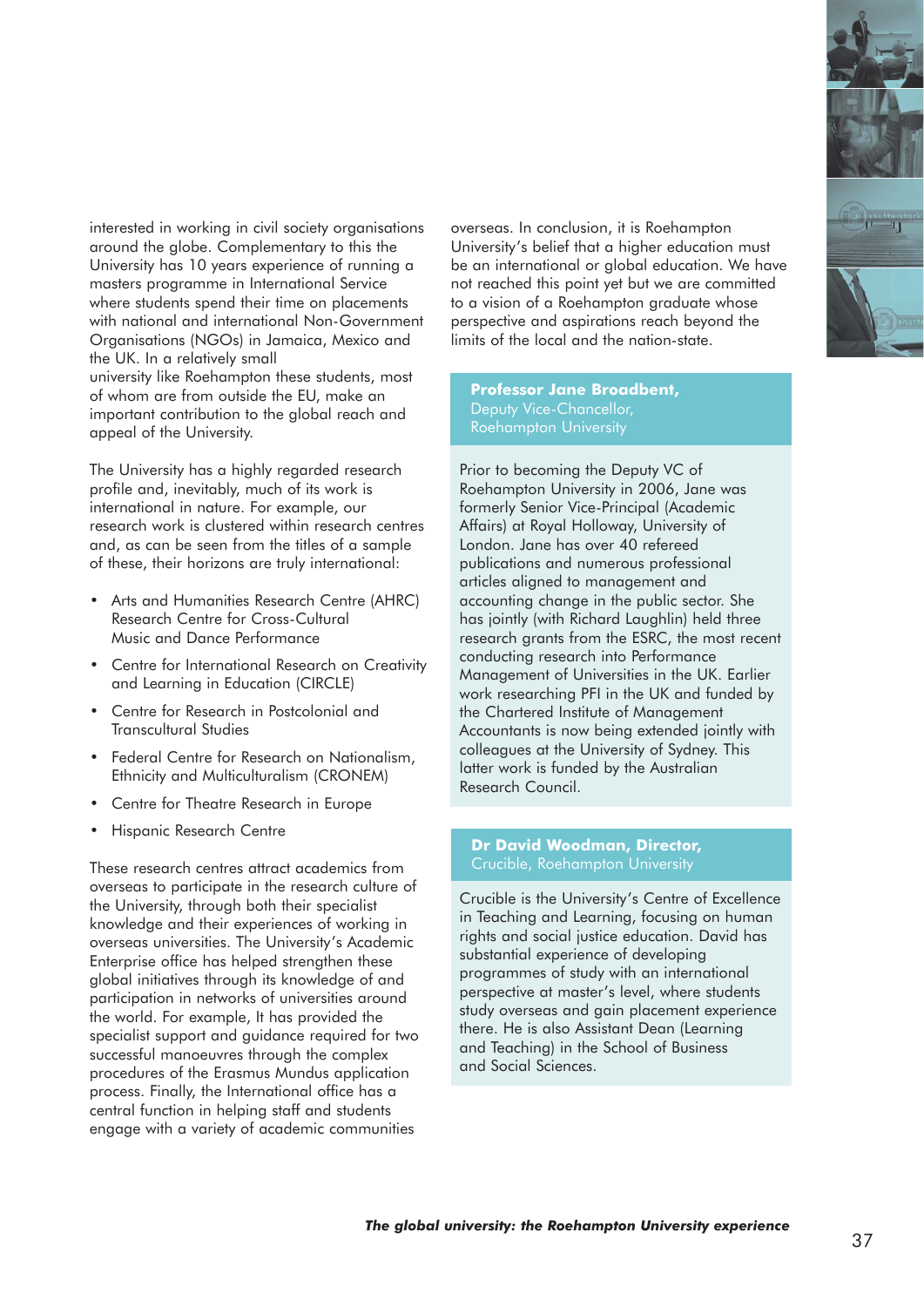

## **Sustainable development: strategic considerations for senior managers**

Geoffrey Copland

Universities are institutions for the generation and transmission of knowledge and for the development of technical and personal skills of students and staff. They develop the next generation of decision makers and leaders through their students. They are major resources for professional and personal updating of knowledge for lifelong learning and to meet the demands of industry and society for a highly skilled and cultured society. They are amongst the largest employers and users of resources in their communities. Given this range of responsibilities, the role of universities in responding to the challenges of environmental sustainability is one which should come to the forefront in the thinking of senior managers and their governing bodies. University senior managers, with their governing bodies, are responsible for providing the strategic direction for their universities; for effective operational implementation of these strategies; for setting the standards for the ethos and culture of the university and for its presentation to the public. They should now be giving serious thought to how their universities can provide leadership and thoughtful debate on sustainable development issues both internally and to their wider communities.

Now there is evidence (UUK 2008: HEFCE, 2008) that most universities are engaged in some levels of research and teaching related to sustainable development and the challenges that the current patterns of resource usage and behaviour pose for the future well-being of society. The *'Greening Spires'* publication by Universities UK describes a number of research, knowledge transfer, teaching and operational activities in which universities in the UK are already engaged to respond to the challenges of sustainable development. The HEFCE study set out, amongst other matters, to establish a baseline of sustainable development in English higher education institutions against which HEFCE can measure and publicise what the sector is already doing; to learn from institutions' experience; to identify key issues which present opportunities and challenges and to help to shape the priorities for the Funding Council. That research showed that these activities frequently

have been stimulated by individuals or small groups of staff choosing to pursue a particular line of research or syllabus development, rather than being part of a senior management led strategy. Often much of this work is conducted in isolation from the mainstream subjects. These pioneers may well find their sources of inspiration amongst like-minded colleagues outside the university, indeed outside academe or the country of operation. As this work progresses, the evidence in the HEFCE study indicates that institutions begin to engage with the 'bottom-up' agenda, with senior management taking an interest but essentially as a watching brief. As the work progresses, this may lead to senior management developing an institutional position, engaging the interest of the governing body and so leading to incorporation into the next stage of the institutional strategic plan. There are now indications of some universities embracing the ideas of sustainable development into changing institutional behaviour, taking them beyond the realms of research and teaching into practical actions. At present, there is no evidence of any UK university taking this through to full commitment by the whole institution and making sustainable development absolutely integral to the institution. No university can yet call itself an 'environmental sustainable' university in the way they might describe themselves as 'research intensive' or 'business facing'.

To move in that direction, senior management should be asking questions about the engagement of university research and teaching in the issues of sustainable development, the performance of the physical infrastructure and of the attitudes and behaviour of staff and students if universities are going to remain at the forefront of addressing issues facing global society. It has to weave its way through complex pressures vying for its attention in a highly competitive environment, whilst addressing the realities of the university world. All universities are faced with the problems of resources constraint and competing claims on these. Universities and their staff believe strongly in the principle of academic freedom. This gives their academic staff the opportunity to study and write about matters that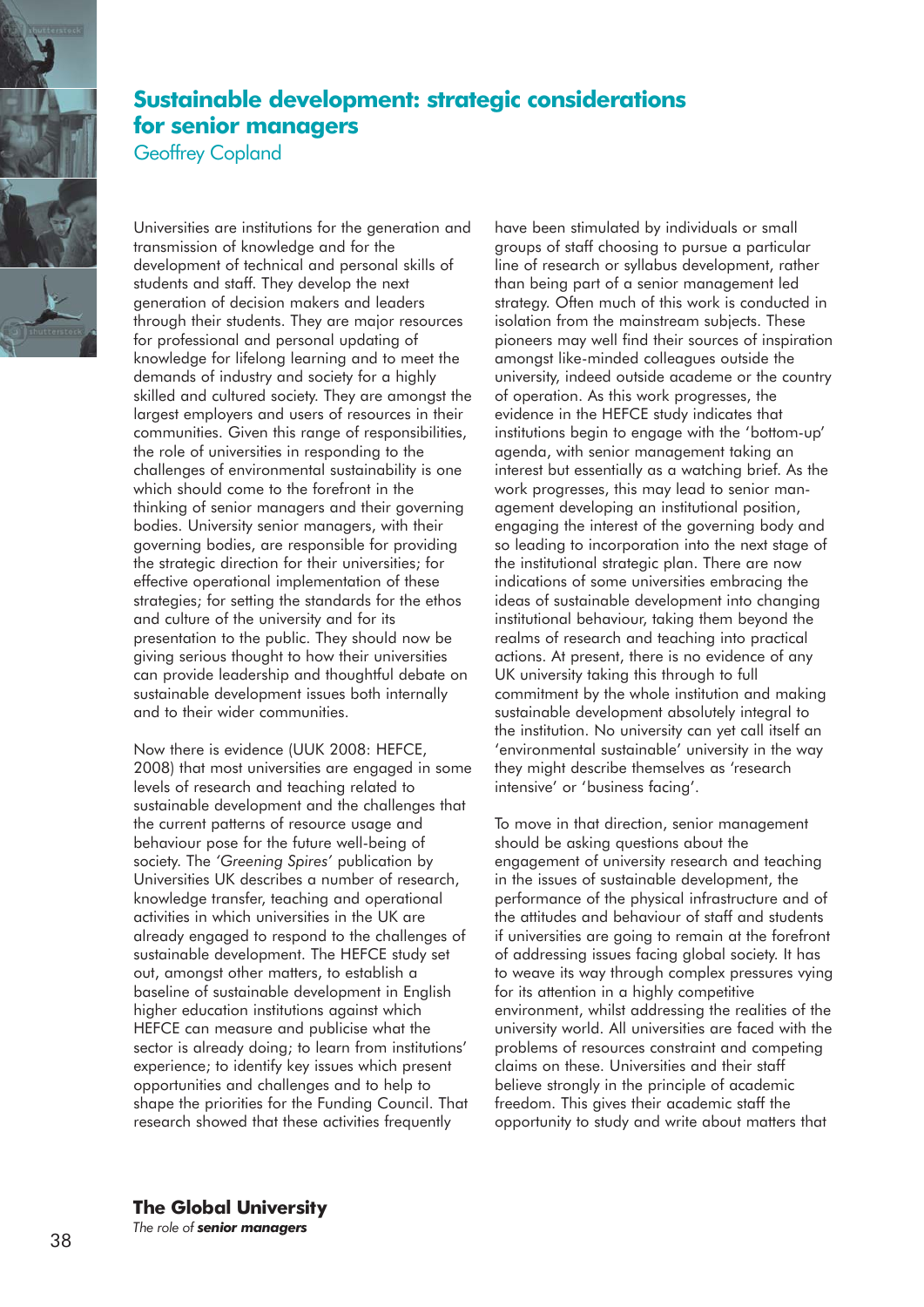

they identify to be important without the control on individual actions that are to be found in many other organisations. They can challenge accepted ideas and orthodoxies and it is a part of the development of students that they too learn the importance of such challenge and argument. This means that senior management cannot simply instruct its academic community to follow a particular path of research and teaching. It has to develop a culture and behaviour pattern that stimulates debate to inform collegiate decisions that lead to change.

Given the nature of sustainable development, work related to it is not readily identified with the traditional subject lines on which universities and their funding are normally based. It often draws on a range of disciplines and thereby challenges the 'silo' thinking that characterises most university academic structures Such thinking was exacerbated by the Research Assessment Exercise (RAE) that dominated thinking in UK universities for two decades and which did not identify 'sustainable development' as a Unit of Assessment. Whilst the way funding councils organise their assessment and funding streams should not be the determining factor on university behaviour, it does influence thinking and attitudes. Universities have to respond to importance of sustainable development by breaking down these silos. Recently the Research Councils have been stimulating collaborative and interdisciplinary research on issues related to sustainable development, establishing centres such as the UK Energy Research Centre (UKERC) jointly funded by EPSRC, ESRC and NERC<sup>1</sup>, and . Such initiatives and signals by funding bodies are most useful in helping senior management to promote the sort of interdisciplinarity that is likely to advance research into sustainability issues. I believed that the university of which I was Vice-Chancellor was ideally placed to develop a Centre for World Cities and Sustainable Development, through drawing together expertise from different subject areas and research groups. This initially was treated as a Vice-Chancellor's fantasy, but eventually after sowing the seeds amongst individuals, they came together without my direct intervention, realised that they could

indeed develop a uniquely placed centre, but still worry about the resource issues of cross-disciplinary activity. There are increasing numbers of examples of such research ranging from what might be termed 'blue skies'research, through technological research and its applications in everyday products and into areas related to behaviour of groups and governance issues.

Teaching and curriculum development can be difficult to manage from senior level. In 2005 HEFCE (2005/01) developed proposals for the way in which universities might engage with sustainable development issues. Whilst there was general recognition of the importance of sustainability, the proposals made by the Funding Council (HEFCE 2005/28) were received with limited enthusiasm although several universities pointed to their existing activities in this area. There was a strong sense in the responses to the Funding Council that these proposals were too intrusive and challenged the autonomy of institutions. One proposal that provoked a strong reaction was that the assessment of quality of taught programmes should take account of the presence of aspects of sustainable development. Resistance arose from concerns that, whilst universities could see the importance of engaging with the sustainability agenda, they could not accept that their funding body, not being a planning body, should be setting measures by which courses should be evaluated. Acceptance of that proposal, no matter how well intentioned, would have been seen as a precedent for future interference in the academic work of universities.

There are strong reasons for universities to encourage sustainable development issues to be included in the curriculum. Young people are becoming more aware of 'green' issues and worried about the future of the world that they and their children will inhabit. Universities must respond to this, not just through a few committed environmentally aware staff but in the general cultural awareness that is displayed through research, teaching and overall delivery of services. If the university is going actively to show leadership, rather than responsiveness in these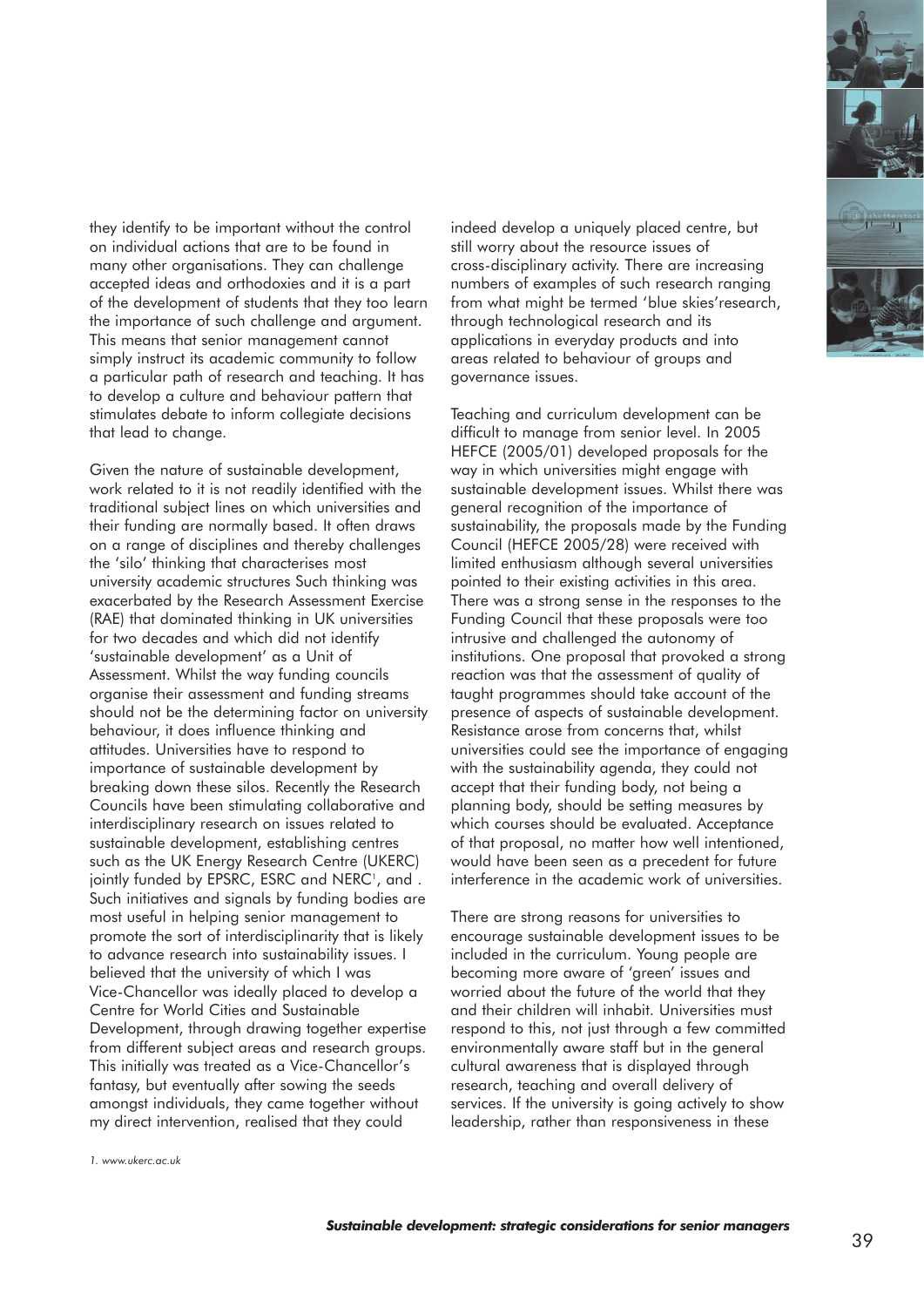

areas then senior management must take the lead. It should identify the staff and students who have a real interest in and thoughtful awareness of these issues and draw them together to seek their ideas, not only on what might be in the curriculum but how sustainability awareness should be promoted across the university.

Intellectually, it is easy to see the importance of improving the physical operations and performance of the university estate in environmental terms, but practical implementation can be fraught with difficulties. Sustainable operations can have a direct impact on the financial performance of an organisation. For example, the simple actions of ensuring all committee papers and lecture note handouts are available on-line with only the minimum number of hard copies printed, double sided, on recycled paper, and not bound in plastic binders can save substantial amounts of paper, copying costs, postage and non recyclable waste. Reducing the number of computers and screens left running 24 hours a day, 365 days a year seems obvious yet is seldom practiced. Real encouragement of staff and students to use public transport, cycling and walking rather than fighting over car parking spaces would also seem easy but experience shows that these can be real battles. Here senior management must lead by example. Such initiatives could be easily undermined if senior managers were to be seen leaving the office with lights on, air conditioning and computers running, carrying expensively bound committee papers and driving home as sole occupants of large cars. Of course there have to be exceptions to any tough regulatory behaviour regime but senior management really does have to lead by example in such matters. Purchasing and procurement are key areas where life-time cycle costs and local sourcing of materials should be factored into consideration alongside direct costs. True Value for Money should be practised, not just buying the cheapest to meet immediate budget targets.

Sustainable building design and operation is important. There is much good architectural practice in designing new environmentally sound

buildings and in use of less energy intensive materials and construction methods. Such buildings may not be the cheapest to construct but senior management should seek the best performing buildings over their lifetime of operations, not just adopt the initially cheapest solution. All universities have existing buildings and many of these were built to much lower environmental standards, often in the 1960s. A major problem is how to change these buildings into energy and resource efficient operations within affordable cost limits, as well as making them fit for the needs of 21<sup>st</sup> century research, learning and teaching. Universities with historic Grade 1 listed buildings face similar problems. The recent announcement by HEFCE (2008/03/ of a 'revolving green fund' to help higher education institutions to cut their 'greenhouse gas' emissions will provide some help in this. Senior management has to take a long term strategic view of the nature and form of their estates for the future where the university will be required to operate at a much lower 'carbon foot-print'.

Such considerations can lead into challenging areas. How sustainable is it for millions of students to travel around the world to gain or enhance their higher education? Should much more use be made of building local capacity in countries where it is needed rather than providing incentives for the brightest and best students to study abroad? Will new technologies liberate the learning and teaching processes, making current models of delivery of higher education redundant and unaffordable in sustainability terms? Are university buildings used efficiently and to full capacity? These are not new debates and there are no simple answers but it is the responsibility of all universities and their professional organisations to think beyond the recruitment and financial problems of the next three years.

Many challenges face senior management in this rapidly changing world, with much effort being made to resolve immediate challenges. In many universities, individuals are engaging in research, curriculum development and operational delivery that begin to address some of the questions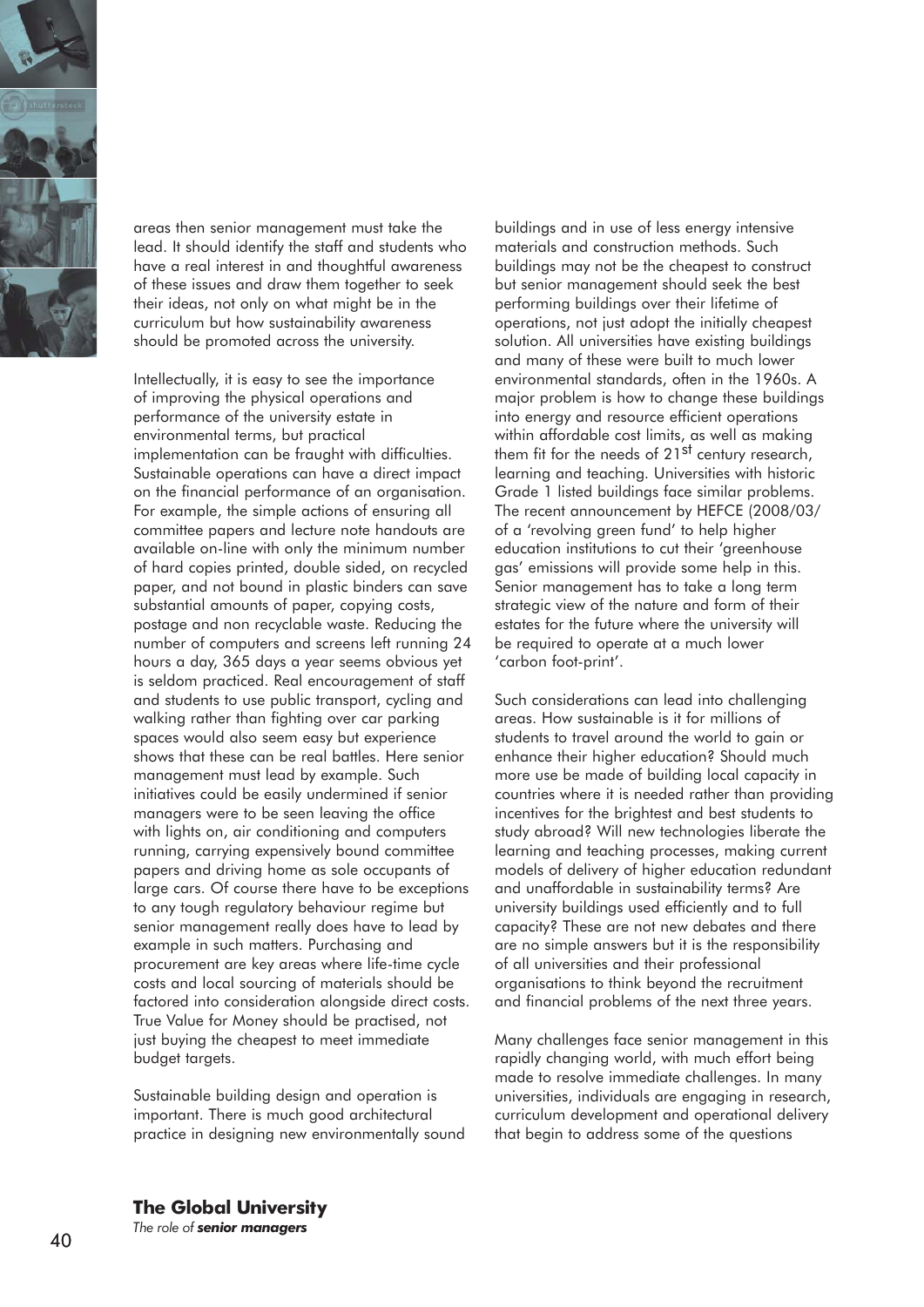posed by the environmental sustainability and climate change issues. Increasingly we see universities declaring their sustainability intentions in mission statements and promotional materials. Senior management must ensure that these aspirations are delivered in practice by taking the lead and making unequivocal public statements about the relevant values of their institution. They must help their universities to think collectively and constructively about how they will adapt to these challenges. They must harness the enthusiasm of their staff and lead by example to deliver bold sustainability statements. They will be helped by key agencies with which they engage encouraging and supporting moves towards greater sustainable development, whilst respecting the critical line between institutional autonomy and creating a climate for change.

The signs are encouraging but there is a very long road to travel.

**Geoffrey Copland,** Formerly Vice-Chancellor of the University of Westminster, retired 2007.

Dr Geoffrey Copland, CBE was the founding Chair of World Cities Universities network that amongst other issues is concerned with issues of environmental sustainability in major world cities. He was Chair of HEFCE Steering Group on Sustainable Development in Higher Education and also Chair of the Universities UK Steering Group for Greening Spires

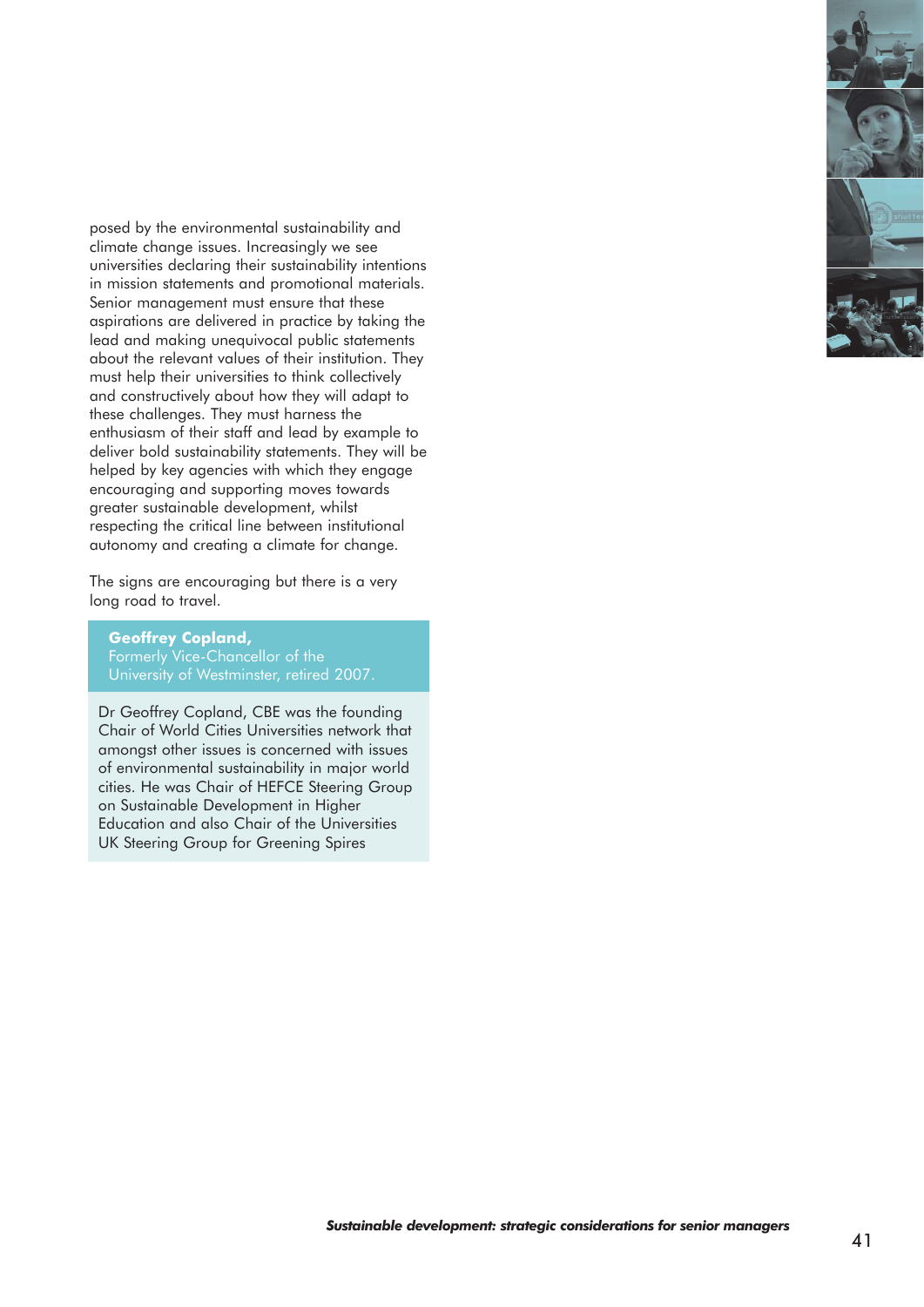

## **Sustainable development: drivers for change at the University of Gloucestershire**

Patricia Broadfoot and Carolyn Roberts

Sustainability has suddenly become a fashionable concept. Universities around the world, like many other organisations, have been quick to jump on the 'green' bandwagon. Some are motivated by the scientific challenges this agenda poses, others by moral concerns. Still other universities are identifying the sustainability agenda as a new way of distinguishing themselves in a crowded market-place, pursuing the increasing number of awards and league tables now being introduced to recognise excellence in this area. Sustainability has indeed become a feature of the 'global' university. Sustainable development, the process of progress towards 'sustainability', is often defined in terms of an aspiration. The World Commission on Environment and Development (WCED), chaired by Gro Harlem Brundtland (1987: 8-9), provided probably the most commonly quoted definition used by national governments when discussing sustainable development, asserting that

*Humanity has the ability to make development sustainable – to ensure that: it meets the needs of the present without compromising the ability of future generations to meet their own needs.*

The Higher Education for Funding Council for England (HEFCE) Sustainable Development Strategy (2005) translates this general definition into four areas in which Higher Education Institutions can make a potentially distinctive contribution through their:

- *Role as educators*
- *Generation and transfer of knowledge*
- *Leadership of, and influence upon, local, national and international networks*
- *Business strategy and operations*

Hotly contested during its genesis by Vice-Chancellors who resented potential interferences with their academic freedoms, the 'Strategy' did not have an easy passage into the public domain. Perhaps as a result, its emphasis is clearly on economics and the extension of UK universities' local and global influence, with Brundland's expectations concerning ecology and global-level social justice almost invisible in its wording, despite some development of the themes in the

document itself. If this is a measure of the sector's understanding of the term sustainability, then there is as little overall consensus about it as there is in understanding what a 'global' university might be.

Robinson (2004) has argued that this conceptual imprecision has provided university leaders with plenty of opportunity to include sustainable development alongside corporate social responsibility in their vision and mission statements, without actually making significant changes to their institutional practices. Since 1990, over 300 university presidents and chancellors in some 40 countries have signed the *Talloires Declaration* for instance, the first official statement made by university managers of a commitment to sustainable development. Many are (or were) leaders of major world universities, highly ranked in respect of their research and teaching by any criteria. Joining together as the Association of University Leaders for a Sustainable Future (ULSF, 2006) their *'ten point action plan'* incorporates sustainability and environmental literacy in teaching, research and outreach. But again, it is somewhat reticent about specific activities and approaches that might be adopted in particular settings, and there is only limited evidence that it has delivered significant developments in the knowledge, understanding and practice of sustainable development, at least in its first seventeen years.

HEFCE itself has recently identified similar issues of definitions and variable levels of adoption in its Strategic Review of Sustainable Development in Higher Education (January 2008) for English institutions. The definition of 'sustainable development' adopted by their consultants suggested that it must embrace:

*…a significant element related to either or both of the natural environment and natural resources, PLUS a significant element related to either or both of economic or social issues.* 

HEFCE continued by noting that:

*Although this definition was widely accepted by HEIs, it emerged very early on in the review that*

**The Global University**

*The role of senior managers*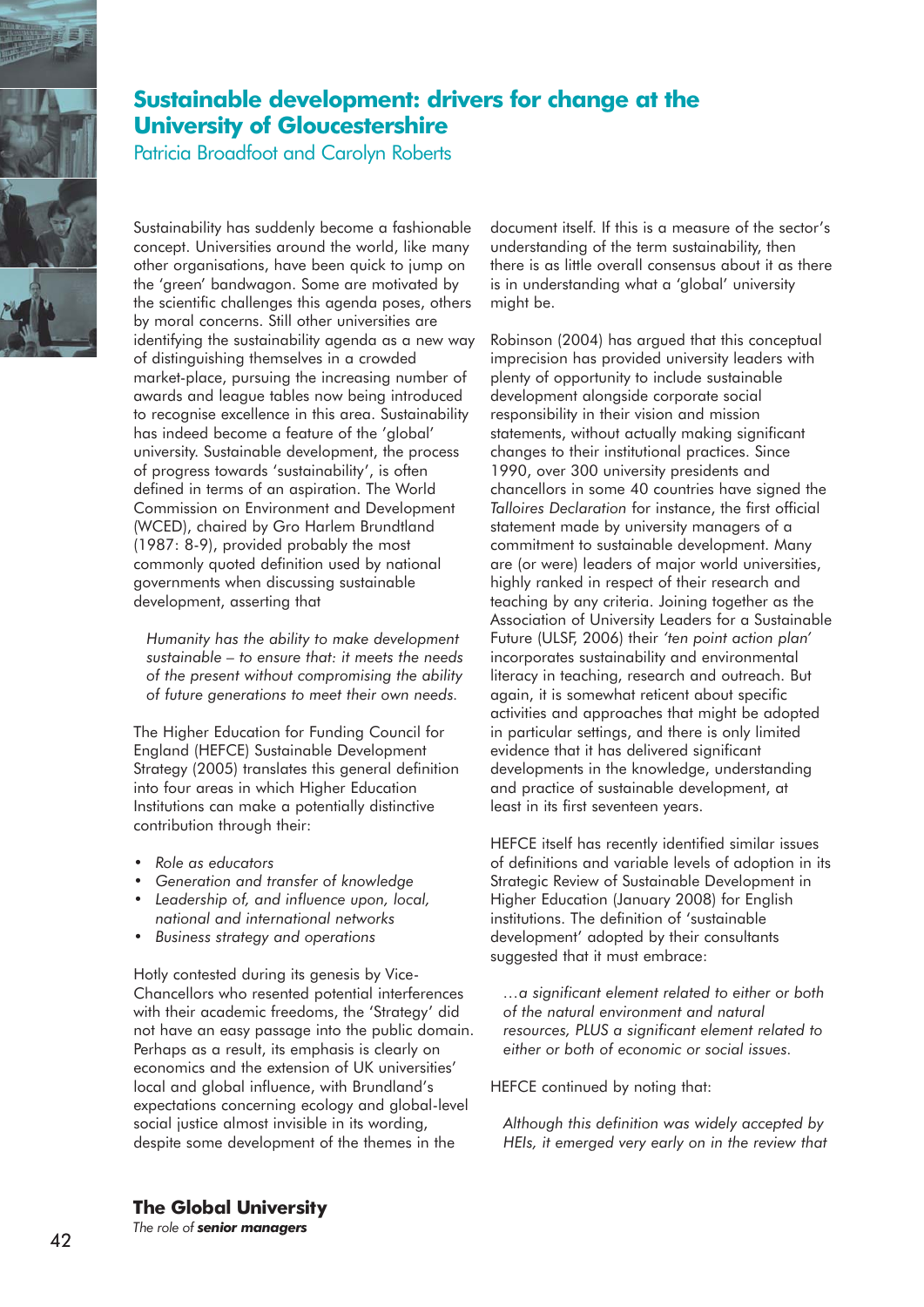

*sustainable development lacks an adequate and consistent definition in the sector. Moreover, it is clear that there is currently no single definition of sustainable development which would command consensus across the sector, making it difficult for HEFCE to adopt a generic approach to sustainable development. However, it is clear that it will need to do this if it wishes to generate a definitive and comprehensive baseline for sustainable development activity in HEIs.* 

Even when all the internal and external conditions are favorable, sustainability initiatives can be fragile and transient. Recidivism in the face of overwhelming economic and consumerist pressure is often the easiest option, when approaches are uncoordinated, or the responsibility is vested only in small groups of staff. New challenges, including those from increasing globalization, are also needed to maintain and refresh interest. Clugston and Calder (1999) have summarised seven key dimensions for university sustainability initiatives to be successful, including:

- *1. The perception of the 'champions' of sustainability initiatives by others in their institution, as positive, credible and persistent activists.*
- *2. Visible endorsement of sustainability principles at the highest levels of management of the institution*
- *3. The balance of perceptions of benefits and threats to individual Departments and courses from the initiative*
- *4. The 'fit' with the institutional ethos, culture and history*
- *5. The sharing of information about successes and failures, celebration of achievement, opportunity for dialogue, and recognition of accountability*
- *6. The academic legitimacy of the initiative, and its grounding in sound theory*
- *7. The ability of the initiative to attract external resources such as research grants and*

*contracts, student numbers and recognition from key national and international stakeholders, or to reduc*e costs.

University leaders, including Vice-Chancellors and Presidents, self evidently have significant roles in addressing the majority of these dimensions, in particular through their influence on the ethos of the institution, through visibly endorsing well-founded initiatives, in their backing of sustainability 'champions', and the celebrating of institutional achievements in this domain. Most particularly, they have the power to persuade senior colleagues to move from seeing sustainability as a *'subversive litany',* to one of the most appropriate academic challenges of the twenty-first century (Vare and Scott, 2007).

#### **Sustainability at the University of Gloucestershire**

The University of Gloucestershire's experience provides clear testimony to the validity of this analysis. Clearly it is not alone in actively pursuing the sustainability agenda. However, it is perhaps unique in having been committed to this area as a defining feature of the University's work for over 20 years. It is also unusual in having a university-wide commitment to this theme, so that sustainability is central to curriculum design and teaching, drives a good deal of research activity and informs the whole administration of the University. As well as many students and staff being passionately committed at a personal level, the University itself has many active links with stakeholder organisations with which it works in partnership to promote the understanding and practice of sustainability. If it is indeed the case that the University of Gloucestershire has made more progress than most in 'mainstreaming' sustainability, it is useful to review the particular factors that have led to this position and in particular, the lessons that might be learned for the sector concerning the potential role of senior managers in this respect. In what follows, three main drivers are identified which both underpin, and derive from the overt statement of the University's position in this respect drawn from the 2005 version of its mission statement: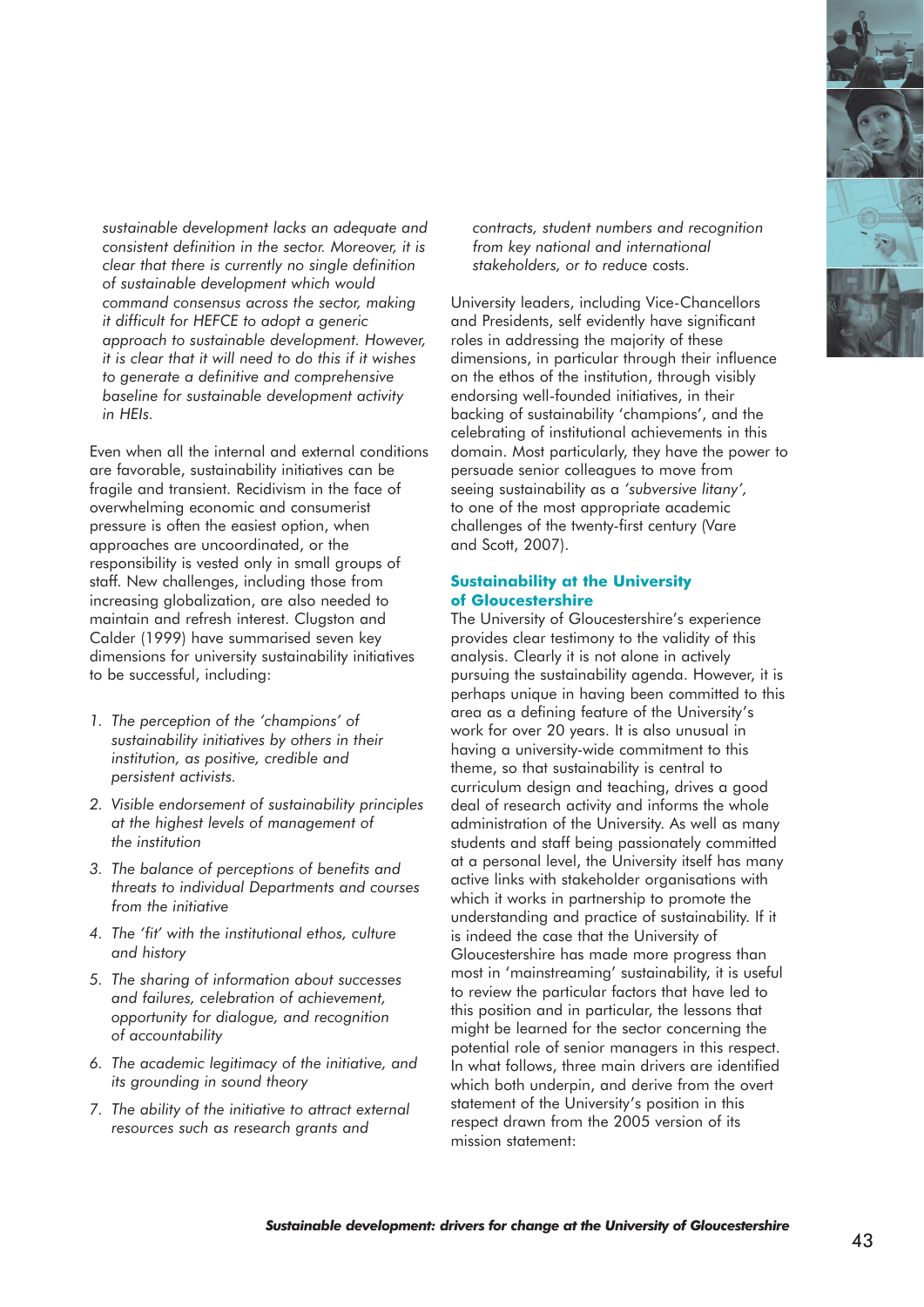

T*he University Mission is to create a dynamic and sustainable portfolio of learning opportunities for the communities it serves. Within this overarching mission, the University will contribute fully to the economic, social and cultural life of Gloucestershire and its region, while fostering national and international links. It will also develop an approach to social responsibility which reflects its commitment to sustainability and social justice.*

#### **Driver 1: going with the grain of the institution**

Although the University of Gloucestershire was only established in 2001, its history stretches back through its component institutions to the 1840s and beyond. From several of the University's founding institutions has come a tradition of religious inquiry which helped to inform the university's commitment to social justice and social responsibility, as well as its values of mutual support and public service. These values provide a significant element of the context in which its subsequent ethical and moral commitments have developed. They have framed the nature and focus of the university's leadership.

#### **Driver 2: commitment from the very top**

The University has aspired to promote sustainable development for almost two decades. Roberts (2007) describes the rather halting emergence of this idea from around 1991, and the gradual shift from the early focus on short-term initiatives developing 'environmental awareness' to a more sustained and systematic approach to 'sustainability' as the defining concept. Over the whole period, the role of the then Vice-Chancellor, and other senior managers in the institution, was crucial in progressing this development. Their leadership led to the University of Gloucestershire in July 2005 becoming the first UK University to be awarded ISO14001, the internationally-recognised Environmental Management System standard. This award reflects progress in both the whole institutional 'housekeeping' arrangements, and the formal taught curriculum delivered to all students. Other awards both preceded and followed. Since 2006 there has been a further

shift towards the incorporation of sustainable development into an institutional Corporate Social Responsibility (CSR) Action Plan and the development of a wider perspective into which sustainable development is yet more firmly embedded in all aspects of the University's life ranging from course validation criteria to the sourcing of food for University refectories.

The arrival of a new Vice-Chancellor in September 2006 provided a fresh opportunity to reinforce sustainability as the central plank of the University's new strategic development plan. Initially viewed as a high risk strategy by the senior team, experience rapidly demonstrated that the outcome was in fact the opposite, the decision to 'define' the University's identity in terms of its commitment to sustainability attracting both external interest and being warmly welcomed by staff and students.

Given this explicit commitment, it has been important to ensure the University's continuing credibility in this respect and hence, strong and visible senior management leadership for sustainability. Thus the University's Director of Resources has been made responsible for revising the University Sustainability Strategy, the implementation of which is closely monitored. This has led, for example, to the introduction of a University-wide, bicycle loan scheme to allow students to cycle between campuses and around town. Other examples include the progressive removal of personal printers, the introduction of 'paperless' meetings and a consistent steer for estate management. In regard to the curriculum, the approach through validation requirements has been strengthened, and additional high profile opportunities for academic debate and development cultivated, initiated not only by the Vice-Chancellor and other senior staff, but by more junior academic and support staff and students.

#### **Driver 3: inclusion**

For change to be effective, everyone has to be involved. Whether it is the Vice-Chancellor's 'green forum' that gives any member of staff or student the opportunity to hear about and contribute to the developing sustainability

**The Global University**

*The role of senior managers*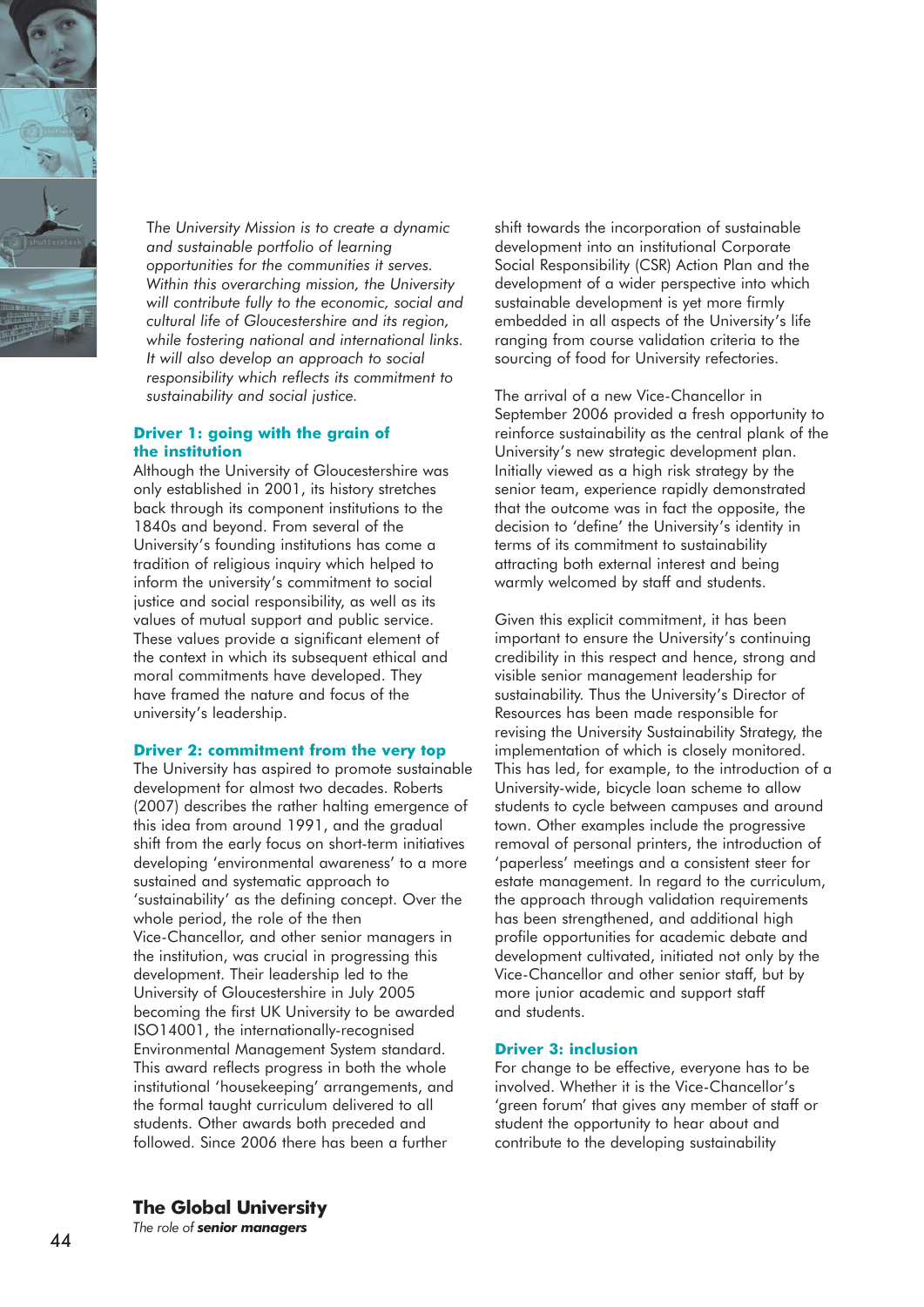agenda; the opportunity for all students to study a sustainability module; or staff cooperation in the writing of a book documenting a range of different sustainability initiatives in the University, the creation of a strong narrative in relation to 'the way we do things around here', has proved critically important. Communication, networking and inclusion – led by members of the senior team, Deans and Heads of Department - have been central to establishing this culture. The HEFCE-funded Centre for Excellence in Teaching and Learning (the Centre for Active Learning in Geography, Environment and Related Disciplines) has provided a physical and academic focus for some of this activity, now complemented by the senior team's decision to establish a 'Sustainability Institute' as a focus for sustainability leadership within the University as well as for links externally

Returning to HEFCE's four sustainability areas – teaching, research and knowledge exchange, leadership of external networks and business operations, it is clear that the University of Gloucestershire's senior management team have taken a deliberate decision to support the sustainability dimension in all four of these areas. Working with local businesses on 'going green' and promoting corporate social responsibility, building international partnerships with bodies such as UNESCO and the United Nations University, providing a focus for research in this field and encouraging students to engage through a policy of active learning have combined to establish sustainability at the very heart of the University's life. Indeed the challenge of defining what sustainability can mean in practice is beginning to transform our very notion of what it is to be a university in the 21<sup>st</sup> century. At the University of Gloucestershire, we are beginning to challenge the more conventional, ivory-tower university tradition of the dispassionate pursuit of knowledge in favour of a more active engagement in problems such as sustainability, that seem, at present, to defy answers. Such a 'post-modern' vision, grounded in the pursuit of wisdom, rather than knowledge alone, requires both vision and courage on the part of the University leadership. Adopting such a vision, which puts questions concerning how universities can play a role in shaping a more just and sustainable society, will take the University into unfamiliar territory. But, in an increasingly global and unpredictable world full of challenges and change, we believe that this is the mission for a University in which tradition and history have combined to shape perhaps a unique opportunity to pursue such a vision. Including the whole University community in this project is proving transformational for us all.

#### **Carolyn Roberts**

Professor of Environmental Sciences and Higher Education at the University of Gloucestershire, and Director of the Centre Excellence in Teaching and Learning recognised by HEFCE.

For eight years Head of the University's 'School of Environment', Professor Carolyn Roberts FRGS FIEnvSc CEnv MCIWEM FHEA chaired the University of Gloucestershire's Sustainable Development Committee through the period leading to the securing of ISO14001. Carolyn is currently national Chair of the Institution of Environmental Sciences, the professional body for practicing environmental scientists, and a Director of Society for the Environment. environmental scientists, and a Director of Society for the Environment.

# **Patricia Broadfoot**

Professor Patricia Broadfoot CBE. BA. MED PhD DsC AcSS has contributed toward educational reform in a range of developed and developing countries, learning in the process a great deal about educational change and educational leadership. She has played several leading roles in the Economic and Social Research Council and on national education policy bodies.

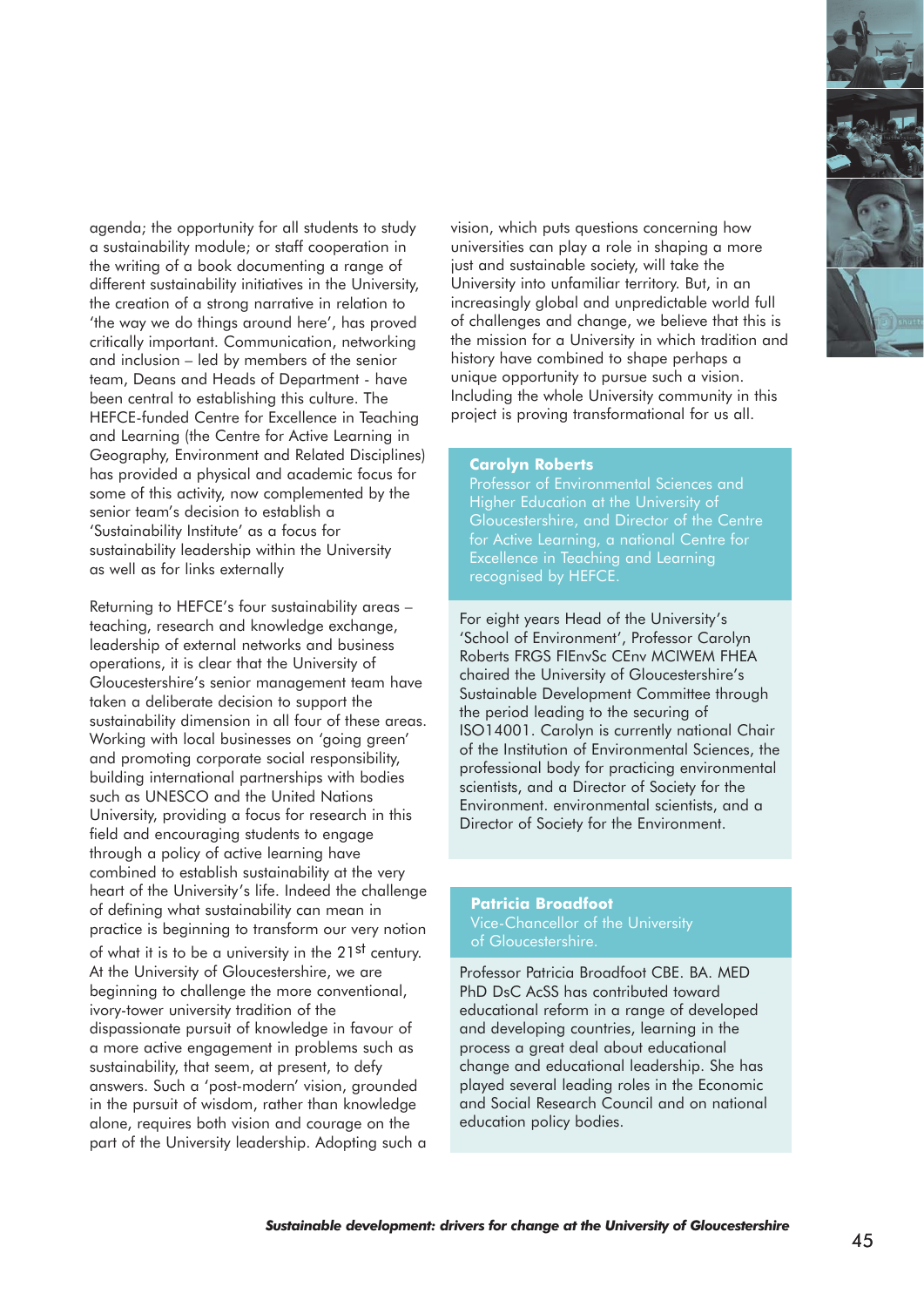

### **The role of universities in sustainable development**

Shirley Pearce, Ed Brown and Jon Walker

Universities are uniquely placed to play a leading role in the pursuit of Sustainable Development. Their mission of innovation and transferring knowledge through research, scholarship, teaching and learning makes them a powerful force for change. One of the continuing challenges for HE Senior Management is to lead the academic community in its engagement in this process and to facilitate this wider impact.

Changes in artistic and scientific thinking, in the social sciences and in philosophy, in politics and economics have for generations been rooted in higher education.

The growth of the international environmental movement since the 1960's and the more recent evolution of the idea of sustainable development have been no exception to this rule. Universities have played a major role in providing the scientific evidence, analytical rigour and innovative thinking that have gradually brought environmental issues into the mainstream. Leaders across the world have become increasingly convinced of the importance of tackling the major environmental and socio-economic challenges facing the planet.

Sustainable development touches upon every area of human activity. It requires integrated, holistic thinking necessitating communication between specialists in totally different fields of academic enquiry and practical delivery. So, for example, the adoption of advances in environmental understanding and technology is highly dependent on social and cultural issues; considering these issues is parallel allows helpful cross verification as well as more rapid subsequent deployment.

This multi-disciplinarity and the unquestionably global nature of the challenges that sustainable development must address, should make sustainable development a priority for Universities worldwide. It should also make mobilising the resources and strengths of Universities a key goal for those championing the cause of sustainable development.

The role of universities extends well beyond their being 'leaders of change'. At their best Universities create enabling environments where people are able to work across the barriers that restrict the emergence of important and challenging new ideas. At Loughborough, although the University has a long record of inter-disciplinary work, the establishment of cross department and faculty inter-disciplinary Research Schools has demonstrated that it is necessary to continually reduce barriers and to increase opportunities for inter-action between staff. One research school is Sustainability, and others include Materials, Health and Life Sciences and Systems Engineering.

These boundaries can have all kinds of different dimensions which may operate at local, national or global levels. As the Brundtland Report (WCED, 1987) pointed out twenty years ago, building dialogue and understanding between peoples and nations will be crucial if we are to balance correctly the needs of people today with protecting the ability of future generations to meet their needs (however they might be defined). In today's globalizing world, furthermore, it is impossible for us to conceive of a sustainable future without an adequate understanding of the complex connections between seemingly distant places within the global economy. Academic enquiry is not bound by national boundaries, and so Universities are especially well placed to consider the 'big picture' of the global when applied to sustainable development.

Sustainable development is not only about the conservation of natural resources, though such issues will remain a central concern. No truly sustainable future will be possible without real advances in the global struggle against poverty. The achievement of developmental targets such as the millennium development goals<sup>1</sup> will require us to adapt existing models and patterns of socio-economic development to rapidly changing circumstances and technologies. Universities should be at the forefront of such creative thinking.

*1.This people-centred solution is almost exclusively directed towards low income countries in the developing world].*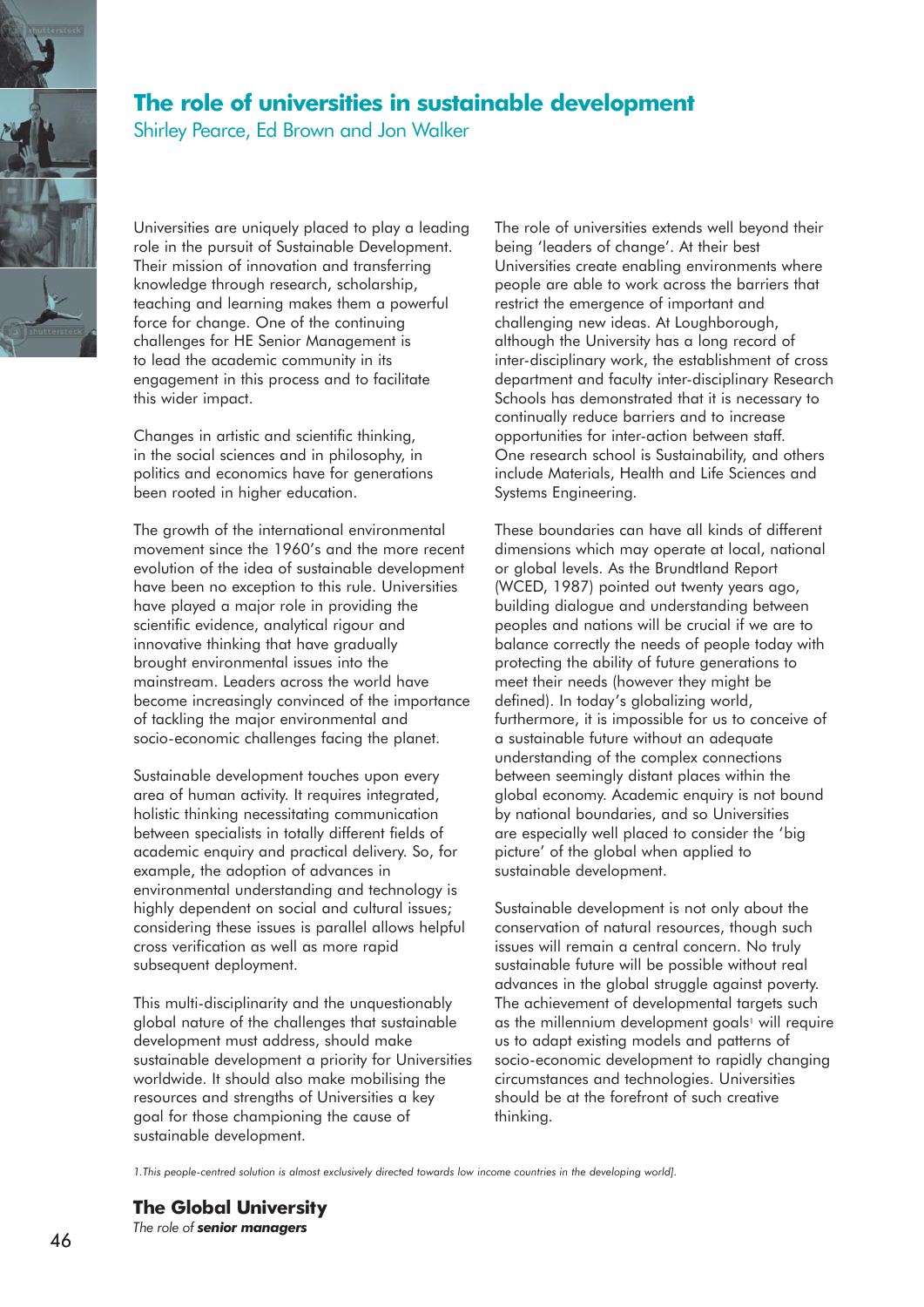

Commentators the world over have stressed the key significance of education to the pursuit of sustainable development and yet the nature of our educational provision and dominant social and cultural attitudes towards education can present barriers to the spread and take-up of sustainable development thinking. These include structures which artificially divide our educational sectors from each other and frequently from the wider community. In the UK, for example, the educational environment is all too frequently fragmented into separate, isolated, communities in higher education, further education, schools, youth services or the voluntary and business sectors. Similarly, whilst slogans such as *'education, education, education'* may create the impression of a society that is driven by knowledge and skills acquisition, the reality is that in many ways the UK remains profoundly suspicious of intellectuals, science and knowledge creation. (See Furedi, 2006) It is crucial in this scenario that opportunities are created and used for 'informed conversations' across the demarcation and funding lines and that the absolute centrality of education to the achievement of sustainability goals is recognized and promoted.

For this reason, the network of United Nations Regional Centres for Expertise in Education for Sustainable Development (UNRCE) is especially significant. The network aims to create an innovative *'Global Learning Space'* as part of the UN Decade of Education for Sustainable Development (DESD, 2005-2014). We are delighted that the first such centre in the UK has been established in the East Midlands with a very wide range of University and other partners. An RCE is a network of formal and informal education organisations, mobilised to deliver education for sustainable development (ESD) to local and regional communities. The higher education working group of the East Midlands UNRCE has brought together representatives from the ten higher education institutions of the region to explore shared experiences and formulate collaborative project proposals. It has also initiated several cross-sectoral initiatives, including the inaugural conference of the centre which was held in Loughborough in September of this year, attracting 160 participants from an impressive range of educational sectors.

Communications must also be improved between those in industry, government and academia – although we must acknowledge that much is being done to overcome this situation. An important new initiative in the UK has been the establishment of the Energy Technologies Institute, a billion pound partnership of industrial partners and government, hosted by a consortium of leading Midlands Universities and with its HQ at Loughborough, to enable the development and commercial deployment of low-carbon technologies. One area of particular importance in Development Sustainability will be technologies for the distributed low carbon generation of power. These will be particularly important in parts of developing countries where the provision of distribution guides in unrealistically expensive.

We should not overlook the inclusion of the word 'commercial' in that purpose; it represents the harnessing of economics and business in the service of the achievement of sustainable development goals. For some this may seem to be a controversial area, for whilst it is right that universities recognise the great role that the

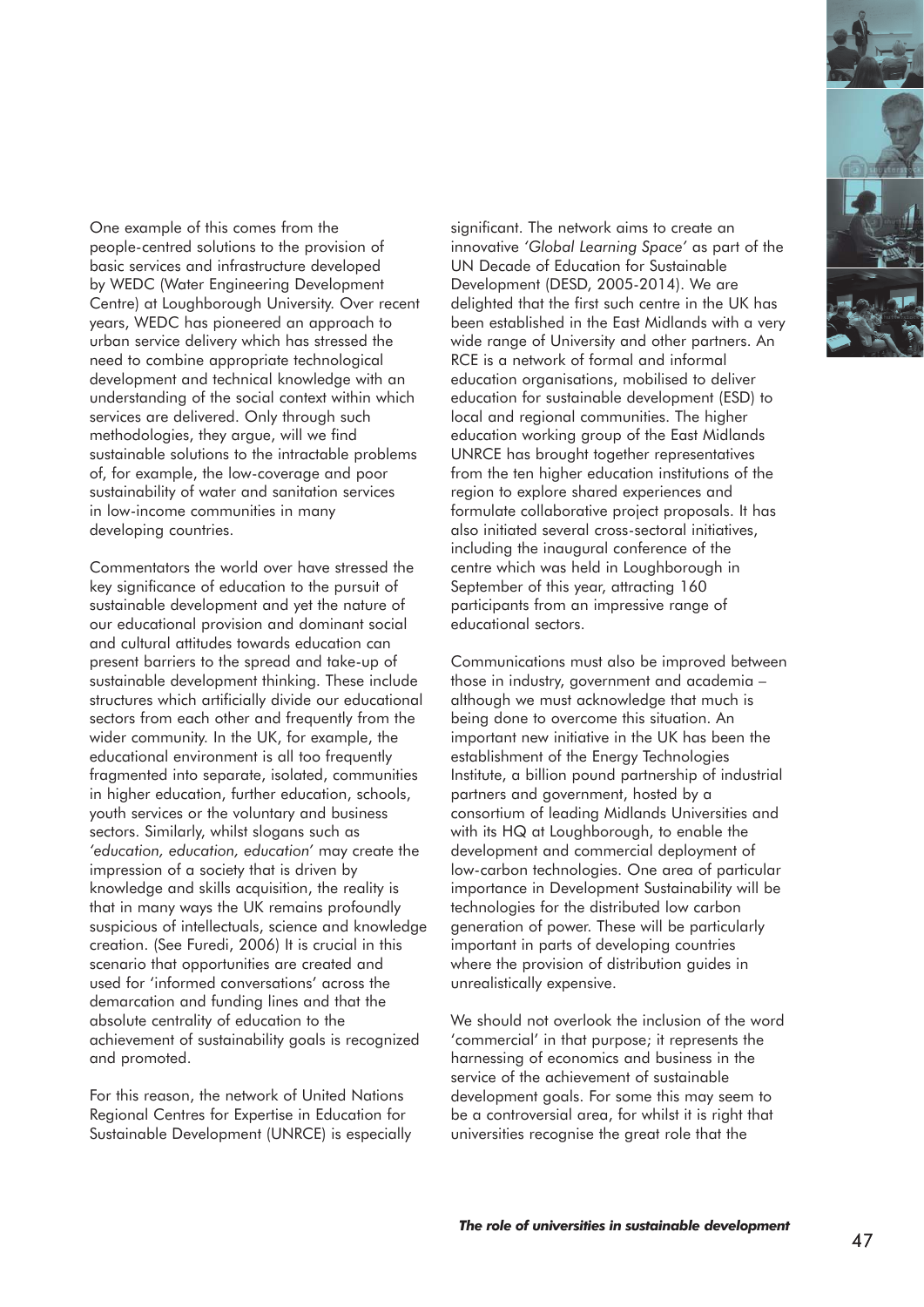

commercial world can play in taking forward the sustainability agenda, it is also right that universities will ask challenging questions when commercial and sustainability objectives appear to clash.

This kind of critical thinking is something that Universities can do extremely well and connects directly into debates taking place within the business world about the viability of ideas of corporate social responsibility and the wider impacts of commercial organisations upon the myriad of communities who are affected by their activities as producers, consumers or perhaps even neighbours. There is a growing expectation that all organisations, whether public, private or 'third-sector', will act with integrity and to the highest ethical standards and that they will not only do so, but be able to demonstrate in robust ways their compliance with public expectation.

It is an imperative that the higher education sector 'puts its own house in order' in terms of embedding the principles of sustainable development. Bringing about the changes needed, both in the sector as a whole and in individual institutions, will require input from Senior Managers across the sector. Some aspects of this input will fall broadly within the range of the existing capabilities and proficiencies of sector managers. The rapidity of change in higher education over recent years shows that the managerial skills needed to bring about the necessary radical change to both curriculum and research already exist. Once the will is there, and this might be motivated by ethical/political belief, by market forces or by government incentive, the capacity to bring about some of the necessary changes already exists within our institutions.

More challenging, however, will be those changes requiring us to change not just the content of our teaching and research but also the way we undertake our many activities. If Universities are to be recognised as major players in the pursuit of sustainable development we must also demonstrate that we are placing these issues at the centre of how we ourselves operate as institutions. It is in this context that current efforts

to deepen Universities own commitment to the principles of corporate social responsibility and to respond to the challenges of the HE carbon management programme are very much to be welcomed. To deliver this effectively will require news skills and capabilities in our senior managers.

Some might say that Universities have for many years relied on their educational purpose to shield them from direct enquiry and examination; a growing number of institutions now recognise that this approach is no longer sufficient. Carrying out educational programmes of the highest standard is no defence if our cleaners are low-paid and exploited, if our campuses are wasteful and if our employment practices are discriminatory. In the UK there have been early studies, for example *'Universities that Count'* (available from the Business in the Community website: *www.bitc.org.uk/resources/ publications/universities\_count.html)*  evaluating the suitability of the well established Business in the Community CSR evaluation tools when applied to an HE setting. An element of that corporate responsibility will be the successful operation of sustainable campuses – substantial and dynamic communities where we are seen to be leaders not just in innovation and research, but also in environmental good practice. The changes needed are not easily won, but are increasingly expected by students and staff alike. A sustainable campus will need to address a wide range of issues:

- Energy consumption and increasingly production as well (from renewable sources and CHP projects);
- Water utilisation;
- Waste and recycling;
- Green transport programmes; Bio-diversity and wildlife provision;
- The development of sustainable buildings.

Universities are well placed to fulfil a 'life-scale demonstrator role'. In the UK the pace of development on campus has been exceptional for the past 10 years and shows no sign of slowing. As we have noted above, sustainable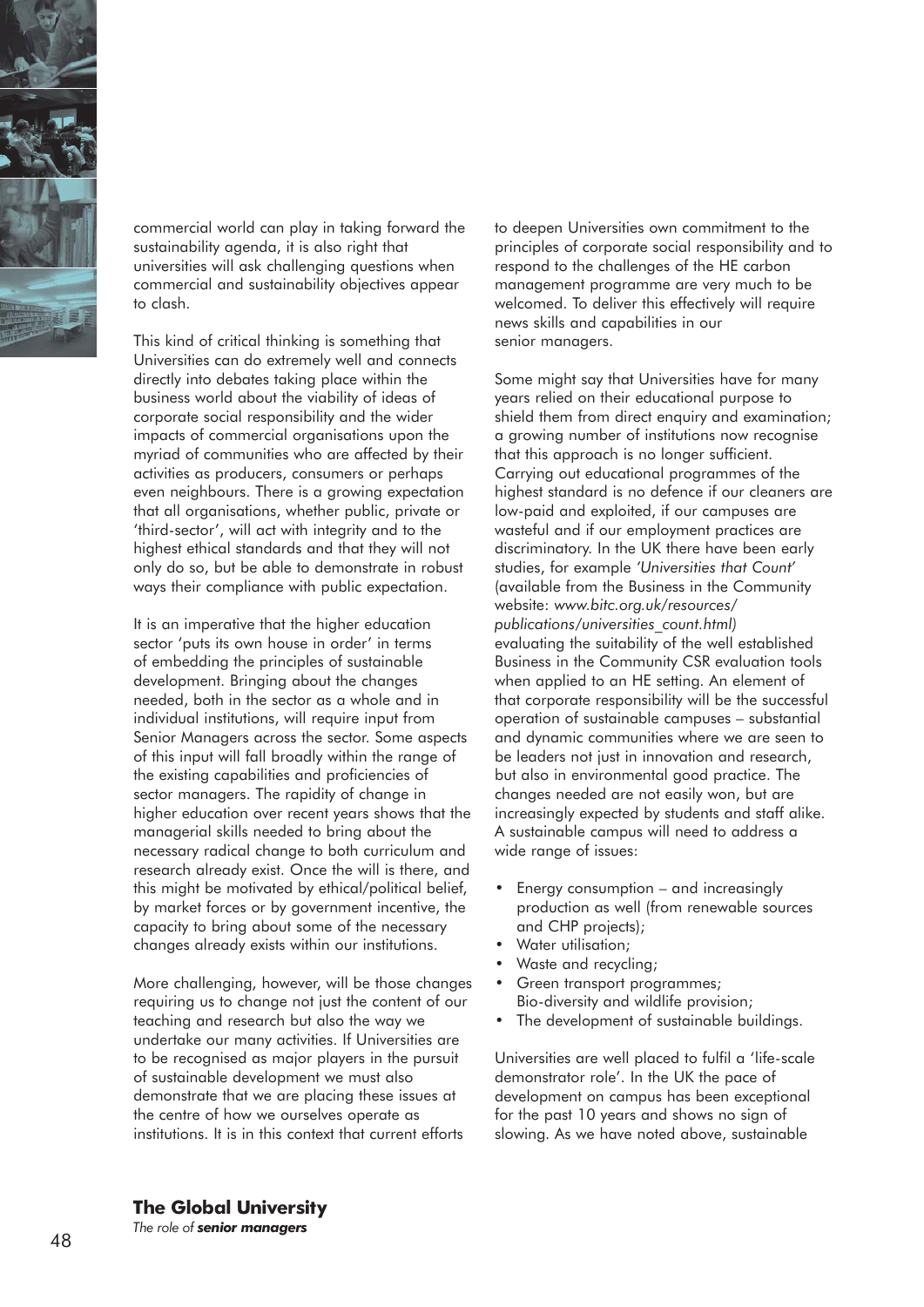

development is about *both* sustainability *and* development. By achieving both of these simultaneously within their own campus environments, in a setting that allows rigorous academic assessment and close engagement of a learning community, Universities will help shape future of thinking and practice about sustainable development.

Concepts of sustainable development are least useful when they are peripheral or marginal. Only when the become part of the mainstream do they begin to achieve the fundamental change required. The same is true of Universities. Around the world are institutions whose mission and modus operandi uniquely equip them to be a driving force in enabling society to achieve both its development and sustainability goals. It is now time for bold and innovative leaders in our Universities to respond to that challenge.

**Shirley Pearce,**  Loughborough University

Professor Shirley Pearce CBE has been the Vice-Chancellor at Loughborough University since the beginning of 2006, having previously been Pro-Vice Chancellor at the University of East Anglia. She is a Clinical Psychologist and had worked in both academia and the Health Service. Since arriving at Loughborough Shirley has overseen the development of a new strategy "Towards 2016" which includes a significant focus on both Internationalisation and Sustainability. Loughborough University has significant activities in Sustainable Development and most recently strengthened this portfolio when it was chosen to be the host for the new Energy Technologies Institute, a £1 Billion initiative in low carbon technologies.

#### **Ed Brown,**

Lecturer in Geography, Department of Geography, Loughborough University

Dr Ed Brown is Co-Chair of the Higher Education Working Group and member of the Management Committee of the United Nations East Midlands Regional Centre for Expertise in Education for Sustainable Development. Ed's Research projects include an European Union and Foreign and Commonwealth Office funded project on renewable energy in Central America and an exploration of financial services for the poor in seven major Latin American cities. Ed is a member of the Globalisation and World Cities Research Network at Loughborough and is also heavily involved in the University's Sustainability Research School. He is Programme Director of Loughborough University Master's programmes in Global Transformations and International Financial and Political Relations.

**Jon Walker,**  Director of External Affairs, Loughborough University

Jon Walker has worked across a wide range of activities at Loughborough. His responsibilities have included fundraising, alumni relations and public relations. His current role focuses on institution wide public affairs and major project bids.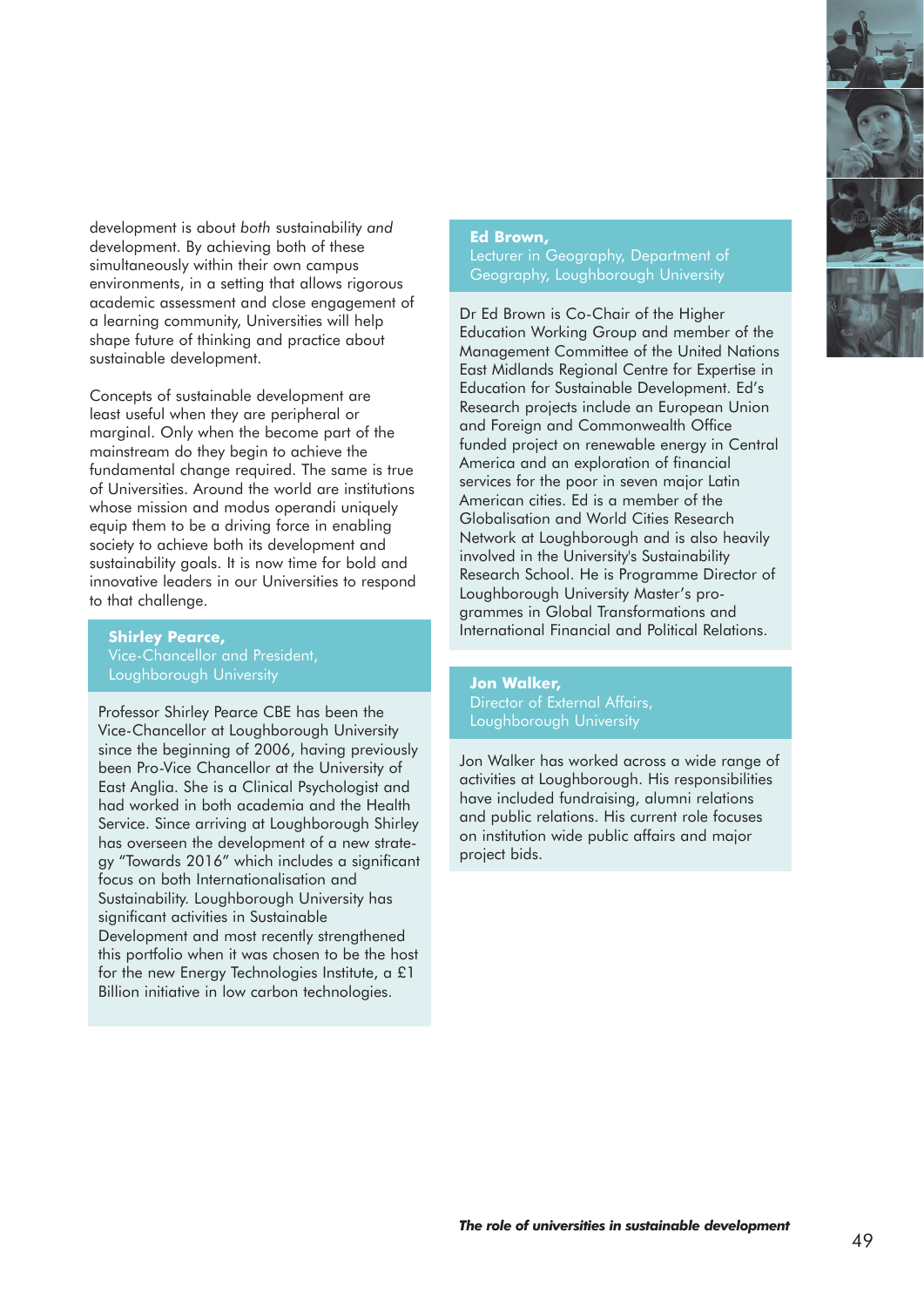## **The university's role in developing global citizens: a case study of the University of British Columbia**

John R. Mallea

The university, as the word suggests, is an institution that is deeply committed to developing universalistic values. Over the centuries it has also occupied a major leadership role in defining civic society and citizenship. More recently, in responding to the cumulative forces of globalisation, its senior leaders have focused attention on the relevance, meaning and development of global civic society and citizenship.

There are five main reasons why this is the case: the urgent need to find solutions to the world's most pressing human and environmental problems, recognition of the increasing interdependence of nations, economies and cultures, widespread disenchantment with the limitations of purely economic forms of globalisation, the growing international dimensions of civic society and citizenship, and the university's interest in graduating students possessing globally oriented knowledge, perspectives, values and skills. All five reasons apply in Canada where the issue of citizenship is part of the national debate on the rights and responsibilities of citizens, their governments, and their institutions.<sup>1</sup>

#### **The University of British Columbia (UBC)**

UBC's<sup>2</sup> stated goals are to be ranked as one of the world's best universities, to promote the values of a civil and sustainable society, to conduct research that not only serves the people of British Columbia and Canada but also the world, and to prepare its students to become

exceptional global citizens that value *'…diversity and strive to secure a sustainable and equitable future for all.' www.ubc.ca/about/mission.html*<sup>3</sup>

How are UBC's aspirations being translated into practice? What form is the global citizenship initiative taking? What timelines and resources are involved? What challenges remain to be addressed? And what role are senior administrators in the process?

#### **Planning for planning**

In translating the university's goals into practice the senior administration placed great emphasis on the importance of advanced preparation and planning characterised by transparency, consultation, sustained dialogue and the interactive use of communication technologies.

In 2003, the university leadership<sup>4</sup> sponsored a conference on global citizenship on its main campus (UBC, 2003). It published a Strategic Planning Discussion Paper in October of the same year and followed up with a Green Paper titled *'A Global Journey'* some months later. The latter was disseminated widely throughout the broader university community with feedback being solicited in a variety of innovative ways, including electronically. Taking this feedback into account, a White Paper was published in September, 2004.

Sustained dialogue with student and alumni groups was maintained via a 'Global Citizenship' project (UBC.2004a, b and c) in which students

*1. Canadian citizens are generally supportive of Canada's traditional internationalist stance. Moreover, at the beginning of the 21st century,*  discussions of civic society and citizenship have taken on a more global flavour and character. Bricker and Greenspan (2001), for example, consider<br>that Canadians are well on their way to developing a Can-global identity; *in global society.*

*2. Founded in 1915, in Vancouver, UBC has four campuses, some 35,000 undergraduate, 8,000 graduate students and 4,000 faculty members. In* academic year 2004/2005 it attracted \$350 million (CDN) in external research funding. Over 4,000 international students from 120 countries are<br>enrolled in its programs and its 212,000 alumni are to be found in 120 countri *(www.ubc.ca/).*

3. UBC is well aware that the meaning of the term global citizenship, while frequently employed, remains a subject of debate (Byers, 2007). But it<br>has perhaps unconsciously adopted the stance that, within the framework of

4. Professor Martha Piper, President and Vice Chancellor of UBC from 1997 to 2006, provided outstanding intellectual leadership in asserting the<br>key role that Canadian universities and research should play in fostering civ dynamic leadership, UBC formally adopted global citizenship as a major institutional goal. Efforts to promote global awareness and citizenship were<br>to be based on and around the university's already highly culturally diver *critical thinking and problem-based approaches; and institutional priority was to be given to trans-national and trans-cultural research.*

**The Global University**

*The role of senior managers*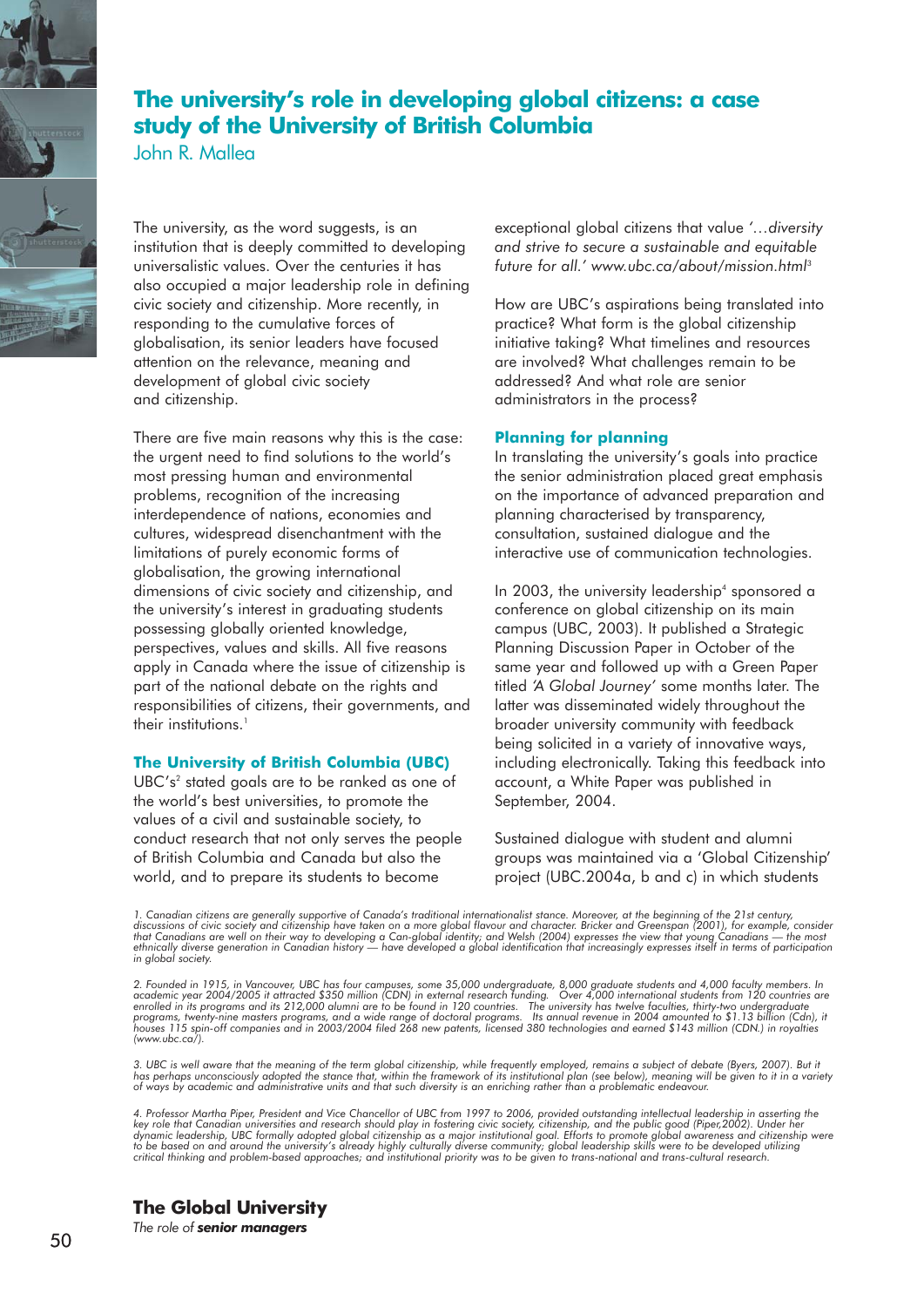

and alumni participated in twenty discussion groups that addressed four key questions: What does global citizenship mean? What values and competencies are entailed in translating it into practice? What kind of programs might best contribute to the development of these values and competencies? And what, in this regard, should the university be doing or doing differently? Responses to these questions were analysed by the central administration and contributed to the development of the university's formally approved mission statement *Trek 2010: A Global Journey www.vision.ubc.ca/index.html* One concrete suggestion that has been adopted is the high profile Global Speakers Forum that has attracted considerable media attention both locally and nationally. More detailed information on student input and discussions can be found in the University of British Columbia sources (2004 a,b, and c) cited in the Bibliography.

#### **Mission renewal and enhancement**

The principles on which *Trek 2010: A Global Journey* was based were spelled out in five broad areas: People, Learning, Research, Community, and Internationalisation. Based on these principles, relevant goals, strategies, targets, individual and unit responsibilities, operational timetables, and annual forms of assessment were also identified.

#### **People**

Believing in the importance of an educated citizenry that contributes positively to the well-being and improvement of all, UBC will reflect the values of a civil society in the selection and recognition of faculty and staff, in the recruitment and retention of outstanding students who understand the value of civic engagement, in its relations with the Aboriginal communities of our region, and in the facilities we provide that will make it possible for everyone to live, work, and study in the most supportive environment possible. This will entail equity in employment practices, a respect for social diversity, attention to the conservation of resources, and ethical practices in the conduct of our professional and business affairs.

#### *Goals and strategies:*

- *Review our broad-based admission and student financial aid policies to ensure that qualified students with a variety of backgrounds and experiences have access to UBC.*
- *Review student recruitment, admissions, and scholarship policies and processes to ensure that UBC attracts and retains the best undergraduate and graduate students from across British Columbia, Canada and the world.*
- *Work towards a more diverse faculty ands staff complement, to reflect the increasing diversity in our student population.*
- *Review criteria for promotion and tenure to include greater recognition for outstanding teaching, co-operative education initiatives, the creative application of new learning technologies, civic and professional involvement, and community-based scholarship.*
- *Ensure that the principles of sustainability as expressed in the UBC Sustainable Development Policy are incorporated into all levels of strategic planning and university operations.*

#### **Learning**

By promoting excellence at every level, we shall help our students to become leaders in their chosen fields, achieve their personal and career goals, and contribute effectively to the well-being of society. The key is to provide UBC students with the best possible educational experience, founded on the principles outlined in our vision and mission statements. Our students will develop an understanding of their responsibilities as members of a global society, including the need to respect the natural environment and live in harmony with their fellow human beings. They will learn to push boundaries and take risks in search of new knowledge and unconventional ideas. They will acquire strong analytical and communication skills, and continue to develop their ideas beyond graduation through life-long learning.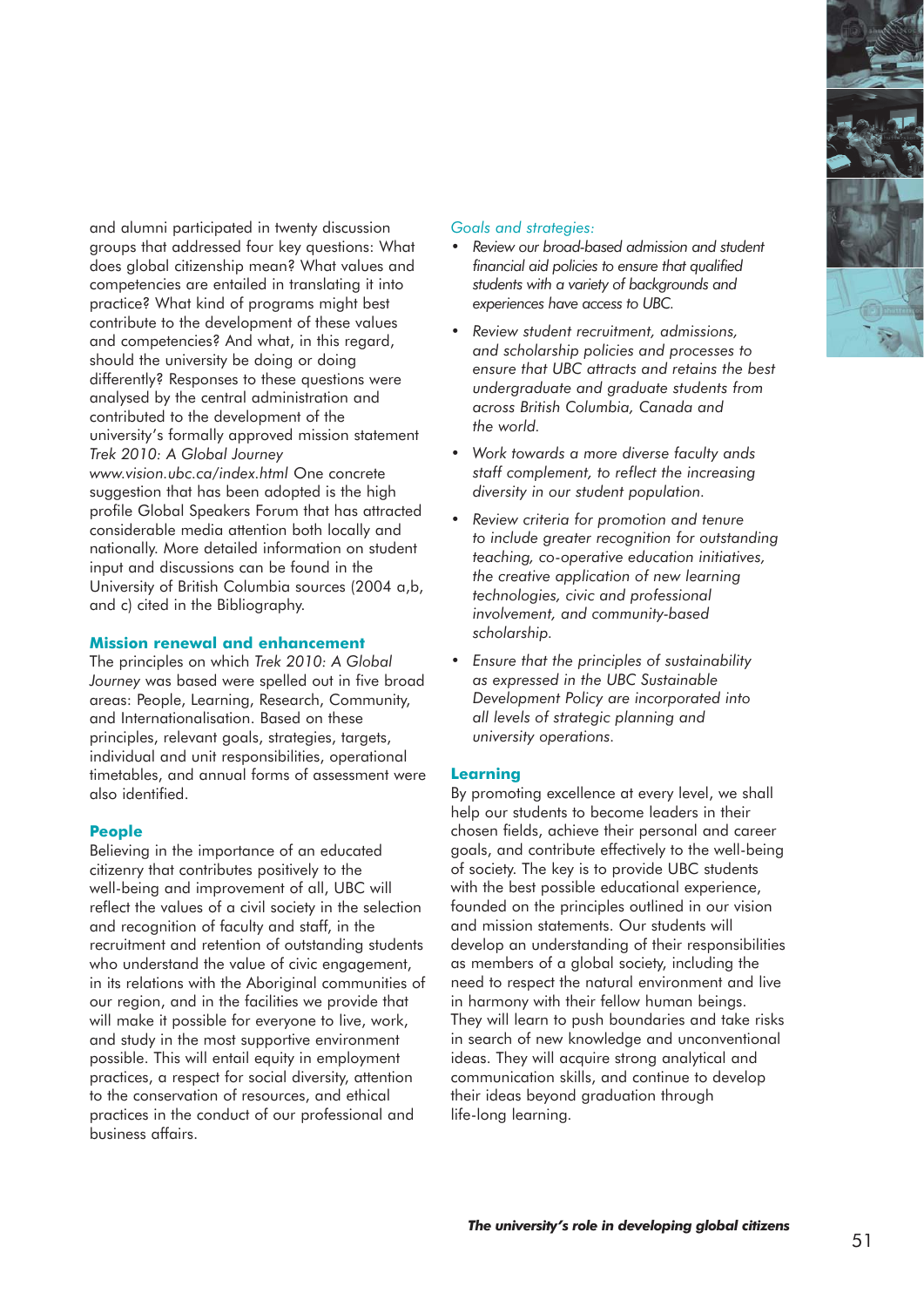

#### *Goals and Strategies:*

- *Through the Faculty-directed creation of new courses, the augmentation of existing courses, modified promotion/graduation requirements, and expanded co-curricular opportunities, ensure that all students develop a greater awareness of their responsibilities as global citizens and of the issues surrounding social, environmental, and economic sustainability.*
- *Create new programs for both full-time and part-time students that address life-long learning needs of citizens in a knowledge-based society.*
- *Support innovative teaching and create new learning experiences through the application of leading-edge technology.*

#### **Research**

In the face of growing challenges such as global warming, poverty, human rights abuses, disease, and illiteracy, people everywhere have come to recognise the vital importance of securing a sustainable and equitable future, and striving for a just and tolerant society. With these goals before it, the University seeks to improve the condition of life for all through basic research and the discovery, dissemination and application of new knowledge. Through free and ethical inquiry in all disciplines and professions, UBC researchers will enlarge our understanding of the world, address its problems and seek to enhance the social and cultural aspects of human experience. At the same time, the University recognises the value and importance of pure research in all areas: that is, research that may not have any immediate application, yet ultimately contributes to the body of human knowledge.

#### *Goals and Strategies:*

- *Increase awareness of international sources of research funding.*
- *Collaborate with local, national and international communities on problems of global interest in such areas as sustainability, health care, law, transportation, alternate energies,*

*education, immigration, culture, and social and economic development.*

- *Encourage active involvement in international research networks.*
- *Develop and support co-operative research initiatives with Aboriginal scholars and communities in Canada and around the world.*

#### **Community**

While committed to its role as a global university, UBC recognises its responsibilities to the citizens of British Columbia and Canada. We are accountable to the society that supports us, and must seek ways of responding to its needs and concerns through research, through education outreach, and through partnerships that bring mutual benefit. We should also invite our alumni to participate more fully in our affairs, and to contribute their expertise and experience to career development, fundraising, advocacy, and new educational opportunities for current students.

UBC will expand its community presence by developing Community Service Learning courses and programs; by devising more joint programs with other provincial post-secondary institutions; and by offering new learning opportunities to meet the needs of communities and life-long learners throughout British Columbia. UBC will also develop more opportunities for local communities to make use of UBC facilities and contribute actively to learning and research.

#### *Goals and Strategies:*

- *Model UBC as a responsible, engaged, and sustainable community, dedicated to the principles of inclusiveness and global citizenship.*
- *Work with international alumni to create links with important groups or communities in other countries.*

#### **Internationalisation**

In a world where countries are increasingly interdependent, we share a common responsibility to protect and conserve natural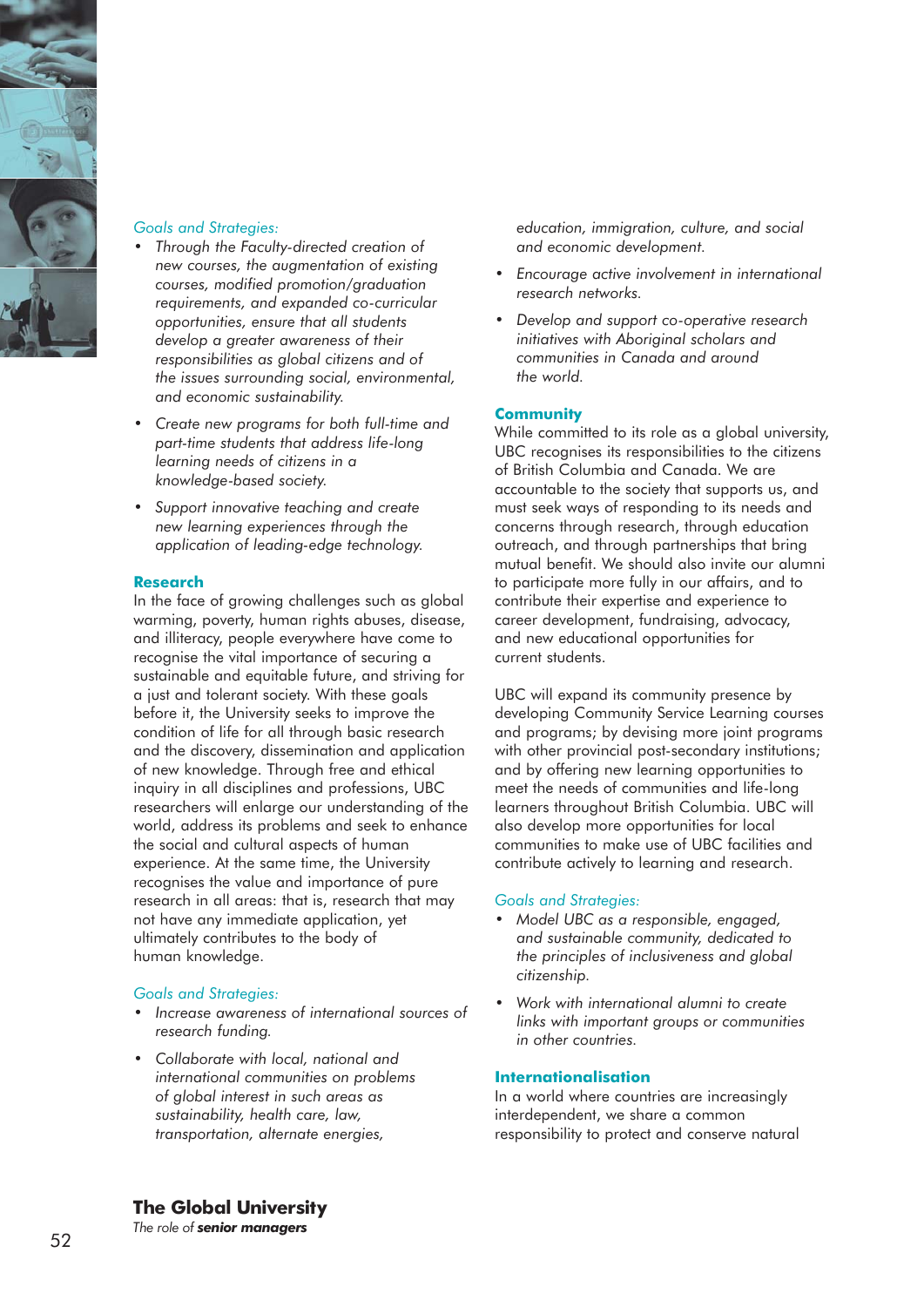

resources, promote global health and well-being, and foster international co-operation. UBC is already part of a growing network of learning that encompasses the globe; we must strengthen established links and develop new ones through enhanced student mobility and study abroad programs, faculty and staff exchange opportunities, and educational consortia. We shall encourage research projects that link UBC faculty and students with their peers around the world, including projects that address global problems in health, safety, economic opportunity, human rights, and environmental integrity.

The University will seek to broaden global awareness both on and off the campus through innovative programs and educational outreach in a variety of formats. We shall also attempt to make the concept of global citizenship an integral part of undergraduate learning through its introduction into our core programs. We shall work to increase understanding of Aboriginal cultures in other parts of the world, and bring scholars from many different cultures to UBC.

#### *Goals and Strategies*

- *Strengthen Global Awareness Through Degree Programs, Public Lectures, and Conferences.*
- *Include 'global content' in programs, wherever possible and appropriate, to ensure students are presented with global issues, concerns, and solutions as part of their disciplinary or professional studies.*
- *Develop new programs on global citizenship, civil society, and related issues, intended for audiences both on and off campus.*
- *Establish and nurture mutually beneficial partnerships with international agencies and organisations based in British Columbia, to promote learning and research opportunities for students and faculty.*
- *Ensure that students have access to a range of courses and experiences that provide information and ideas about all parts of the world.*

A few examples serve to illustrate the types of

initiatives that put flesh on the bones of the aspirations expressed above. The university has put in place an International Student Orientation Program. It includes an intensive 3-day conference-style program, a reception service of two weeks duration at the airport and on campus, and a half-day program specifically designed for graduate students. A planning committee made up of students and faculty from across the campus organises the program. Large numbers of Canadian students serve as volunteers in the program that is seen as a significant learning opportunity for UBC students and a launching pad for the realisation of UBC's international goals. A second program, the International Peer Program, offers an opportunity to engage students in meaningful cross-cultural experiences. It matches new international students with experienced Canadian and International students known as senior peers. They are guided by trained student leaders who assume responsibility for between 5-8 pairs of students.

The China Programs of the Faculty of Commerce and Business, for instance, have been a major force for the internationalisation of the campus. This faculty is partnered with both academic and government institutions including Shanghai Jiao Tong University and the Ministry of Foreign Trade and Economic Development. Program activities include a distinguished visitors program and a United Nations/International Trade Centre Initiative with four Chinese foreign trade institutes. An economic development course for the Federation of Canadian Municipalities' China Open Cities program has been offered along with customised executive programs in Chinese for senior business and government officials.

Recent changes in the Faculty of Land and Food Systems (formerly the Faculty of Agriculture) serve to illustrate units are integrating global citizenship into their core activities. This Faculty has adopted an integrated, interdisciplinary and global approach in its core functions of teaching, research and service functions which emphasise the importance of problem-solving and group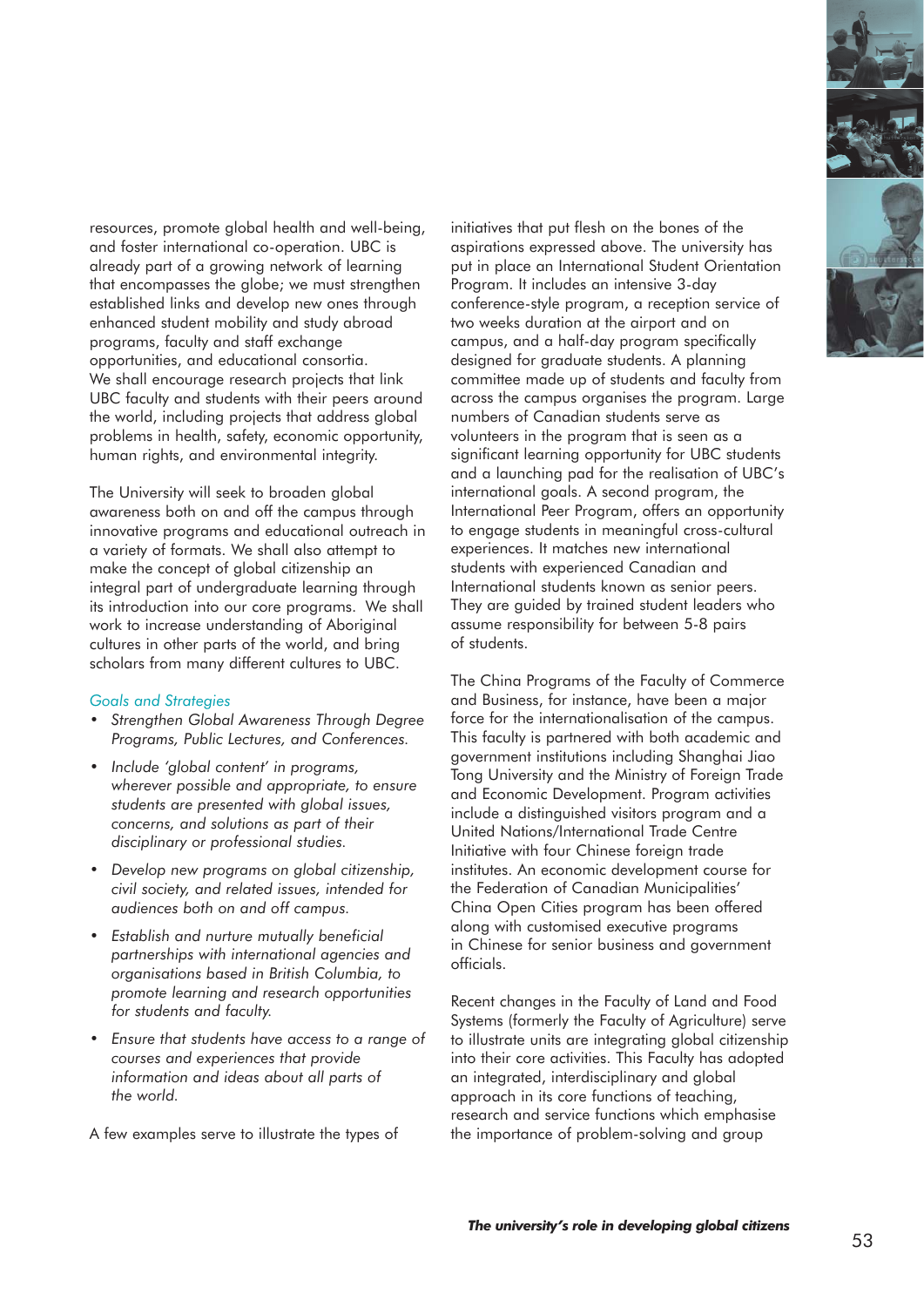

work in addressing issues of global health and sustainable land and food systems. It has introduced an award winning undergraduate degree program called Global Resource Systems that integrates the sciences, regional studies, and languages. It has established partnerships that reflect the importance it places on strengthening linkages between the Faculty's global outreach and its local roots and its global outreach *(www.landfood.ubc.ca)* And, as an indicator of its intent, it has made a half-time appointment whose specific task is to locate funding for globally oriented research that has relevance for regional issues. Campus-wide efforts also are being made to integrate UBC's international students within service learning opportunities in the local community.

St.John's College at UBC is a residential graduate community that offers a 'Microcosm of the Global Community Program' aimed at fostering a better understanding of international relations and research on global issues. Through lectures, invited speakers, seminars, workshops, social activities and shared meals, the students create an intellectually and culturally diverse environment. And UBC has recently entered into an agreement with the Technological University of Monterrey resulting in the establishment of a Mexico House where students from this university share accommodation and integrated academic programs with UBC students. A similar and earlier arrangement was agreed with Ritsumeikan University, Kyoto, Japan.

Finally, at the formal launch of *Trek 2010: A Global Journey in 2005*, the university was at pains to emphasise that realising its goal of preparing global citizens was not an event but an ongoing process. Three respected members of faculty, therefore, were asked to prepare and present their views on the continuing challenges the university faced in achieving its declared mission. Boothroyd (2005) drew attention to the different ways the term 'global citizenship' is understood and the importance of the university conducting business as a responsible global citizen. Fryer (2005) asked how UBC could become a community of practice dedicated to the exploration and cultivation of the qualities of

global citizenship? And Robinson (2005) addressed the issue of how such a community of practice become sustainable.

A general idea of how UBC is tracking the implementation of its new institutional vision is offered in *'Without Borders'*, the university's annual report for 2005-06.

A second marker is the university's *'People Plan'* introduced in 2006 *(www.peopleplan.ubc.ca)* Its goals are to develop institutional leadership by implement best 'people practices' and making connections between the day-to-day work of faculty members and staff with the broader goals of *Trek 2010: A Global Journey.*

Four major challenges, however, will have to be addressed in the future if UBC is to successfully translate its goal of developing outstanding global citizens into sustainable practice. These are:

- To specify in much greater detail what it understands by the term global citizenship.
- To clarify what values, attitudes, perspectives, knowledge, competencies and skills a global citizen should ideally possess.
- To construct a range of performance indicators to demonstrate that these results are in fact being achieved.
- To introduce an institution-wide incentive and reward structure to profile and promote global citizenship.

#### **Conclusion**

The UBC experience suggests nine key issues in the management of change process that senior administrative leaders need to consider if they are to successfully establish global citizenship as a major institutional goal and ensure that it is achieved:

- There is a crucial need for an institution to act, and also be seen to be acting, as a responsible global citizen in areas such as purchasing and investments.
- A university's intellectual, moral and social mission in developing global citizenship

**The Global University**

*The role of senior managers*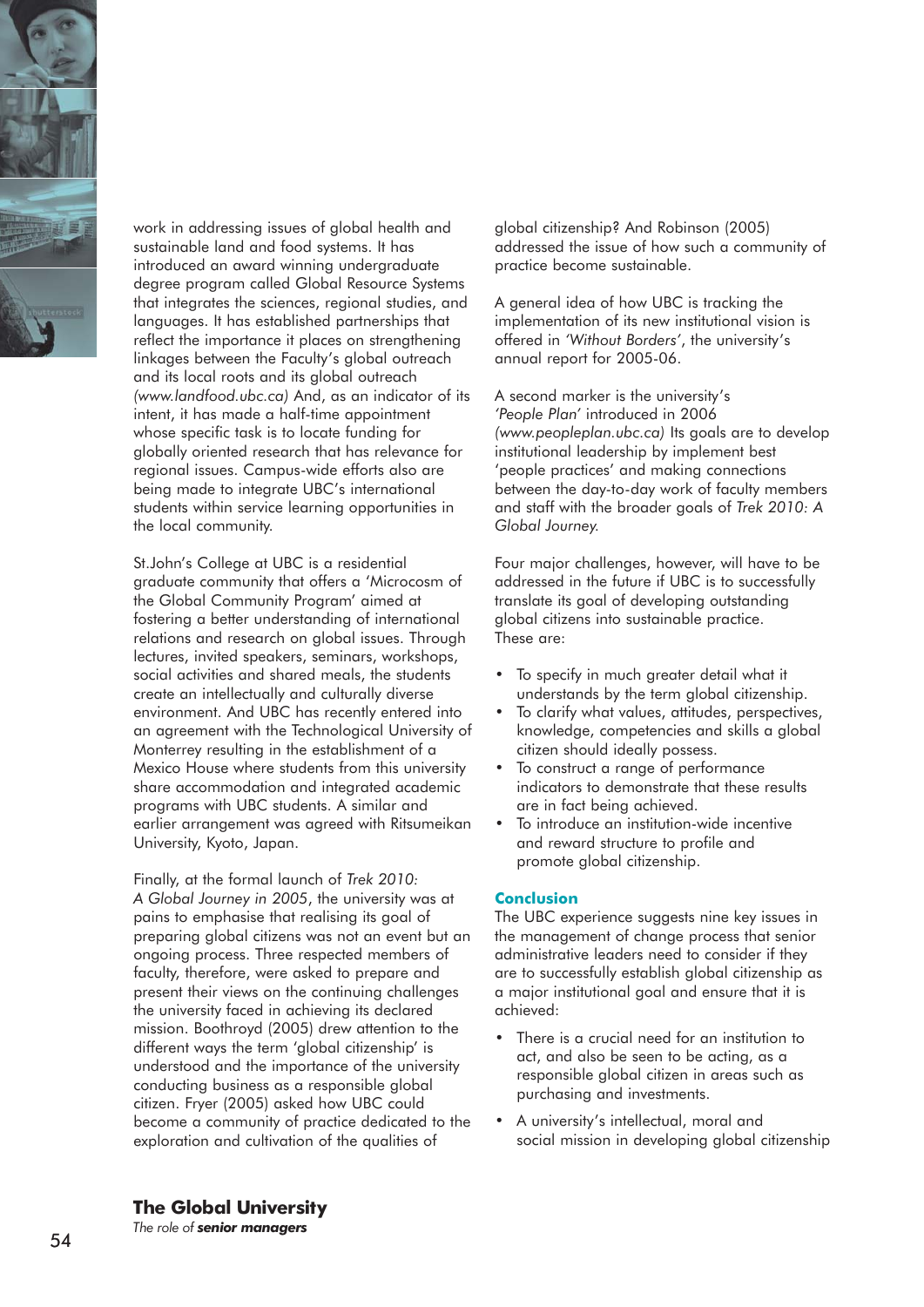needs to be translated into concrete and sustainable policy and practice.

- The goal of global citizenship is embedded within each of the university's core functions: teaching, research, and service.
- The significance of employing communication, consultative, and dissemination processes (both internally and externally) that are demonstrably inclusive and transparent.
- It is fundamentally important to establish an appropriate balance between centralised and decentralised initiatives.
- There is a need to allocate sufficient and sustainable resources to support the imple mentation of these initiatives.
- Universities need to introduce annual assessment processes to determine whether or not specified targets and timelines are in fact being met.
- Emphasis must be placed on the creation of an incentive and reward structure that encourages and recognises successful performance.
- Senior university administrators must recognise that the preparation of global citizens is an ongoing process not an end state.

#### **John Mallea,**

Past President and Vice-Chancellor of

Professor John Mallea is widely published in the area of cultural pluralism and education. Formerly President of the Comparative and International Education Society of Canada and Chair of the Board of the Canadian Bureau for International Education, he has also served on the Board of the World University Service of Canada. John is now Head of JRM and Associates (International Consultants) where his consultancies include chairing several OECD National Reviews of Education, work on the African Virtual University for the World Bank, and membership in an international team responsible for evaluating the new system of Technological Universities in Mexico. He has also chaired three Institutional Evaluations of Internationalisation and offered workshops on Internationalisation for senior leadership teams at a number of universities in Canada and Mexico. His interest in the idea of the 'global university' is longstanding and is reflected in his current three-year project 'Going Global: Innovations and Best Practices in Canadian Universities' based on site visits to more than ninety universities. His email address is malleaj@gmail.com

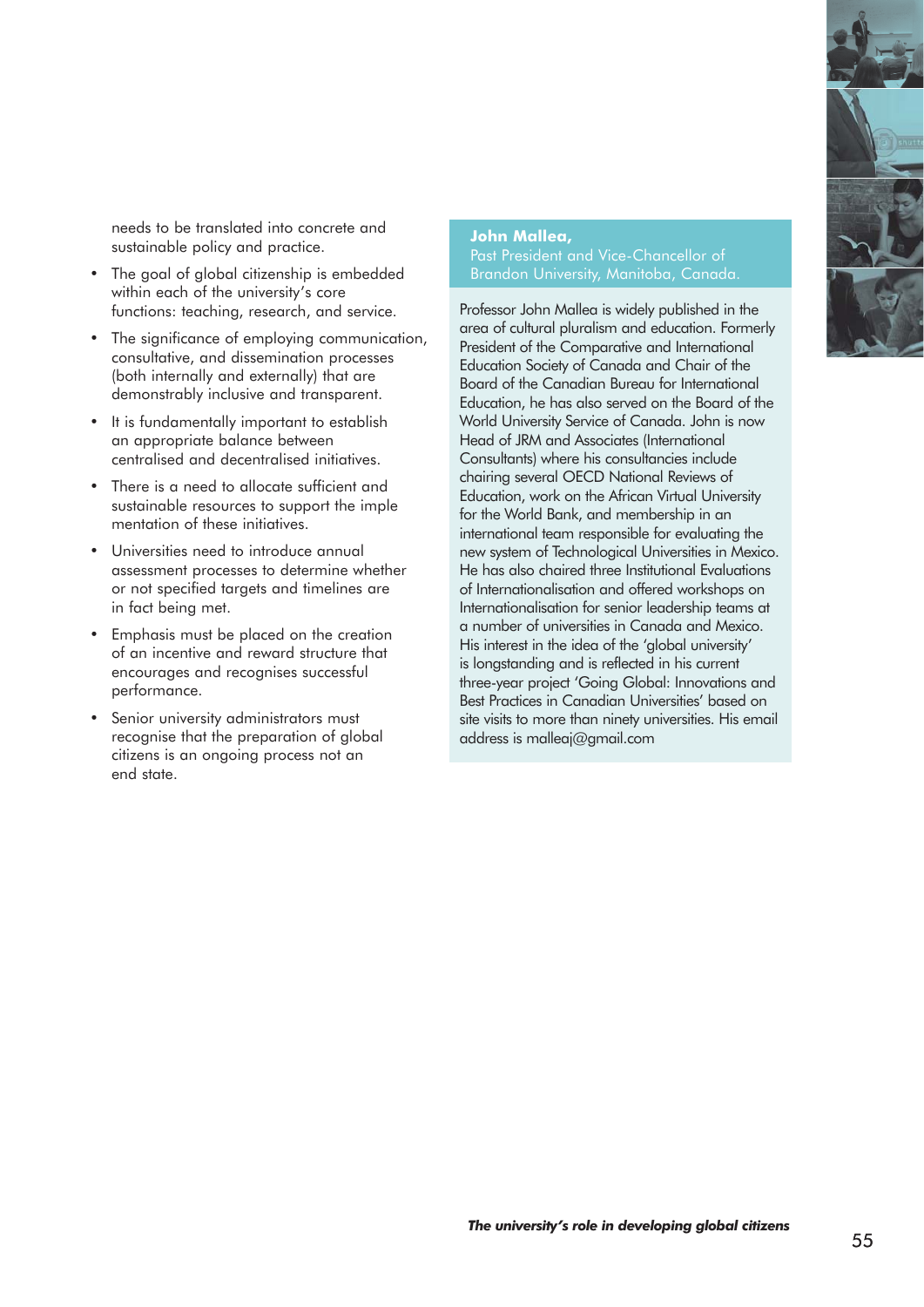

## **Are Latin American universities ready for internationalisation?**

Jocelyne Gacel and Ricardo Ávila

#### **A concise analysis of the state of higher education in Latin America**

Beyond the variables stemming from their respective national context, Latin American universities experience common characteristics and problems. These stem from common historical backgrounds and determine, to a certain extent, the current state and capacity of Latin American universities to adapt and respond to the challenges of the 21st century. Tünnermann (1998) depicted the present Latin American universities as a '*heterogeneous number of institutions stemmed from a traditional scheme inherited from Spain in 18th century mixed with 20th century elements from European and North American universities'*.

The first relevant and common characteristic lies in the academic model and organizational structure. Both refer to the 19th century, when the so-called 'traditional' or 'professional' universities were established following the Napoleonic model, which was combined during the last decades with elements taken from North American universities. In 1966, González (Tünnermann, 1998) maintained that Latin American universities converged in more negative than positive aspects, and described them as dogmatic and book- and memorisation-based where no teaching of science or scientific research was taking place; lacking libraries and laboratories, made up of professional autonomous schools, in which a union spirit took precedence over a university one; with authorities elected for short periods of time with a political rather than academic profile. Furthermore, the faculty members were hired on a part-time basis with tenure held for life. Students were part-time, participated in a decisive manner in the academic and administrative governing bodies and were looking for a diploma more than knowledge. Today, little has changed. One could therefore argue that Latin American universities have entered the 21st century with problems unsolved since the 19th century.

But as the 'knowledge society' puts higher education in the center of the agenda to meet the the challenges of the 21<sup>st</sup> century, Latin American

countries are striving to implement strategies to improve the quality and competitiveness of their higher education systems. Against this a rapid growth (an annual average growth rate of 2.3% since 1985) in student enrollment can be noted, rising to the present participation rate of 33%, which is a great progress but still lags behind the 56% of the OECD countries. Broader access to students with few resources has been possible thanks to increased rates of participation in public education. This expansion has been reached by different means, depending on the country. In Brazil, Chile, Colombia, and Peru, it is the result of a growing privatisation of the university sector. However, in Argentina, Costa Rica, Ecuador, and Mexico, granting accessibility to education for the less privileged groups in the public system has occurred. Despite such increases, dropout rates are very high: in Argentina 40% of the students leave the university during the first year and only one in four graduate; in Chile the rate is one in three, while in Colombia and Mexico the rate is one in two (Marquis, 2003). Similarly, the postgraduate level in general presents a limited offering and an average graduation rate of one in every two students. While the OECD countries have, on average, one doctoral program for every 5,000 inhabitants, in Brazil the average is one in every 70,000, in Chile one in every 140,000 and in Colombia one in every 700,000 (Holms – Nielsen, 2005:41).

Notwithstanding a certain rise in funding by the GDP dedicated to education, the average spending per student remains low. In Mexico \$5,774 US dollars are allocated for every student compared with \$11,254 US dollars in OECD countries. The largest part of this money goes to salaries and bureaucratic functions (OECD, 2006) leaving few resources for innovation, internationalisation or research. Major problems persist, such as student overpopulation, deteriorating facilities, scarcity of equipment and laboratories, obsolete materials, deficient learning, outdated curricula and lack of competence in teachers. In Latin America as a whole, less than 26% of professors hold master's degrees (García Guadilla, 1998). But great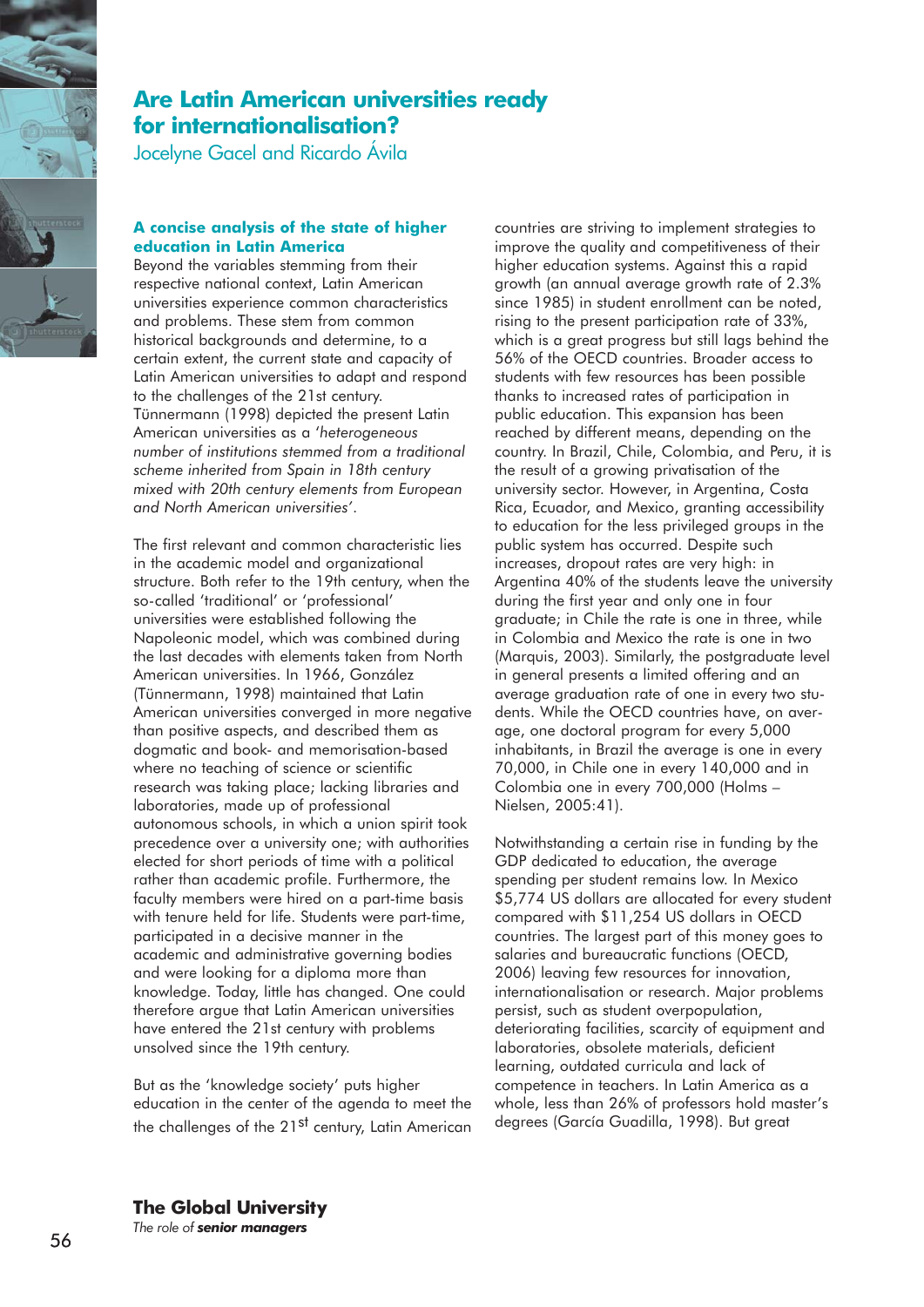

progress is being made in this area, as an example, in Brazil 33% of university professors must have a master's or doctorate degree by law (Pereira, 2005), while in México thanks to PROMEP<sup>1</sup> in 2007, 27% of full time professors have doctorate degree and 52% have master degree (PROMEP, 2007). But on the whole, still 60% of professors in public universities are hired as part-time and in the private sector the percentage rises to 86% (Altbach, 2003).

The majority of Latin American universities have not yet adopted a pedagogical model to foster students' participation and 'learning to learn' methodologies. Recently, new pedagogical approaches have been adopted to improve teaching, but the results are not yet significant. In the OECD PISA<sup>2</sup> test (2007b), Mexican students obtained the best results in works of memorisation and the worst ones in those focused on data analysis. Half of the students could not solve simple problems of reading comprehension, mathematics and applied science. The relationship between academic departments is weak and lack trans- and multidisciplinary focuses. On average, 50% of university students are enrolled in fields such as economics, business administration and humanities (Levy, 2002), even though there is a lack of job opportunities in the economy. Students are required to specialise at the beginning of their studies, thus generating rigidities in the curricula. This goes against the international tendency towards more general and modulebased undergraduate education permitting specialisation at the graduate level (Holms-Nielsen, 2005: 48) though the implementarion of common courses of general education during the first semesters, allowing mobility and flexibility is increasing.

Despite increased emphasis, research still lags behind OECD member states. In 1999, the region had 0.32% researchers for every 1,000 inhabitants, compared with 5.51% in OECD (OECD, 2002a). Conditions to retain researchers are lacking and brain drain persists (Mullin, 2000). To avoid brain drain, Latin America is now promoting more attractive employment

packages to recruit and retain talent. Through higher salaries and repatriation expenditures, Mexico operated a program from 1991 to 2000 to attract over 2,000 researchers from 33 countries back into the country (Wodon, 2003 in Holm-Nielsen, 2005). Only 5% of students benefiting from overseas scholarships failed to return to Mexico after their foreign studies (Gacel, 2005) and in Brazil, 80% of its graduate students are returning (Pereira, 2005). In recognition of this problem, the World Bank assigned \$ 1.5 billion in loans, over the last decade, to promote research, science and technologies in Brazil, Chile, México, and Venezuela (Gacel, 2005:357).

In university governing structures, there is a marked difference between the private and public sectors. The private sector favours centralised administration and is business-orientated, leaving few mechanisms for internal consulting and allowing little influence by academics over planning and institutional management. In the public sector, leadership belongs to elected authorities with a political profile, thus curbing professionalisation and institutionalisation in university management. There is also very little participation of stakeholders from industry or society in general so that universities are unable to benefit from the synergy of intersectorial cooperation (World Bank, 2002). Against this backdrop the business sector does not show much interest in investing in research. In the year 2000, Latin American countries altogether assigned barely 0.54% of their GDP in research and development; while the OECD countries invested, on average, 2.24% (OECD, 2002a; Lundvall, 1992; De Ferranti *et al*, 2003).

A positive change has been the mental shift among universities regarding funding. Public universities are developing new ways of raising revenue. Contracting research, selling services, renting out facilities, providing counseling and training programs are some strategies that institutions are implementing to generate new sources of funding. Such innovations have encouraged entrepreneurship and brought universities closer to the community and its needs, locally and abroad. To satisfy the

*1. PROMEP: Programa para el Mejoramiento del Profesorado, is a programme implemented by the Ministry of Education in order to support professors for postgraduate studies in Mexico or abroad.* 

*<sup>2.</sup> OECD PISA: Organisation for Economic Development and Cooperation Aptitudes para las ciencias para el mundo del mañana*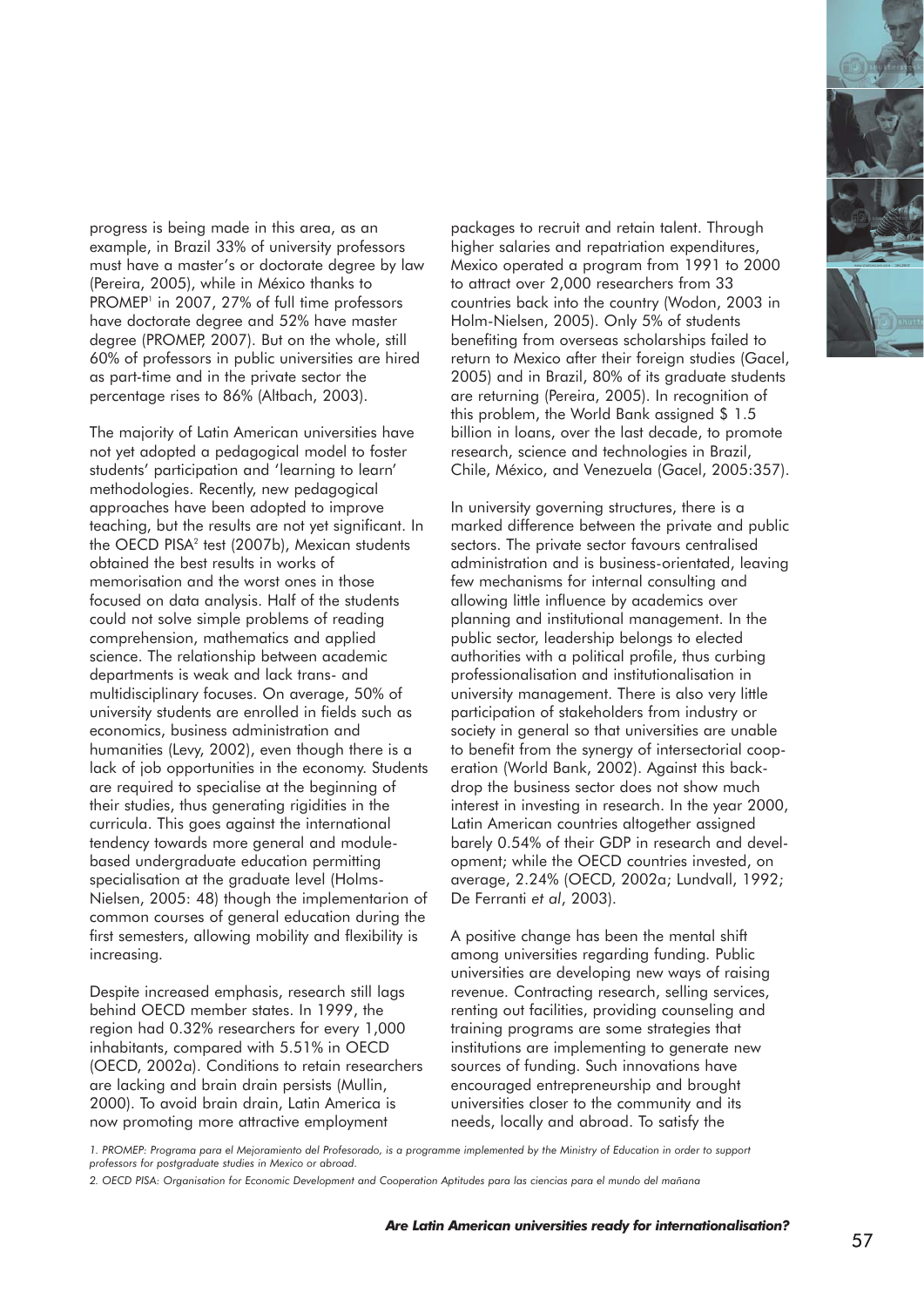

increased demand for tertiary education, non-university education institutions have been created. By the year 2005, there were 3,000 technical schools, teacher training colleges and postsecondary vocational training facilities, 60% of them being private (Holms-Nielsen, 2005:41). These new institutions also need to be supported by global cooperation projects. The quality and relevance of higher education in the region has become a priority. Independent national accreditation agencies and committees have been created to maintain academic standards. To measure quality Latin American institutions are using quantitative performance, student assessment, external peer review, and acquired student competencies. Some countries are also measuring performance against assigned funds (Holm-Nielsen, 2005). By following established standards, educational programs will eventually become certified, ensuring a certain level of quality and international recognition. Though few actions are being taken, all this adds up to there being an awareness of the need for serious reflection on the state of the university and its role within the national and global context, few actions are being taken. In summary, resistance to change is conditioned by historical and cultural factors which impact upon Latin American universities' adaptation to the demands of contemporary societies. Global tendencies are often perceived as threats and not as windows of opportunity that prevent the full potential of the liberalisation of economies and societies to br reaped (Malo, 2005). For all the above stated reasons, the Institute for Management Development (IMD, 2002) declared that higher education in Latin America does not meet the current demands of a competitive economy or knowledge society.

#### **Advances and challenges in the process of internationalisation**

The mid-1990s brought opportunities to Latin America. As a result of more open economies, new technologies came into the region, facilitating productivity, innovation and knowledge, not only in industry but also in education institutions. This caused considerable growth in international academic activities.

Universities embraced internationalisation as part of a strategy to improve the quality and relevance of education, in order to enable graduates to be more competitive in the global marketplace. The major universities, both public and private, established offices for carrying out international activities. These offices promote student mobility and scholarships for study abroad; foster the participation of academics and researchers in international networks; and are active members in associations promoting academic international collaboration. An increasing number of international activities have been reported among universities. Generally speaking, public universities tend to be involved in academic collaboration projects, while the private universities favor more student mobility. The preferred partners in both instances are European institutions, followed by the United States and Canada.

According to the OECD (2004) at 4%, Latin America has the lowest rate of student mobility in the world, compared with 45% in Asia, 11% in Africa and 6% in North America. Student mobility is hindered by such factors as the lack of curricular flexibility and credit transfer mechanisms and low linguistic and cultural competency levels among staff and students. Part-time study and low family income also have an impact. However increase shown in this area in the last decade is encouraging, as students are showing a growing interest in an international experience, especially in Europe and North America, but also in Asia and Oceania. Conversely, the region receives few international students. Most come from the US and Europe (Institute for International Education, 2003), though a growing number come from Asian countries, mainly to study Spanish and Latin American culture. Intraregional mobility programs are still

scarce but slowly increasing, thanks to programs and networks such as the Network of Macro-universities of Latin American supported by the National Autonomous University of Mexico and Santander Bank.

Teaching staff and researchers are mainly without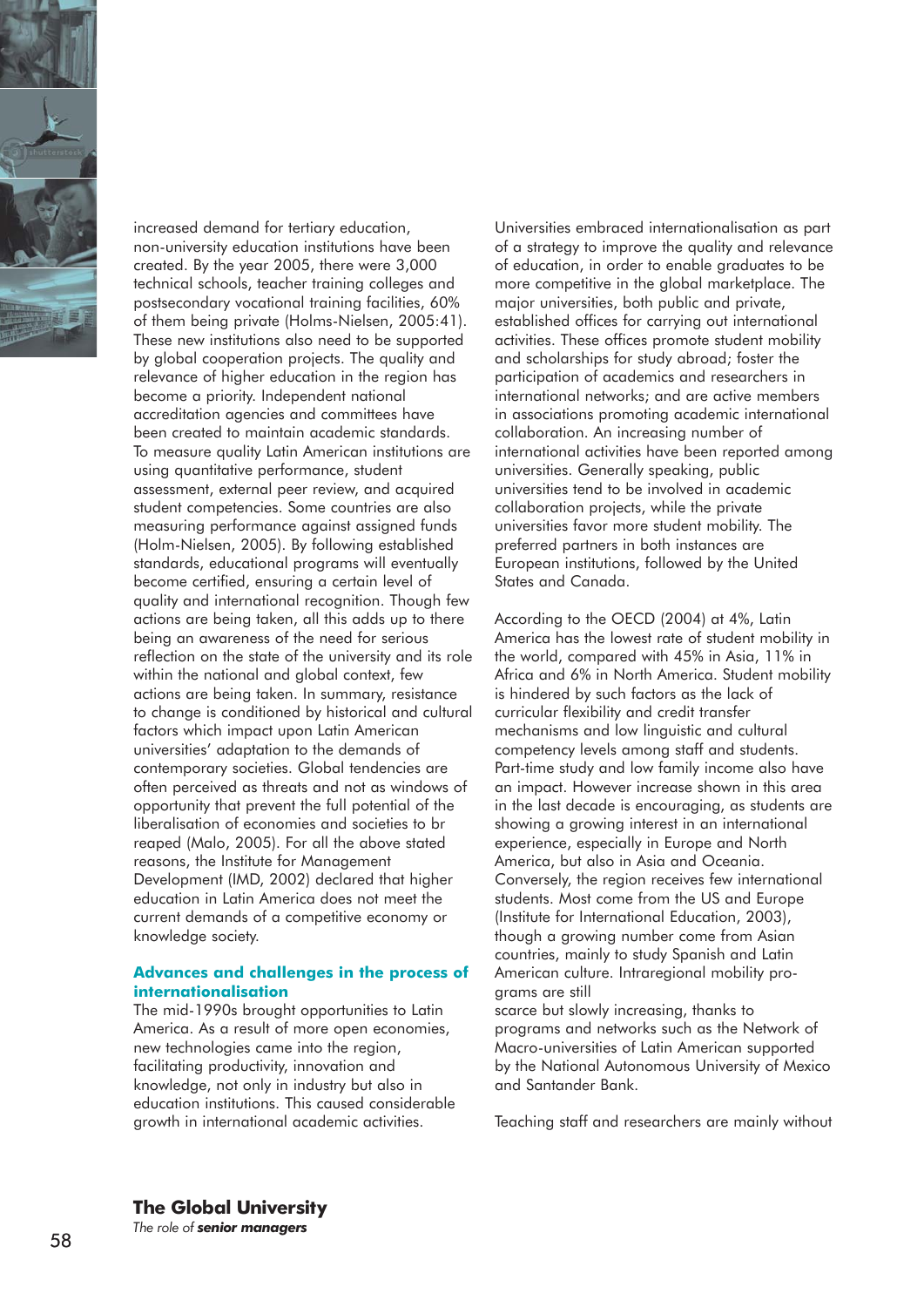international profile and experience. In consequence, there are an increasing number of Latin American scholars involved in international teaching and research activities. A recent study by the European Union<sup>3</sup> reports that the productivity of Mexican and Brazilian researchers has increased thanks to collaboration with European partners, especially HEIs in France and Germany. Cooperation for development has diminished to make way for new patterns of collaboration between Mexico, Brazil, Argentina, Chile and Cuba and such European partners as France, Germany, Spain, Italy, and the United Kingdom. Intraregional projects often involve development cooperation between richest countries and the poorest: for example Mexico with other Central American countries; Cuba with Bolivia, Colombia, Ecuador, and the Caribbean; Argentina and Chile with Bolivia, Ecuador and Peru. Both horizontal and vertical cooperation networks have become an important strategy for supporting the internationalisation of curricula and research. However, since such networks often respond to opportunities offered by donating organisations, rather than proactively identify educational development needs, post-funding sustainability tends to be reduced.

The concepts 'internationalisation of the curriculum' and 'internationalisation at home' are practically unknown, and rarely is an international perspective integrated into study plans or topics. Latin American undergraduate programmes, compared to those in Europe and Asia, do not have an international profile. Moreover, the transnational commerce of educational services has found fertile ground in Latin America due to the tardiness of universities to update their academic offerings. Foreign providers have increased such a climate.Though decreasing, the internationalisation process still encounters resistance . Some perceive globalisation as a threat rather than an opportunity. Yet as De Wit (1995) notes, internationalisation can help mitigate globalisation's negative influences.. If it is true

that internationalisation underpins the transformation and modernisation of educational systems, its achievement requires certain conditions. According to studies conducted by the OECD the effective implementation of internationalisation strategies largely depends on the establishment and consolidation of structures and functions that are both program-based<sup>4</sup> and organisational<sup>5</sup> in nature. Both structures are essential and interdependent. The existence of successful programs without an organisational structure to support and facilitate them is not feasible. It is the existence of both types of structure and function that ensure the viability of internationalisation strategies as has been shown by the experience of advanced institutions in Canada, in Europe and the Asian Pacific Rim (De Wit, *ibid*).

#### **Conclusion**

In order to participate in the globalisation of higher education and to reap the full benefits of internationalisation, Latin America needs to improve the quality and the competitiveness of its higher education systems. Important progress has been made. But many problems persist. Programs are often of low quality and relevance, talent is underused, and scarce resources are inefficiently managed. The region requires programs of study that are updated and linked to the needs of national and global markets; academics with higher levels of awaremess, education, linguistic and intercultural competences; increased postgraduate program quality; better work conditions for staff participating in international networks of knowledge; accreditation systems to ensure quality; the intensive use of technologies for information and communication; management more professional structures; transparency in the handling of resources. The internationalisation of higher education provides new opportunities for Latin America to improve all of these areas.Many reforms are in process but the slow pace of change means that efforts must be doubled,



*<sup>3.</sup> Project called VALUE, supported by the European Union, with the objective to make recommendations for the conformation of a common academic space between Latin America and Europe.* 

*<sup>4.</sup> A program-based structure refers to international programs, which may include: mobility of students and academics, internationalisation of the curriculum, subscribing to networks, etc.* 

*<sup>5.</sup> Organisational structure refers to management, regulations, institutional policy-making and processes of planning, budgeting and evaluation, among others.*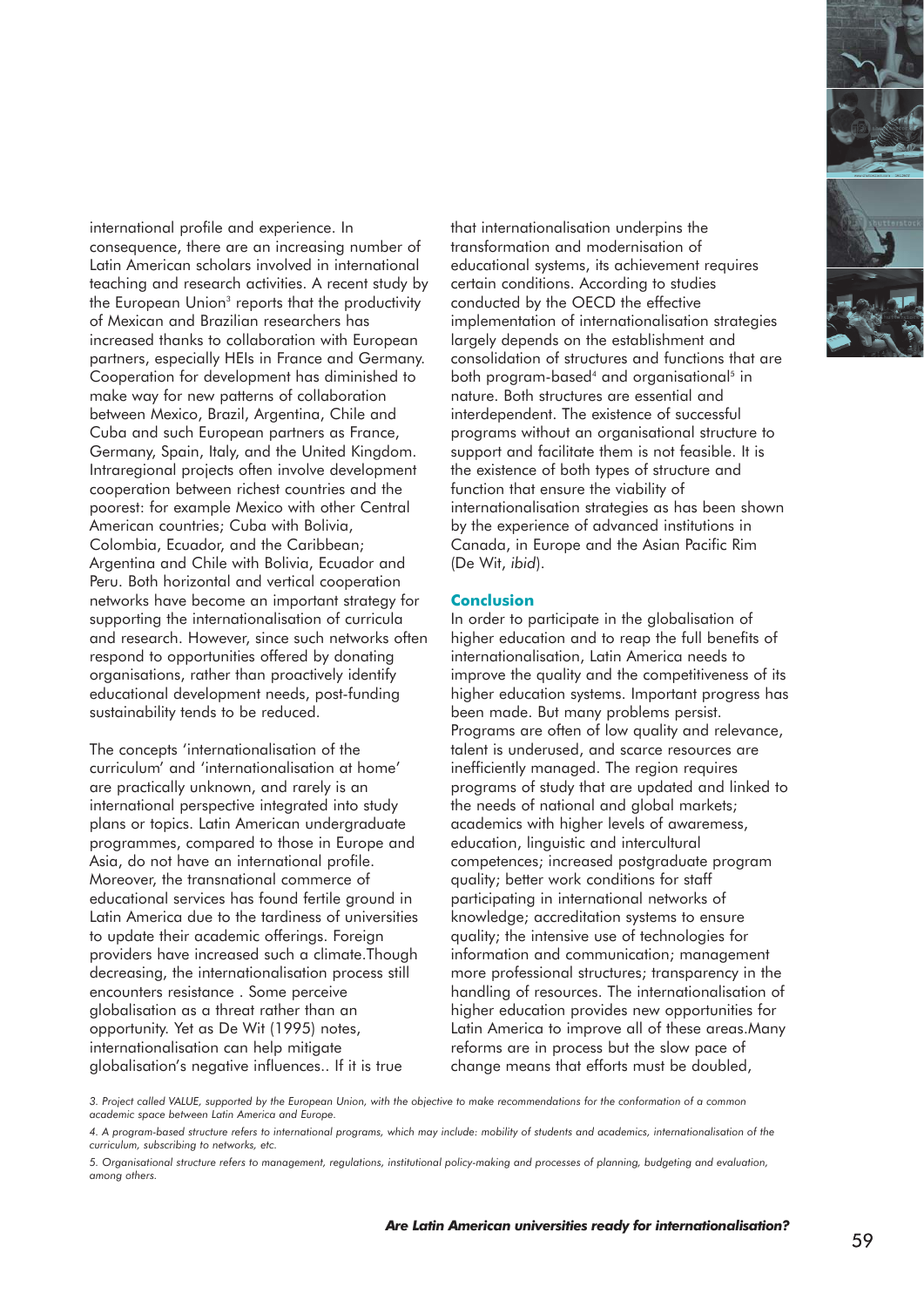

because other world regions are moving fast. Latin America must not only aim to improve its systems of education but to close the gap with high-income nations (Holms-Nielsen, 2005:65).

Sadly, the internationalisation of education has not yet achieved prominence on the political agenda. Unlike emergent regions in Asia, Latin America has not yet been able to develop adequate strategies for internationalisation. Educational decision-makers need to be aware that comprehensive internationalisation policies and strategies should be central to institutional and academic development. The Center for International Research of the OECD argues that a comprehensive definition of internationalisation, which stresses international cooperation and mobility is essential. 'Comprehensiveness' means that decision-makers need to recognise that internationalisation strategies have the capacity to contribute toward the improvement of quality, relevance, and support for the changes required provided such strategies encompass the: micro (class-room level and pedagogical methods), micro (curricular policy) and macro (design of educational policies), they will permeate all university sectors (Van der Wende, 1994).

It is recommended, therefore, that North-South collaboration be focused on training of advanced human capital through study abroad, on developing joint undergraduate and postgraduate programs (double-degree programs); and offering innovative and academic programs, in order to avoid brain drain in the long run. It is also necessary to promote intraregional excellence in teaching and research programs to maintain sustainable development. Decision-makers and senior staff both at the institutional and sector level must be trained in education management in general, and especially in the field of internationalisation. Latin America is definitely a region where the principles of the UNESCO (1998) World Declaration on Higher Education apply. Cooperation based on solidarity would enable Latin American higher education systems to change at a faster pace. However, it also needs to be commercial imperatives increase

competition render cooperation less important. This should be an area of great attention for the developed world in the near future.

#### **Jocelyne Gacel- Ávila,**

Director of the Office for Internationalization and International Cooperation, University of Guadalajara

Dr Jocelyne Gacel- Ávila has been Director of the Office for Cooperation and Internationalization at the University of Guadalajara since 2001, she is also a professor and researcher and has published books, articles and reports on the theme of internationalization in higher education. Jocelyne has coordinated research teams for the World Bank, Ford Foundation, European Commission and was President of the Mexican Association for International Education, Vice President of the Consortium for Collaboration in Higher Education in North America, member of the IMHE Governing Board of the OCDE. Jocelyne is interested in the internationalization of higher education, particularly definitions of concepts, trends and perspectives; internationalisation strategies at national and institutional level, internationalisation and cooperation trends between Latin America and Europe. She is also a member of the National Researchers System of Mexico (SNI).

#### **Ricardo Ávila Palafox,** Provost, Universidad de Guadalajara

Dr Ricardo Ávila Palafox is a professor and researcher, founder and Head of The Department of Anthropology since 1987, has published numerous books and articles on the theme of Mexican History, culture and social anthropology. In the field of internationalisation, Ricardo is interested in the processes of world history and comparative culture. Ricardo is a member of the National Researchers System of Mexico (SNI).

#### **The Global University**

*The role of senior managers*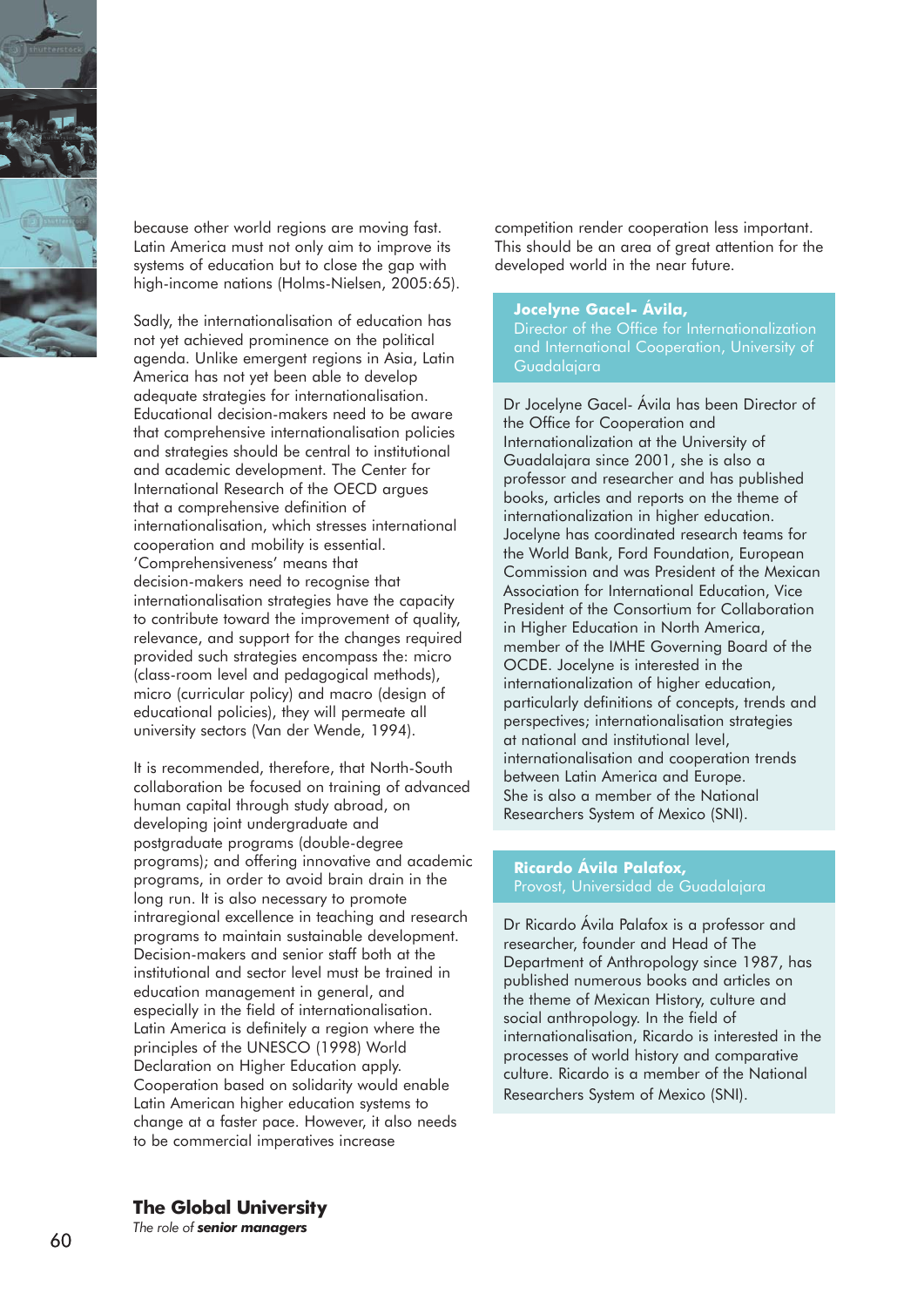# **References**

**AAU** (launched 2007) Mobilising Regional Capacity Initiative. Accra, Ghana: Association of African Universities. *www.aau.org/announce/programmes/index.htm*

**AUCC** (1997 - 2006) *Towards a More Global Campus: Internationalisation Initiatives of Canadian Universities*. Ottawa: Association of Universities and Colleges of Canada. *www.aucc.ca/publications/auccpubs/research/global\_e.html* (2002) *Building Global Literacy: A report on a Workshop organized by AUCC.* Ottawa: Association of Universities and Colleges of Canada.

**Altbach, P.** (2003) *The decline of the guru: The academia profession in developing and middle-income countries.* New York and Hampshire, England: Palgrave MacMillan.

(2007) Tradition and Transition: The International Imperative in Higher Education. Boston: Centre for International Higher Education, Boston College and Sense Publishers

**Boothroyd, P.** (2005) Global Citizenship in *www.trek2000.ubc.ca/TrekLaunch.html*. Vancouver: University of British Columbia.

**Bourn, D., McKenzie, A. and Shiel C.** (2006) *The Global University: the role of the curriculum*. London: DEA.

**BU** (2006-2012) *Corporate Plan: a statement of strategic intent*. Bournemouth: Bournemouth University.

*www.bournemouth.ac.uk/about/the\_global\_dimension/global\_perspectives/global\_perspectives.html* 

**BC** (2004) *Vision 2020: forecasting international student mobility, a UK perspective*. London: British Council.

**Byers, M.** (2007) *Intent for a Nation.* Vancouver: Douglas and McIntyre.

**Carroll, J. and Ryan, J. (eds)** (2005) *Teaching International Students, Improving Learning for All*. London: Routledge.

**Caruana, V. and Hanstock, J.** (2005) *Internationalising the Curriculum – at home or far away? Making connections through a* Citizens conference, Bournemouth University, 12-13 September.

(2003) *Internationalising the Curriculum: From Policy to Practice.* Education in a Changing Environment conference, Salford University, 17-18 September 2003.

**Caruana, V. and Spurling, N.** (2007) *The Internationalisation of UK Higher Education: a review of selected material.* York: Higher Education Academy available at: *www.heacademy.ac.uk/ourwork/learning/international*

**Chan, W.** (2006) *Internationalisation of UK HE: purposes, policies and predicaments* Presentation at Higher Education Policy conference, Midlands Staff Development Partnership (MSDP), Leicester, 19 September.

**Chang, R., Wahr, F., De Pew, D., Gray, K., Jansz - Senn, A., and Radloff, A.** (2004) *Knowledge, wisdom and a holistic approach: A case study of change management in Academic Development,* available at: *www.herdsa.org.au/conference2004/Contributions/RPapers/P019-jt.pdf*

**Cherry, A.** (2007) Partnership not pledges, *Education Guardian*, November 13th, p12. London: Education Guardian.

**Cuthbert, R.** (2006) A Certain Kind of Leadership *in Engage, The Leadership Foundation for Higher Education magazine*  8(Q4): 12-13

**Clugston, R. M. and Calder, W.** (1999) Critical dimensions of sustainability in Higher Education, in Filho, W.L. (ed), *Sustainability and University Life*, Frankfurt am Main: Peter Lang.

**De Ferranti, D.** *et al,* (2003). *Closing the Gap in Education and Technology*. Washington, DC: World Bank Latin American and Caribbean Studies.

**DfES** (2003) Sustainable development action plan for Education and Skills (2004) Putting the World into World-Class Education

**De Wit, H. (ed.)** (1995) *Strategies for Internationalization of Higher Education: A comparative study of Australia, Canada, Europe and the United States of America*. Amsterdam: EAIE.

(2005) *Higher Education in Latin America: the international dimension*. Washington DC: The World Bank.

**Ellingboe, B. J.** (1998) Divisional strategies to internationalise a campus portrait: Results, resistance and recommendations from a case study at US universities. In Mestenhauser, J. A. and Ellingboe, B. J. (eds) (1998).

**Fazackerly, A.** (2007) *British Universities in China: the reality beyond the rhetoric, Agora Discussion Paper*, 1-9, December. *www.agora-education.org*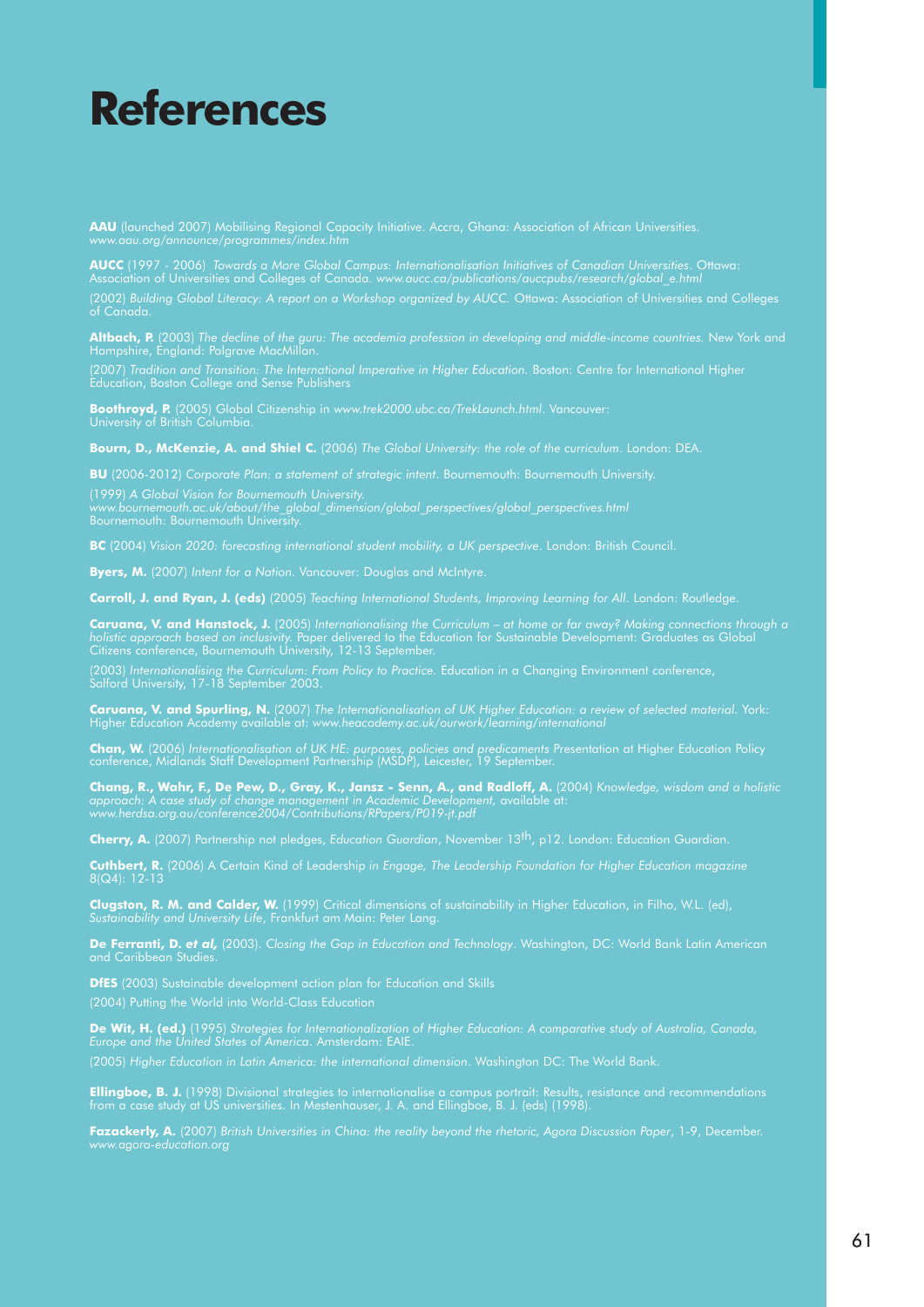## **References** continued

**Fielden, J.** (2006) '*Internationalisation and Leadership: What are the issues*?' Leadership Summit 2006: The Leadership Challenges of Globalisation and Internationalisation. *www.lfhe.ac.uk/international/summit2006/* (2007) *Global Horizons for UK Universities*. London: Council for Industry and Higher Education.

**Furedi, F.** (2006) *Where Have All the Intellectuals Gone?: Confronting 21st Century Philistinism* (2nd edn). London: Continuum International Publishing Group.

**French, J. and Raven, B.** (1959) The bases of social power in Cartwright, D. (ed) *Studies in Social Power.* Ann Arbor: Institute for Social Research, University of Michigan

**Fryer, M.** (2005). Civil Society in *www.trek2000.ubc.ca/TrekLaunch.html* Vancouver: University of British Columbia.

**Gacel Avila, J.** (2003) *Internacionalización de la educación Superior: Paradigma para la Ciudadanía Global*. Guadalajara: Universidad de Guadalajara.

(2005) Internationalization of Higher Education in Mexico in *Higher Education* in *Latin America: The International Dimension*. Washington, DC: World Bank.

**García Guardilla, C.** (1998) *Situación y principales dinámicas de transformación de la educación superior en América Latina*. Caracas: CRESALC/ UNESCO.

**Haigh, M.** (2002) Internationalisation of the Curriculum: designing inclusive education for a small world in *Journal of Geography in Higher Education* 26(1): pp. 49-66.

**HEFCE** (2005/01*) Sustainable development in higher education: consultation on a support strategy and action plan,* Bristol: Higher Education Funding Council for England.

(2005/28) *Sustainable development in higher education*. Bristol: Higher Education Funding Council for England. *http://hefce.ac.uk/pubs/hefce/2005/05\_28/* 

(2008) HEFCE strategic review of sustainable development in England - report to HEFCE by the Policy Studies Institute, PA Consulting Group and the Centre for Research in Education and the Environment, University of Bath. Bristol: Higher Education Funding Council for England. *www.hefce.ac.uk/pubs/rdreports/2008/rd03%5F08/*

(2008/03) *Policy Development Consultation Revolving Green Fund, Consultation January 2008. Bristol: Higher Education Funding* Council for England. *http:hefce.ac.uk/pubs/hefce/2008/08 03/*

**Holm Nielsen, L.** *et al* (2005). Regional and International Challenges to Higher Education in Latin America in *Higher Education in Latin America: The International Dimension*. Washington, DC: World Bank.

**IMD** (2002). World Competitiveness Yearbook. 2001 / 02. Laussanne: Institute for Management Development.

**Jones, E. and Brown, S. (eds)** (2007) Internationalising Higher Education. Oxon: Routledge.

**Jones, E.** (2007) Internatonal reflections and culture change in Jones, E and Brown, S (eds) (2007).

**Jones, E. and Killick, D.** (2007) Internationalisation of the Curriculum in Jones, E. and Brown, S. (eds) (2007).

**Kehm, B and de Wit, H. (eds)** (2006) *Internationalisation in higher education: European responses to the global perspective.* Amsterdam: European Association of International Education (EAIE) and European Higher Education Society linking Research, Policy and Practice (EAIR).

**Kezar, A. and Eckel, P. D.** (2002) The Effect of Institucional Cultura on Change Strategies in Higher Education: Universal principals or culturally responsive concepts? *The Journal of Higher Education* Vol 73:4, pp. 435-460. Columbus, USA: Ohio State University.

**Keeling, R.** (2004) *Locating ourselves in the 'European Higher Education Area': investigating the Bologna process in practice.* Available at: *www.epsnet.org/2004/pps/Keeling.pdf*

**Knight, J.** (2004). Internationalization Remodelled: Definition, Approaches, and Rationales in *Journal of Studies in International Education* 8(1) pp. 5-31.

Kotter, J. (1990) *A Force for Change: How Leadership Differs from Management. New York: The Free Press.* 

**LMU** (2003) Internationalisation Strategy. Leeds: Leeds Metropolitan University *www.leedsmet.ac.uk/international/Internationalisation\_Strategy.(1).doc*

(2007) Vision and Character Statement, Leeds: Leeds Metrropolitan University *www.leedsmet.ac.uk/visionandcharacter.pdf*

**Lewis, Vicky and Luker, Paul** (2004). *The meaning of internationalisation for a modern vocational institution: a study of Bournemouth University, UK.* Presentation at 1st UK International Education Conference Going Global: The Internationalisation of Education'. Edinburgh, December 2004.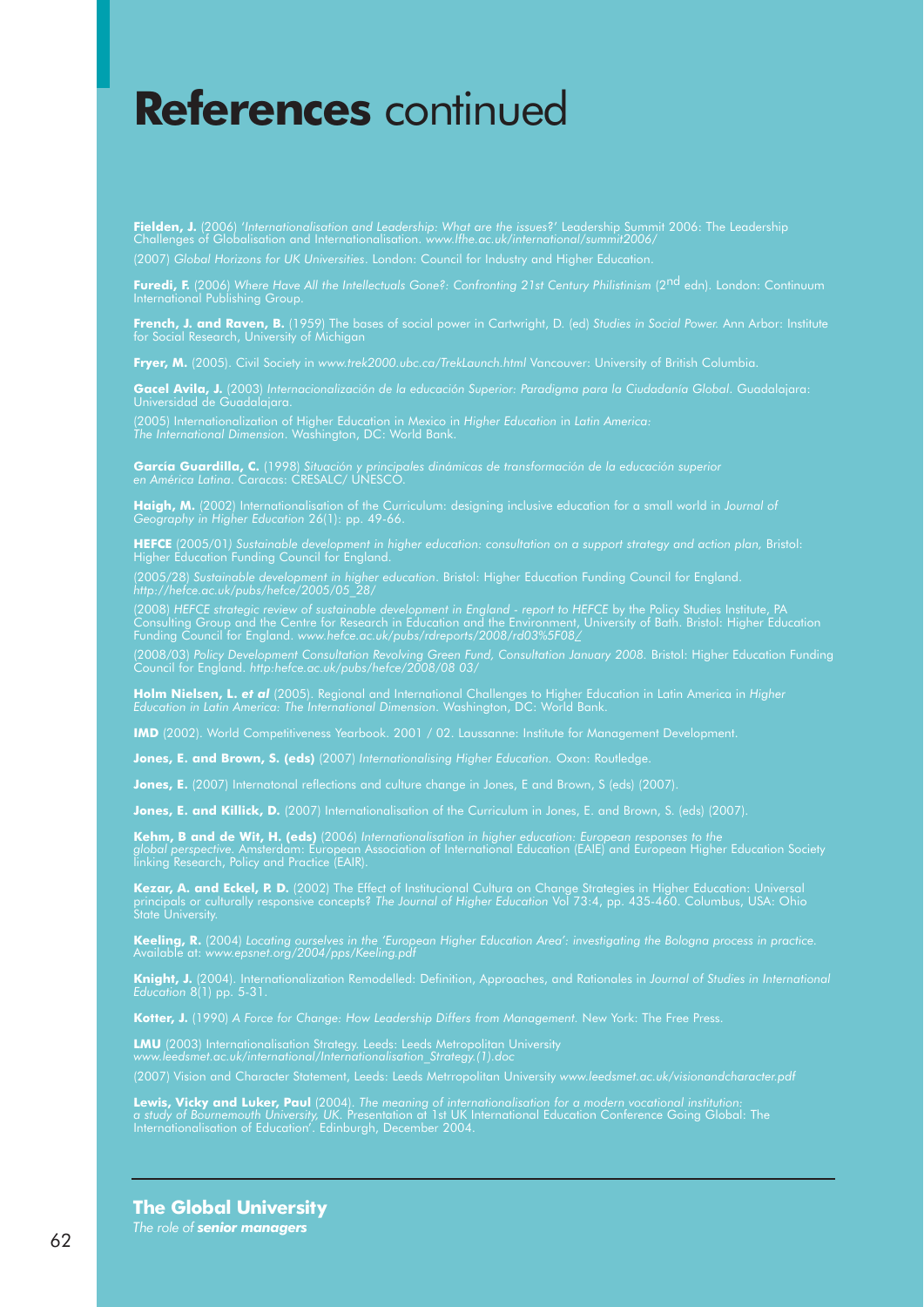**Leadership Summit** (2006) *The Leadership and Development Challenges of Globalisation and Internationalisation* (Post Summit Report) p5. *www.lfhe.ac.uk*

**Lundvall, B-A, (ed)** (1992) *National Systems of Innovation: towards a Theory of Innovation and Interactive Learning*. London: Pinter Publishers.

**Lunn. J.** (2006) *Global Perspectives in higher education* (Project report). London: Royal Geographical Society with Institute of British Geographers.

**Marquis, C.** (2003) *Universities and Professors in Argentina*. Buenos Aires: Comisión Nacional para el mejoramiento de la Educación Superior.

**Mercado, S. and Leopold, J.** (2007) *Assessing curriculum internationalisation: reflections on the experience of two UK business schools.* Presentation to University of Salford, Awayday for Associate Heads of School and Deans of Faculty (Teaching) 31. May.

**Middlehurst, R.** (2006) A leadership challenge in *Academy Exchange: Supporting the student Learning Experience: Internationalisation*, Issue 5, winter. York: Higher Education Academy.

**Middlehurst, R. and Woodfield, S.** (2007a) International Activity or Internationalisation Strategy? Insights from an institutional Pilot Study in the UK in *Tertiary Education and Management*, 13, 3, pp 263-279.

(2007b) *Responding to the Internationalisation Agenda: Implications for Institutional Strategy.* York: Research Report, Higher Education Academy.

**Middlehurst, R** (2007) Internationalisation: a changing ball game EUA Case Studies 2007 in *Managing the University Community: Exploring Good Practice*, p 27-32.

**Open Doors-IIE NETWORK.** *http://opendoors,iienetwork.org/?p=113121, 113274, 35933, 35942* (18/02/2008)

**OECD** (2002a) *Education at a Glance: OECD Indicators 2002*. Paris: Organisation for Economic Co-operation and Development.

(2002b) *Indicators on Internationalization and trade of postsecondary education*. OECD/US. Forum on Trade in Educational Services. Paris: Organisation for Economic Co-operation and Development

(2006) Datos de México de acuerdo a la OCDE. *Education at a Glance: OECD Indicators 2006*. Paris: Organisation for Economic Co-operation and Development.

(2007a) *OECD Factbook 2007: Economic, environmental and social statistics*. Paris: Organisation for Economic Co-operation and Development.

**PIHE** (2007) *Practicas y tendencias para la internacionalización y la cooperación entre universidades de América Latina y Unión Europea*. España: Partnership for Internationalization of Higher Education Network.

**Pereira Laus, S.** and Costa Morosini, M. (2005) Internationalization of Higher Education in Brazil in *Higher Education in Latin America: The International Dimension*. Washington, DC: World Bank.

**Piper, M** (2002) *Building a Civil Society: A New Role for the Human Sciences*, Killam Annual Lecture. *www.killamtrusta.ca/docs/killam\_Lec\_02.pdf*

**PROMEP** (2007) *Estadísticas del Programa de Mejoramiento del Profesorado*, Subsecretaría de Educación Superior, Secretaría de Educación Pública, México. *http://promep.sep.gob.mx/estadisticas/slide12.htm* (13/03/2008)

**Ralston, S. J.** (2005) *The Collapse of Globalism*. Toronto: Viking Canada.

**Ramírez Sanchez, C.** (2005) Internationalization of Higher Education in Chile in *Higher Education in Latin America: The International Dimension*. Washington, DC: World Bank.

**Ritchie, E.** (2006) Internationalisation: where are we going and how do we know when we have got there? in *Academy Exchange: Supporting the student Learning Experience: Internationalisation*, Issue 5, winter. York: Higher Education Academy

**Roberts, C. and Roberts, J.** (2007) Greener by degrees? pp1-11 in Roberts, C and Roberts J. (eds) *Greener by Degrees: Exploring sustainability through Higher Education curricula.* Cheltenham: GDN.

**Roberts C.** (2007) Learning, living and leading green? Curriculum policy for sustainability. pp316-327 in Roberts, C and Roberts J. (eds) 2007. *Greener by Degrees: Exploring sustainability through Higher Education curricula.* Cheltenham: GDN.

**Robinson, J.** (2004) Squaring the circle? Some thoughts on the idea of sustainable development in *Ecological Economics*, 48, pp. 369-384.